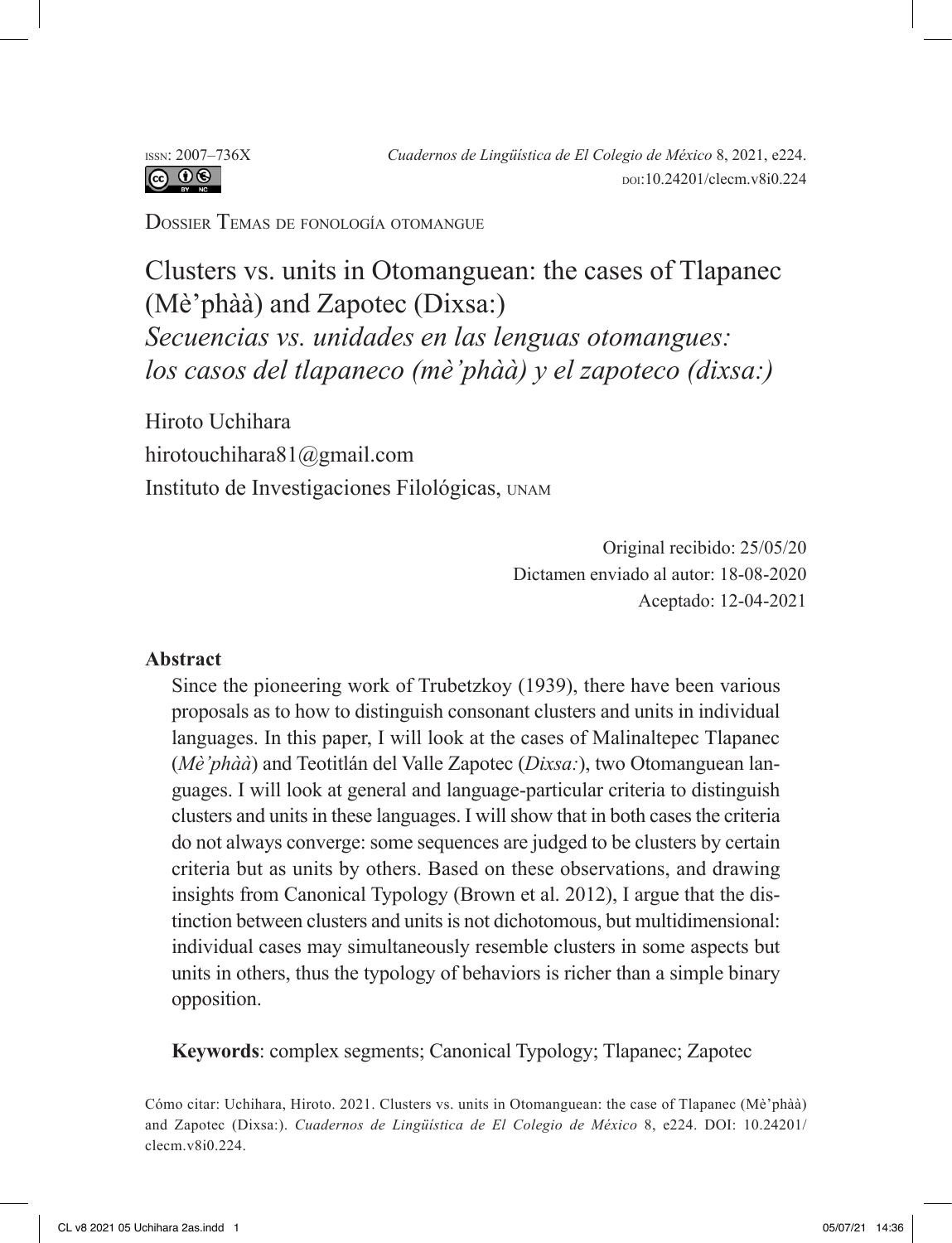#### **Resumen**

Desde el trabajo pionero de Trubetzkoy (1939), se han presentado varias propuestas para distinguir las secuencias y las unidades consonánticas en las lenguas individuales. En este artículo, exploraré los casos del tlapaneco (*mè'phàà*) de Malinaltepec y el zapoteco (*dixsa:*) de Teotitlán del Valle, dos lenguas otomangues. Examinaré los criterios generales y particulares de cada lengua para distinguir secuencias y unidades en estas lenguas. Mostraré que en ambos casos los criterios no siempre coinciden: ciertas secuencias resultan ser secuencias según algunos criterios pero como unidades según otros. Basándome en estas observaciones e inspirado en la Tipología Canónica (Brown et al. 2012), argumentaré que la distinción entre las secuencias y unidades no es dicotómica, sino multidimensional: los casos individuales pueden considerarse simultáneamente secuencias en algunos aspectos, pero unidades en otros, entonces la tipología de los comportamientos es más rica que la oposición binaria simple.

**Palabras clave**: segmentos complejos; Tipología Canónica; tlapaneco; zapoteco

### 1. Introduction

When we study the sound systems of individual languages, we often find patterns which can be interpreted either as a cluster of two segments or a unit of a complex segment, which count phonologically as single segments but have internal structure comparable to that of sequences of segments, and are faced with the difficulty of distinguishing between them. Various authors have proposed criteria to distinguish them. One of the first authors to provide such criteria is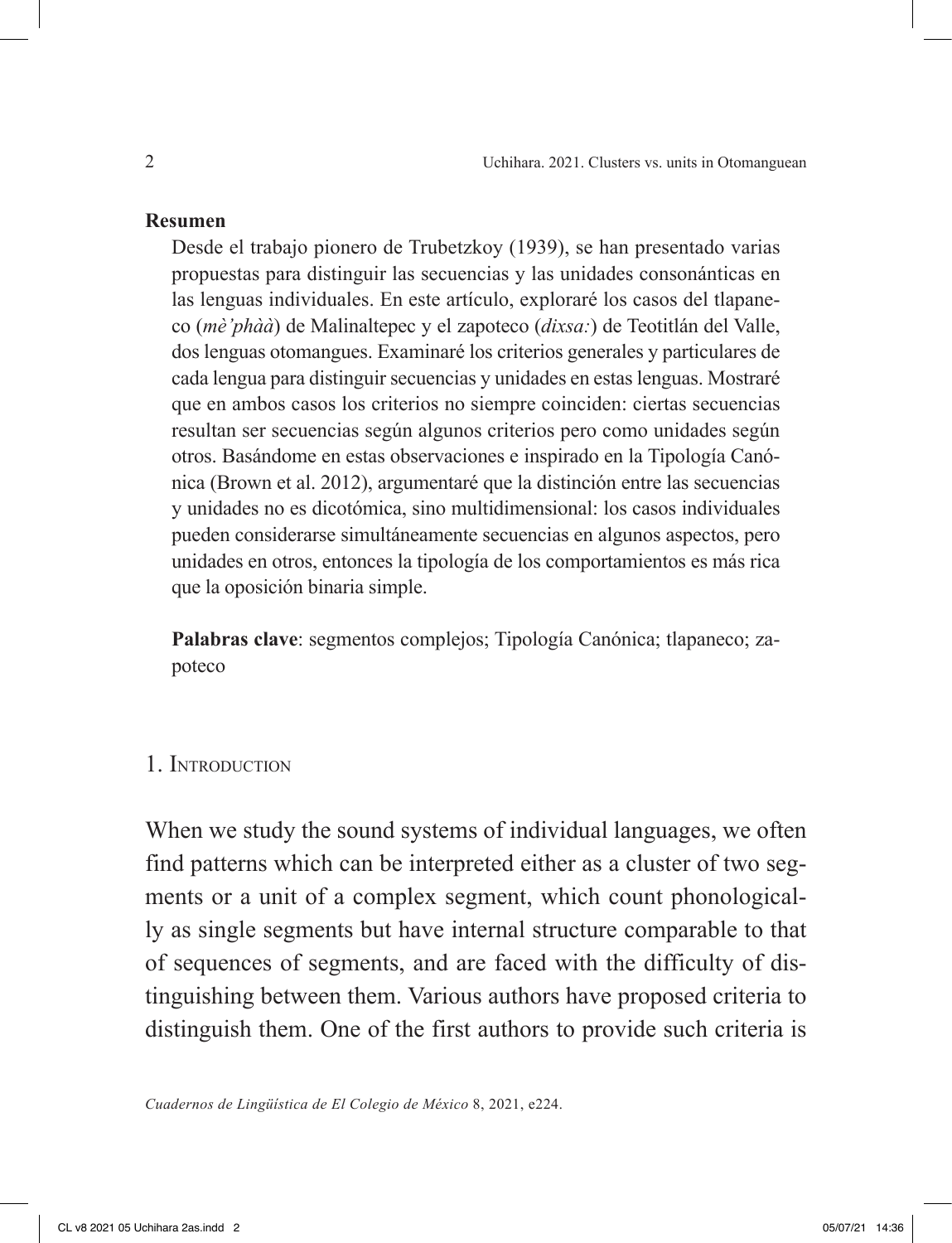Trubetzkoy (1969 [1939]: 55ff), who lists the following criteria to distinguish the two, which range from structural (a, d, e, f, g), acoustic (c) to articulatory (b):

- (1) Trubetskoy's criteria to distinguish units and clusters.
	- a. Only those combinations of sound whose constituent parts in a given language are not distributed over two syllables are to be regarded as the realization of single phonemes.
	- b. Combination of sounds can be interpreted as the realization of a single phoneme only if it is produced by a homogeneous articulatory movement or by the progressive dissolution of an articulatory complex.
	- c. Combination of sounds can be considered the realization of a single phoneme only if its duration does not exceed the duration of realization of the other phonemes that occur in a given language.
	- d. Potentially monophonematic combination of sounds, that is, a combination of sounds corresponding to the conditions of Rules (a) to (c), must be evaluated as the realization of a single phoneme, if it is treated as a single phoneme; that is, if it occurs in those positions in which phoneme clusters are not permitted in the corresponding language.
	- e. Combination of sounds fulfilling the conditions of Rules (a) to (c) must be considered the realization of a single phoneme, if this produces symmetry in the phonemic inventory.
	- f. If a constituent part of a potentially monophonematic sound combination cannot be interpreted as a combinatory variant of any oth-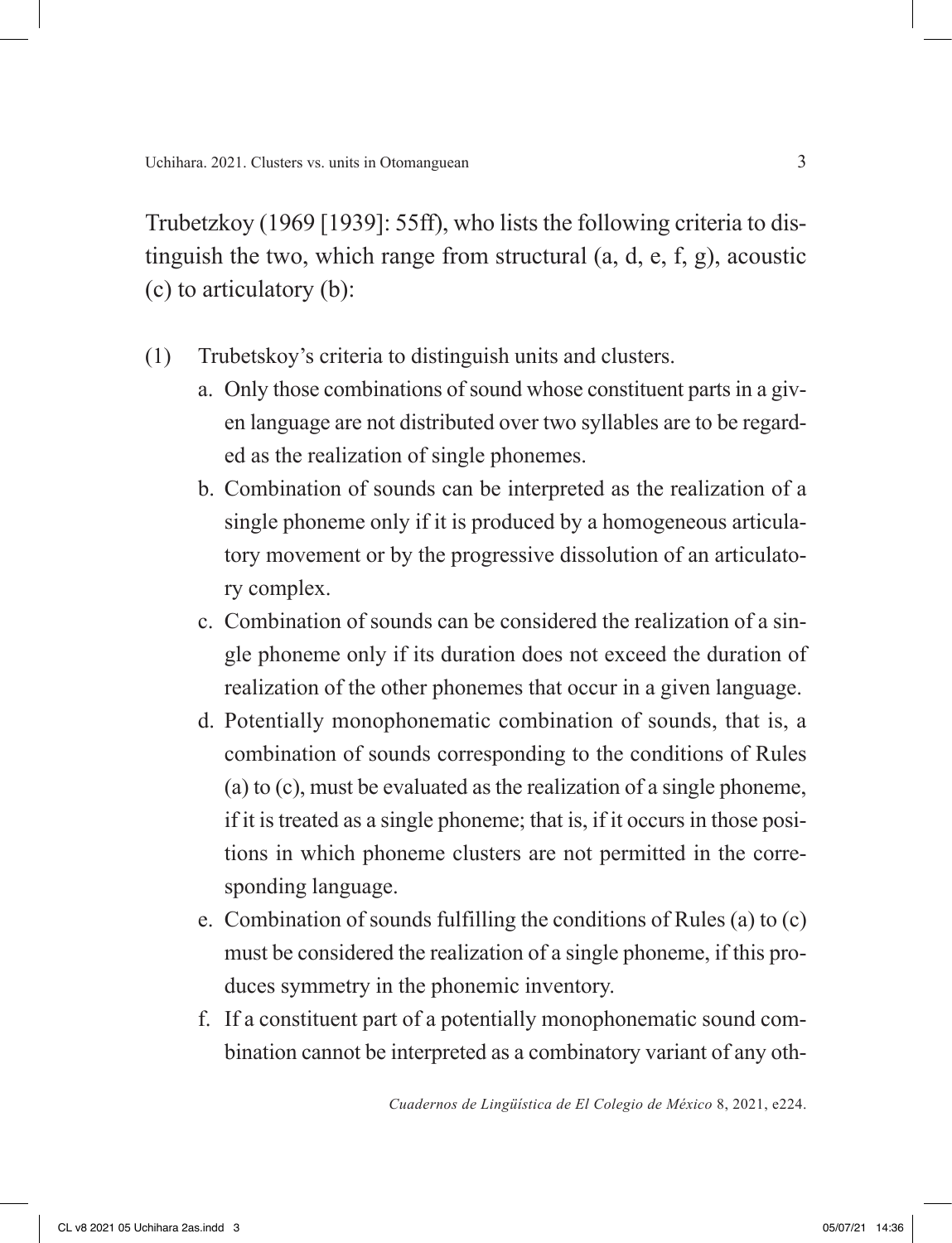er phoneme of the same language, the entire sound combination must be considered the realization of a single phoneme.

g. If a single sound and a combination of sounds corresponding to the above phonetic prerequisites stand in a relation of optional or combinatory variance, in which the sound combination must be considered the realization of a phoneme sequence, the single sound must also be considered the realization of the same phoneme sequence.

On the other hand, Pike (1947: Ch. 12) focuses on the structural criteria, preferring simple phonotactics than simple inventory. His criteria have been influential especially in the works of SIL-trained researchers, as Round & Macklin-Cordes (2015) point out:

- (2) Pike's (1947) criteria to distinguish units and clusters
	- a. Certain kinds of sequences are likely to be forced by the pressure of the nonsuspicious predominant structural pattern into single phonetically complex phonemes. Whenever a suspicious sequence is paralleled by analogous nonsuspicious sequences, the suspicious phonetic sequence must be interpreted as a sequence of phonemes and not as a single phonetically complex phoneme.
	- b. If a suspicious sequence is paralleled by a reverse sequence of the same segments in the same relative environments in the language, the structural pattern is likely to separate them into sequences of separate phonemes.
	- c. Single phonemes tend to occur in single syllables.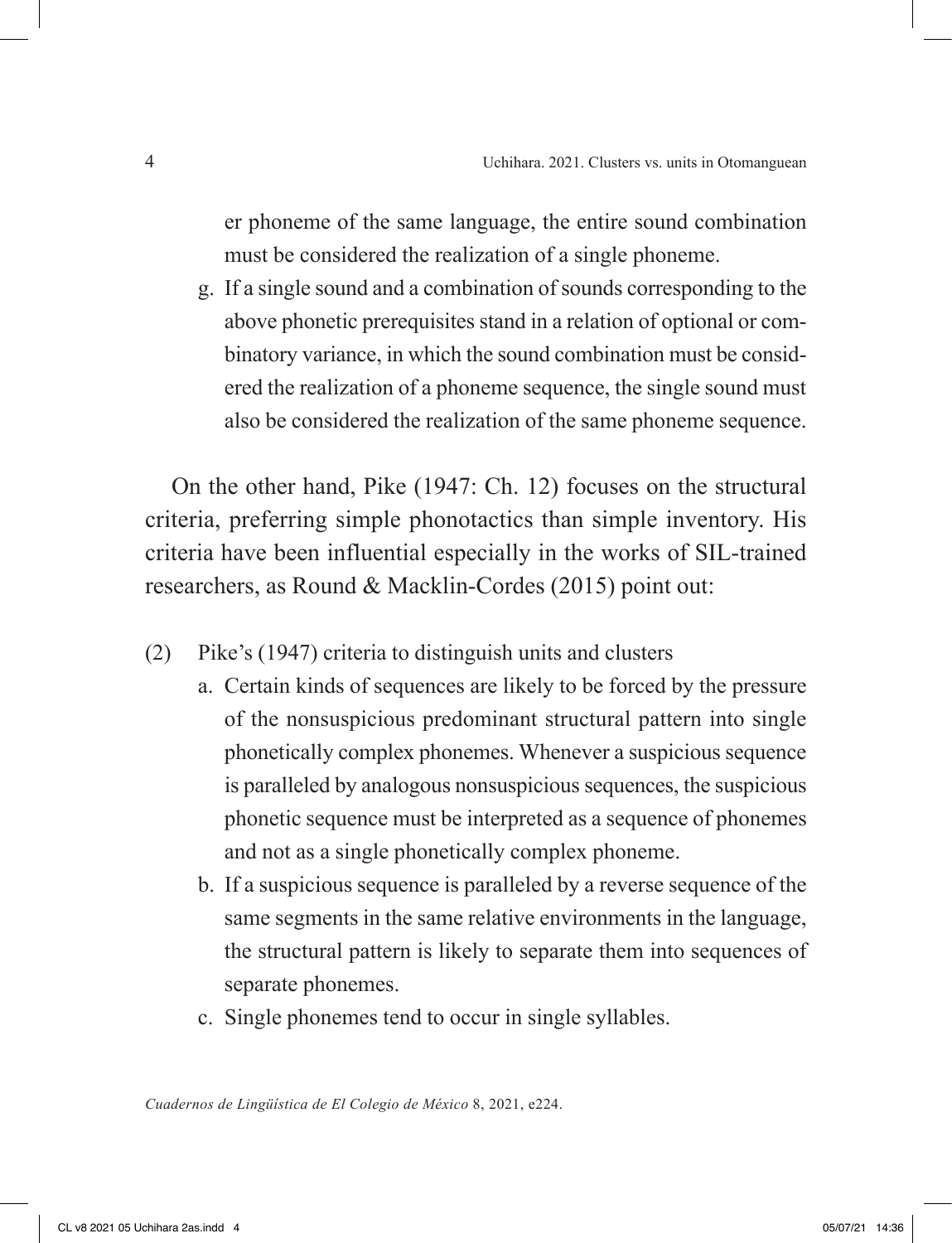Lastly, Steriade (1992) mentions three characteristics of units which are not shared with clusters: first, only plosives can be contour segments (units); second, the plosives can display intrasegmental contours only if it is released; third, distinctive intrasegmental contours never exceed two articulatory phases. The descriptive or analytic tradition has a detectable impact on the analysis of units vs. clusters: Round & Macklin-Cordes (2015) found that the choice between units vs. clusters is largely predictable if the following information is factored in: (i) whether the language is spoken in Australia or not, and (ii) whether the linguist is SIL-trained or not.

Other authors have discussed representational issues surrounding the complex segments, including Devine (1971), Anderson (1974), Campbell (1974), Clements & Keyser (1983: 85ff.), Buckley (1992), Weijer (1996; 2011), Tak (2011), and Gouskova & Stanton (2021), among others. In particular, Otomanguean languages spoken in Mexico have played an important role in the theoretical discussions on this topic. For instance, Stark (1947) on San Miguel el Grande Mixtec is one of the earliest studies on the topic, and the complex consonants in Huautla Mazatec, an Otomanguean language spoken in the northern part of Oaxaca, have sparked controversy as to their status. Pike & Pike (1947) argued that segments may be distinctively ordered within an onset or nucleus, while Steriade (1994) argues against complex syllable structure and instead claims that it is plosives that are complex and onset in Huautla Mazatec is mostly monosegmental. Lastly, Golston & Kehrein (1998) argue against Steriade's (1994) analysis and claim that Huautla data require neither complex syllables nor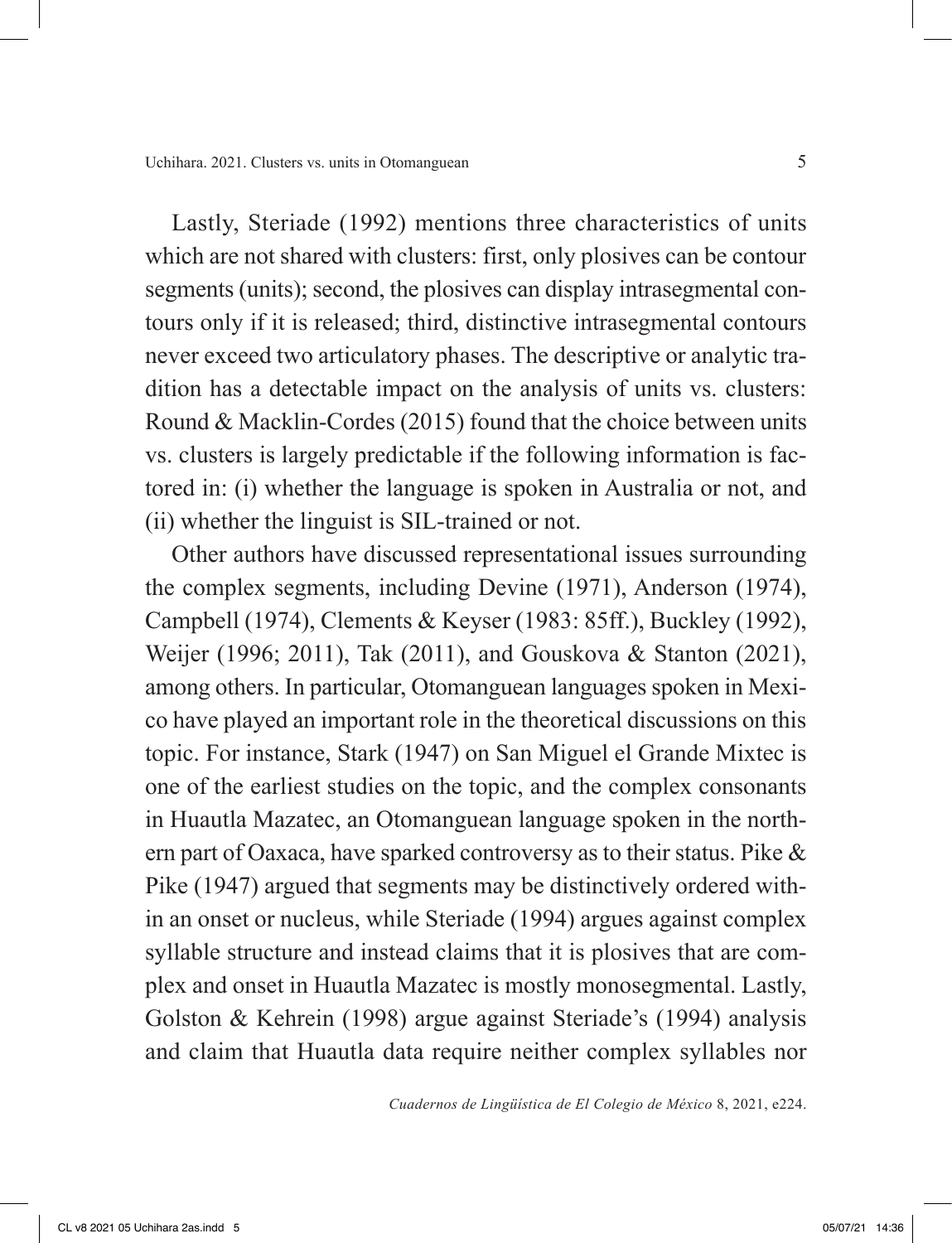complex plosives, but that phonetically and phonologically motivated repartitionings of distinctive features allow for a simple solution, showing that Mazatec has simple syllables and simple plosives, while the complexity arises due to the types of features that can be associated to nuclei and to onsets.

This paper will examine the cases of Malinaltepec Tlapanec (§2) and Teotitlán Zapotec (§3), both Otomanguean languages spoken in Mexico. Both of these languages have patterns which can be interpreted either as a cluster of two segments or as a unit of a complex segment (which I will refer to as *complex consonants*). I will look at both general and language-internal criteria in each language. For the general criteria, I will focus on the following in this paper: tautosyllabicity of the complex consonants (Trubetzkoy's criterion (a), Pike's criterion (c)); distribution (Trubetzkoy's criterion (d) and Pike's criterion (a)); symmetry in the phoneme system in the language (Trubetzkoy's criterion (e)); as well as whether or not the part of the complex sounds exists as an independent phoneme in the language (Trubetzkoy's criterion (f)). In addition, I will employ the evidence from morphology, as is employed in Stark (1947) on Mixtec and Avelino (1997) and Berthiaume (2003: Ch.4) on Northern Pame, another Otomanguean language (see also Pike 1947: 133). The phonetic criteria, articulatory and acoustic (Trubetzkoy's criteria (b), (c)), are beyond the scope of this paper; future studies can corroborate or not the findings of this paper which are based on phonological and morphological evidence (see Martinet 1939, Devine 1971 and Gouskova & Stanton 2021, among others, for criticisms on the validity of the phonetic criteria).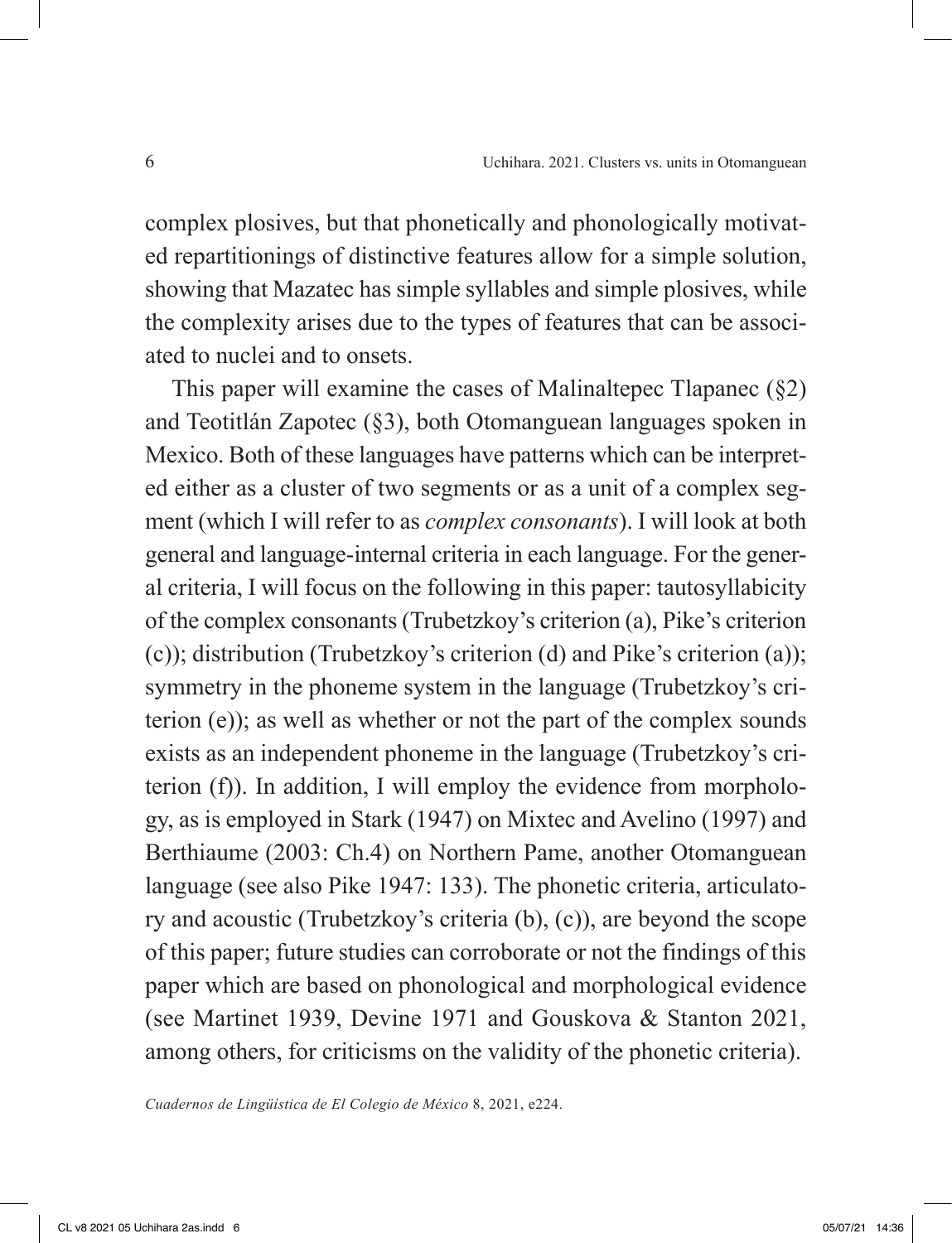In this paper, I will show that these criteria mentioned above do not converge. Thus, the distinction between clusters and units is not dichotomous, but rather multidimensional: individual cases may simultaneously resemble clusters in some aspects but units in others, thus the typology of behaviors is richer than a simple binary opposition. Such a situation can be satisfactorily captured by Canonical Typology (Corbett 2006; Hyman 2006; 2012; Brown et al. 2012; Corbett 2015: 149; Kwon & Round 2015), especially following Round (2019), which is suited to analyze and define phenomena that are subject to variation  $(84)$ .

### 2. Malinaltepec tlapanec (mè'phàà) complex consonants

Tlapanec (Mè'phàà) is spoken in the eastern part of the state of Guerrero, and belongs to the Tlapanec-Subtiaba family, along with the now extinct Subtiaba once spoken in Nicaragua. Tlapanec-Subtiaba is one of the western Otomanguean languages, along with Otopamean, Chinantecan and Chiapanecan languages, according to the classification of Campbell (2017). This paper will focus on the Malinaltepec Tlapanec (ISO 639-3: [tcf]), which includes the Malinaltepec and Huehuetepec varieties (Marlett & Weathers 2015: 3). The data mainly comes from Carrasco Zúñiga's (especially Carrasco Zúñiga & Weathers (1988) and Carrasco Zúñiga (2006)) and Tiburcio Cano's works (especially his thesis Tiburcio Cano (2017)), as well as consultations with the latter.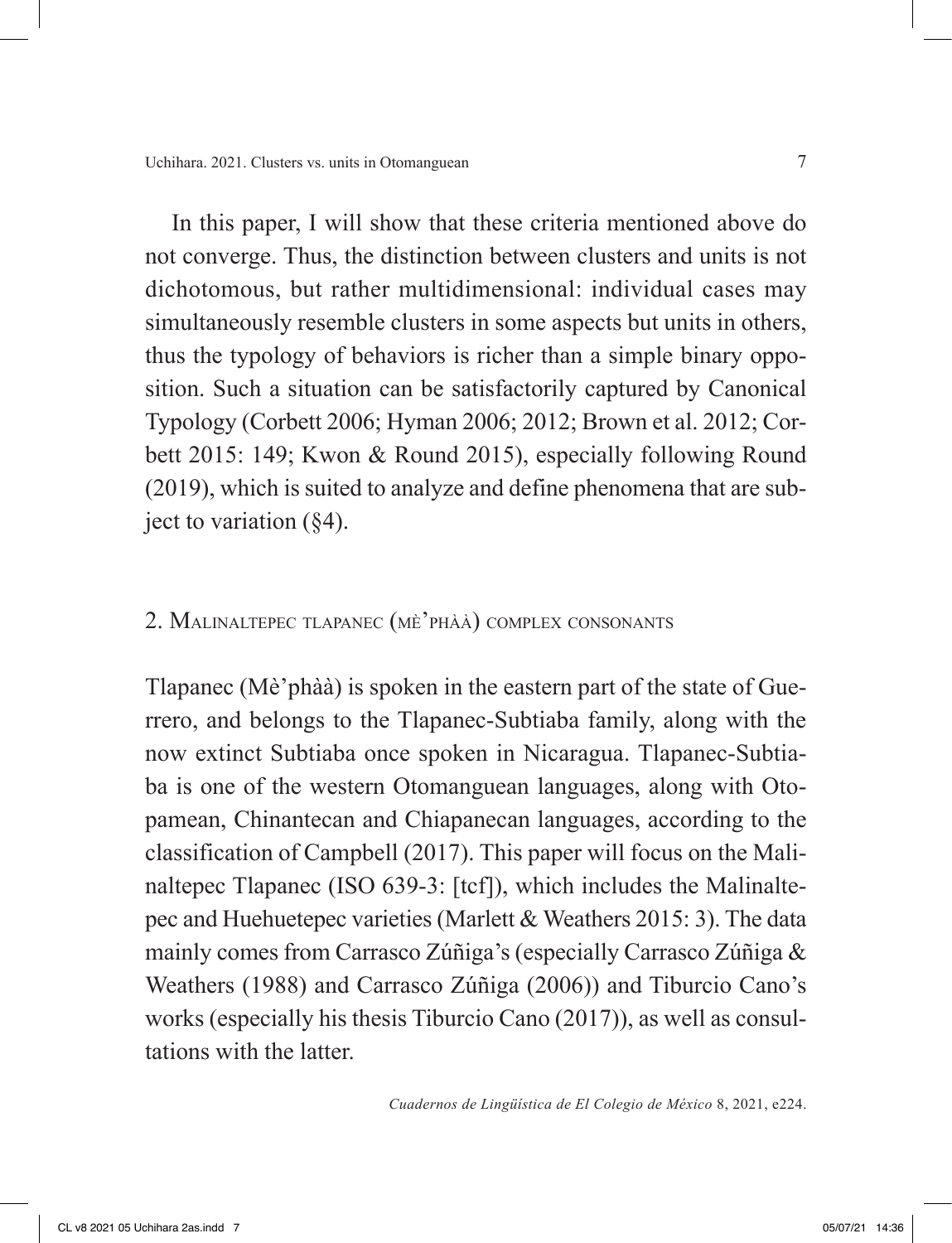Malinaltepec Tlapanec has five vowels, *a, e, i, o,* and *u*. Nasalization (represented with a tilde), glottalization and length (represented by doubling the vowel) are contrastive on vowels. Malinaltepec Tlapanec has three tones, low (*à*), mid (*a*) and high (*á*) which can occur on a mora; see §2.6 on which segments contribute to the mora. Malinaltepec Tlapanec has the consonants shown in Table 1 (cf. Carrasco Zúñiga 2006: 46ff.; Marlett & Weathers 2012; Oropeza Bruno 2014; Tiburcio Cano 2017: 41). Table 1 also includes ambiguous cases to be discussed in this section: aspiration, prenasalization, palatalization and labialiazation that are attested in my database, which are in italics. Aspiration and prenasalization appear in independent lines, while labialization and palatalization appear in the same cells as the plain series.

Among the consonants in Table 1, Marlett & Weathers (2012; 2018) argue that *ts* is an allophone of /s/; even though it is true that in some varieties certain words show free variation between [s]  $\sim$  [ts], as Oropeza Bruno (2014: 74) points out, there are some minimal pairs and thus I consider that /ts/ is an independent phoneme, albeit marginal. According to Marlett & Weathers (2012; 2018), *r* is an allophone of /d/, which appears in atonic syllables. It is true that its distribution is limited to atonic syllables, but I would rather consider *r* as a marginally contrastive phoneme, since in rare cases a [d] can appear in atonic syllables (such as  $\left[ \frac{d\hat{u}}{d\hat{n}^n} \right]$  'avocado',  $\left[ \frac{d\hat{u}}{d\hat{n}^n} \right]$  '*sal de cal*'), especially in loans and compounds. The phoneme /l/ is not common and is found only in loans and in some clitics. In this paper, I follow the analysis that the glottal stop [ʔ] is a vowel feature, rather than a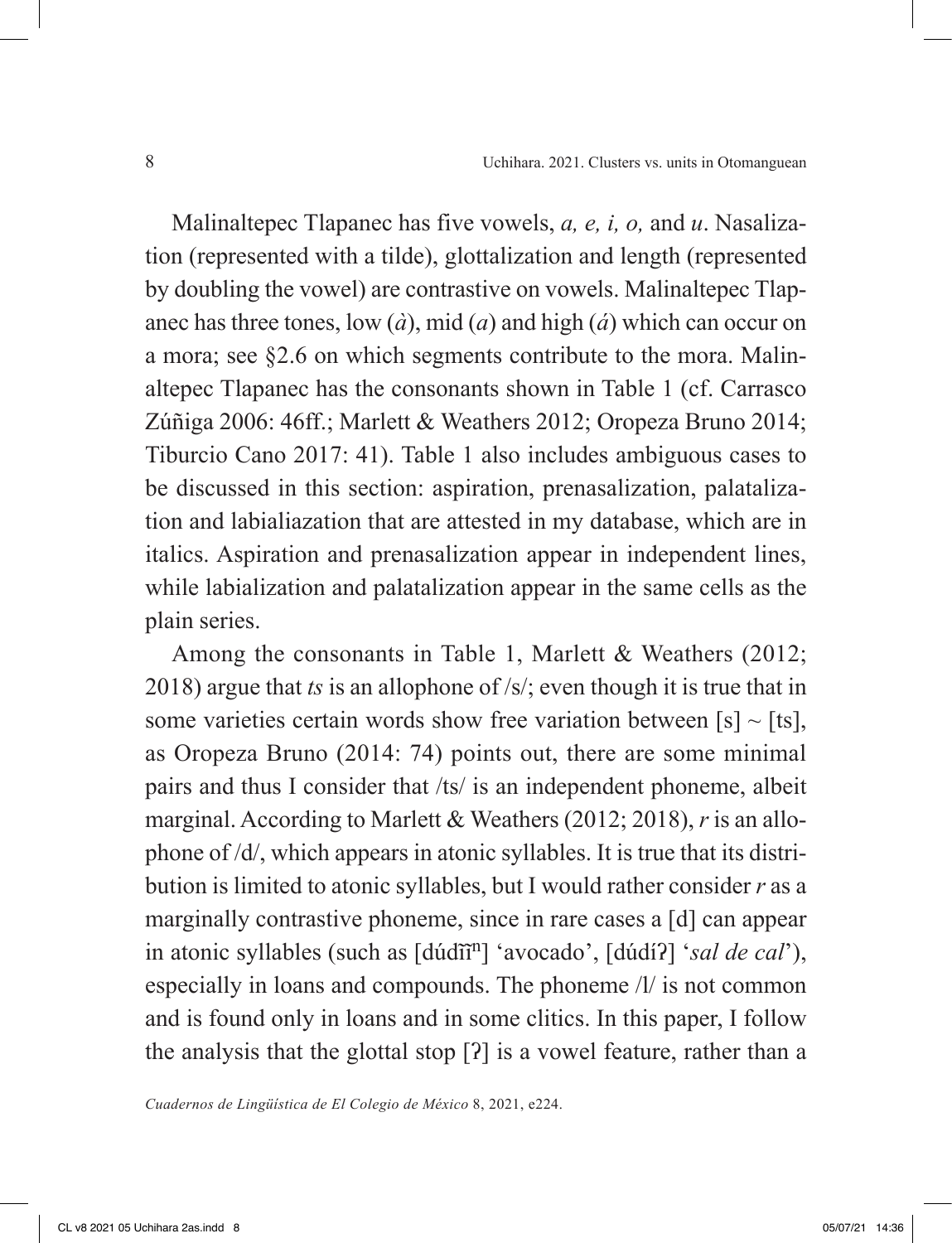|              | <b>BILABIAL</b> | <b>DENTAL</b>                         | POST-<br><b>ALVEOLAR</b>                                                                                                                                                       | <b>VELAR</b>                       | LABIO-<br><b>VELAR</b> | <b>GLOTTAL</b>   |
|--------------|-----------------|---------------------------------------|--------------------------------------------------------------------------------------------------------------------------------------------------------------------------------|------------------------------------|------------------------|------------------|
| voiced       |                 |                                       |                                                                                                                                                                                | $g, g^w, g^j$                      |                        |                  |
| prenasalized |                 |                                       |                                                                                                                                                                                | $n_g$ , $n_g$ <sup>w</sup> , $n_g$ |                        |                  |
| voiceless    |                 |                                       |                                                                                                                                                                                | k, $k^w$ , $k^j$                   |                        |                  |
| aspirated    |                 |                                       |                                                                                                                                                                                | $k^h$ , $k^{hw}$ , $k^{hj}$        |                        |                  |
| voiceless    |                 | $S, S^W, S^j$                         |                                                                                                                                                                                |                                    |                        | h, $h^w$ , $h^j$ |
| voiced       |                 |                                       | $\mathrm{d}\mathrm{z},\mathrm{d}\mathrm{z}^w$                                                                                                                                  |                                    |                        |                  |
| voiceless    |                 | ts, ts <sup>w</sup> , ts <sup>j</sup> | ţſ                                                                                                                                                                             |                                    |                        |                  |
| voiced       | $m, m^j$        | $n, n^j$                              |                                                                                                                                                                                |                                    |                        |                  |
| voiceless    | m, m'           | $\eta, \eta^j$                        |                                                                                                                                                                                |                                    |                        |                  |
|              |                 | 1                                     |                                                                                                                                                                                |                                    |                        |                  |
|              |                 | $\int f, r^W, r^j$                    |                                                                                                                                                                                |                                    |                        |                  |
|              |                 |                                       | j                                                                                                                                                                              |                                    | $W, W^{j}$             |                  |
|              |                 |                                       | b, $b^w$ , $b^j$ d, $d^w$ , $d^j$<br>${}^{m}b, {}^{m}b^{j}$ ${}^{n}d, {}^{n}d^{w}, {}^{n}d^{j}$<br>$p, p^w, p^j$ t, $t^w, t^j$<br>$p^h$ , $p^{hj}$ $t^h$ , $t^{hw}$ , $t^{hj}$ | $\int, \int^{w}$ , $\int^{q}$      |                        |                  |

**Table 1. Consonant inventory of Malinaltepec Tlapanec**

consonant (see discussions in Carrasco Zúñiga 2006; Navarro Solano 2012; Marlett ms; Marlett & Weathers 2012; Weathers et al. 2012; Tiburcio Cano 2017: 47ff.).

The ambiguous cases are prenasalization, aspiration,<sup>1</sup> labialization and palatalization. Labialization is generally assumed to be a sequence of a consonant (mostly velars)  $+$  a glide portion of a diph-

<sup>&</sup>lt;sup>1</sup> Some varieties such as Malinaltepec (and Huehuetepec) have post-aspirated stops while others such as Acatepec or Ayutla have pre-aspirated stops but not post-aspirated stops (Marlett & Weathers 2012: 7–8). The focus of this paper is on the Malinaltepec and Huehuetepec varieties and thus only post-aspiration is discussed. Prenasalized consonants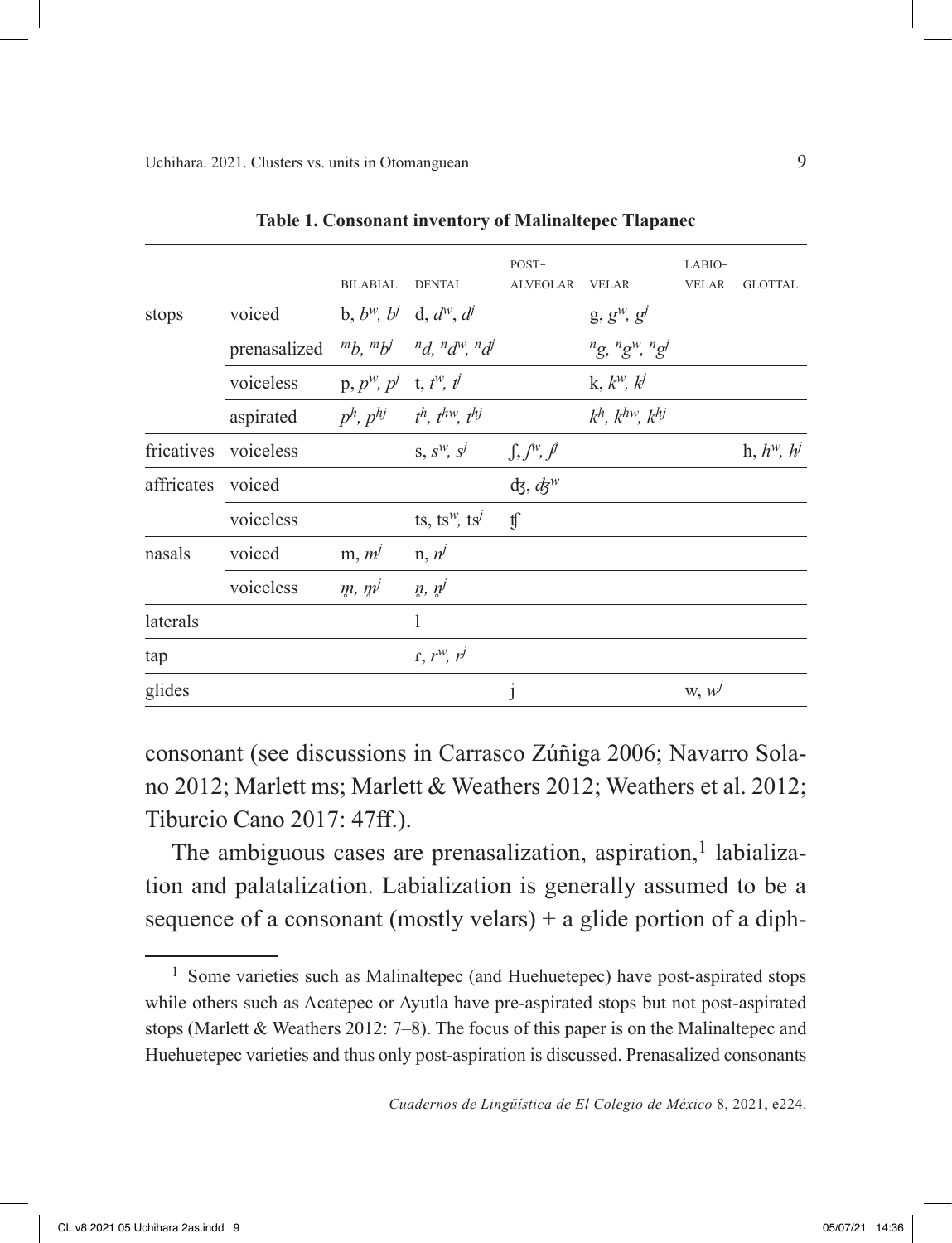thong  $(w)$ ,<sup>2</sup> while Marlett & Weathers (2012; 2018) analyze labialization as a unit, based on its distribution and alternation. Marlett & Weathers (2012; 2018) also consider prenasalized stops as singletons, based on their distribution and acoustic duration. On the other hand, Marlett & Weathers (2012; 2018) analyze palatalized consonants as sequences, due to its free distribution. I do not consider that palatalization and labialization are features of the nucleus; for instance, [b<sup>w</sup>anuu] 'elders' should be /b<sup>w</sup>a.nuu/ (unit) or /bwa.nuu/ (cluster), rather than /bua.nuu/. This is because vowel sequences are generally not allowed in Tlapanec, except for a few heterosyllabic hiatus (Marlett & Weathers 2018).

The status of (post-)aspiration is more controversial. On the one hand, Carrasco Zúñiga & Weathers (1988: 22) and Carrasco Zúñiga (2006: 44) analyze (post-)aspirated stops as being contrastive with unaspirated series (thus units), while Weathers (1976: 368) and Suárez (1983: 31, 45-47) consider aspirated (post-)consonants as cluster of a consonant and *h.* On the other hand, Marlett & Weathers (2012; 2018) state that (post-)aspiration is not contrastive. In this paper, I tentatively assume that aspiration is contrastive, following the traditional view, since there can be minimal pairs between plain stops and post-aspirated stops, such as  $[t^h u^n g a]$  'half' vs.  $[t u^n g a]$  'cut in half'.

and resonants can also occur with aspiration, but here the aspiration is realized as devoicing of the resonants.

<sup>&</sup>lt;sup>2</sup> This is reflected in the orthography employed by speakers; for instance,  $\left[\mathbf{K}^{\mathbf{w}}\hat{\mathbf{a}}\right]$  'flat' is written as *škuà* in Carrasco Zúñiga (2006: 40). However, caution should be made against reading too much in orthography due to the influence from the Spanish orthography.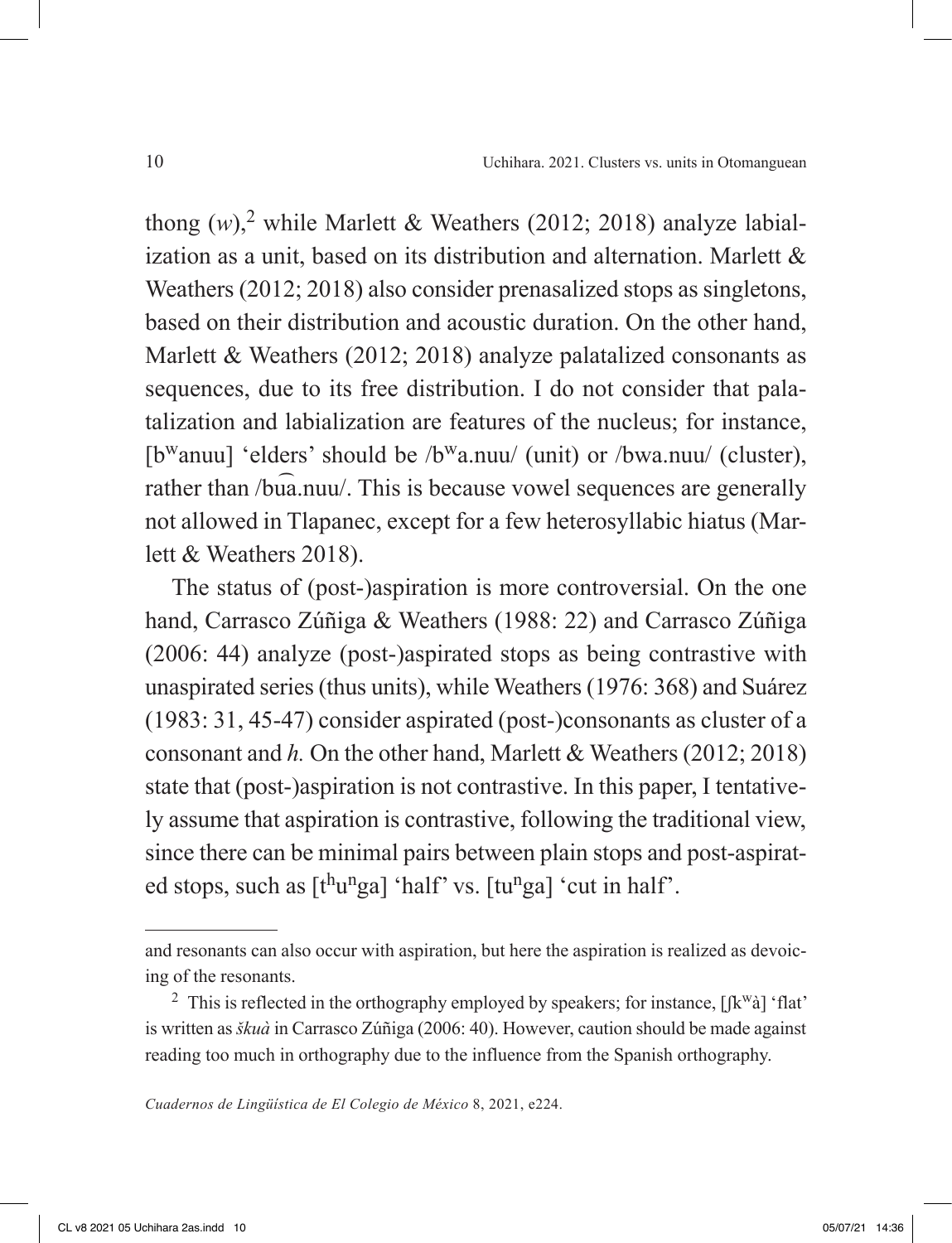In the remainder of this section, I will look at seven criteria to distinguish clusters and units in Tlapanec: tautosyllabicity (§2.1), existence as independent phonemes  $(\S2.2)$ , systematicity  $(\S2.3)$ , maximum number of consonants  $(\S$ 2.4), morphology  $(\S$ 2.5), minimality requirement (§2.6) and allomorphy motivated by a constraint against a glottal stop followed by a cluster (§2.7).

### 2.1. *Tautosyllabicity*

All of the complex consonants in question are tautosyllabic, since all of them can occur at the absolute initial position: prenasalization  $[mba.]$  'land', aspiration  $[t^{\text{h}}$ ana] 'medicine', labialization  $[s^{\text{w}}\tilde{a}]$  'swelling' and palatalization  $[d^j$ ulu] 'palm'. Thus, all of such complex consonants satisfy Trubetzkoy's criteria (a) and Pike's criteria (c) for units. However, this fact is not incompatible with the cluster analysis either (cf. Devine 1971: 70–71). This is because this criterion is decisive only when a complex consonant *cannot* occur in the same syllable (such as the *sC* sequences in Spanish, which always have to occur at the syllable boundary), in which case such a complex consonant *cannot* be considered a unit. On the other hand, English *sC* sequences usually occur tautosyllabically,<sup>3</sup> but few would argue that  $sC$  is a unit (cf. Gąsiorowski 2000).

<sup>&</sup>lt;sup>3</sup> In some morphological combinations this is not always the case; for instance, after productive *mis-*, as in *I mis-counted* [mɪs.kʰauntəd], the C portion has the aspiration, showing that it is not \*[mɪ.skaunt] (Erich Round, p.c.).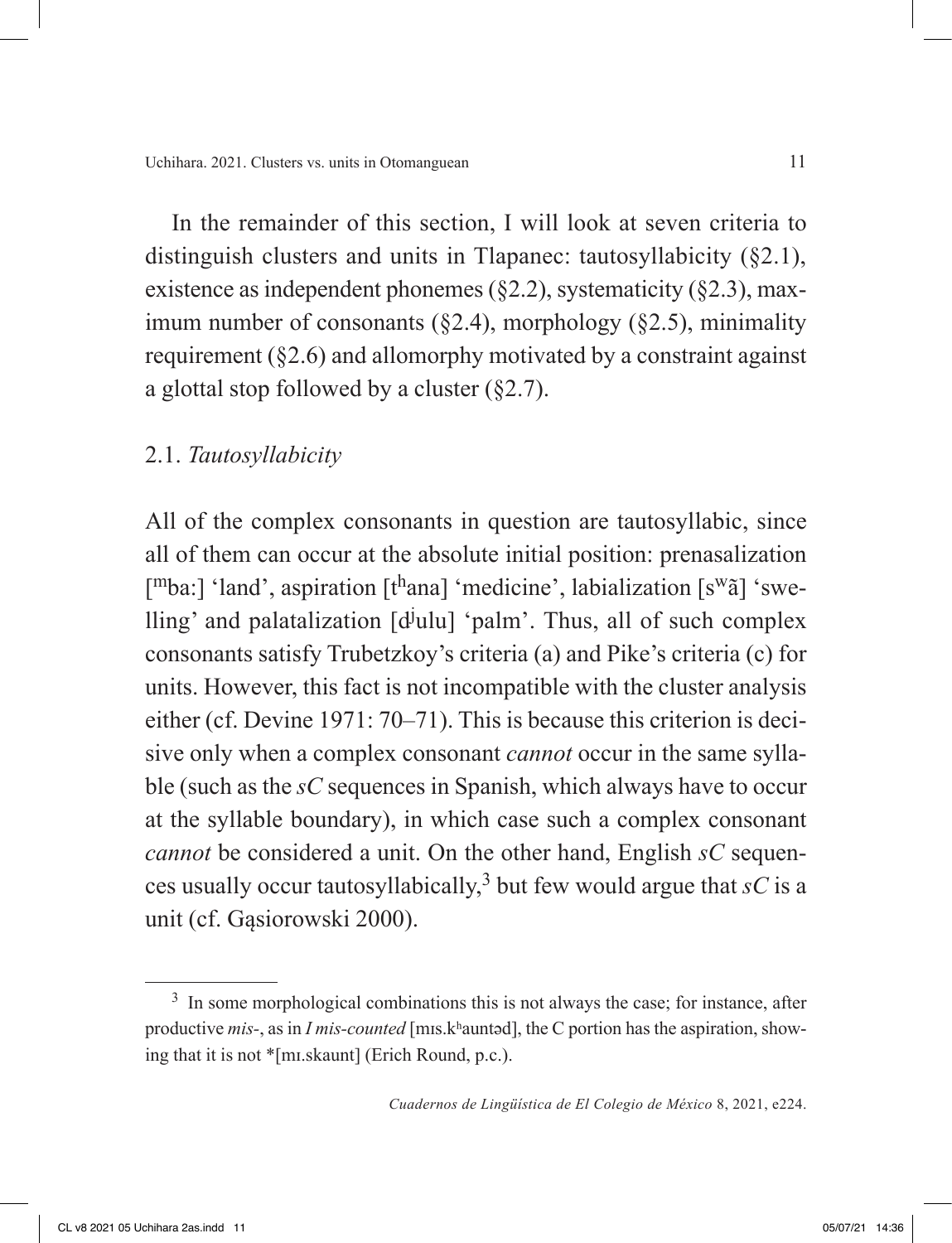### 2.2. *Existence as independent phonemes*

All the components of the complex consonants in question, that is nasals, /h/, /w/ and /j/, exist as independent phonemes in the language, as can be observed in Table 1. Thus, all of the complex sounds satisfy Trubetzkoy's criterion (f) for clusters, but again this fact is also compatible with the unit analysis. This is because this criterion is only decisive when a member of a complex consonant does *not* exist in the phoneme inventory of the language in question, in which case the complex consonant in question *cannot* be considered a unit (cf. Gouskova & Stanton 2021). For instance, Spanish has a post-alveolar voiceless affricate /ʧ/, but this consonant *cannot* be considered a cluster, since a post-alveolar voiceless fricative /ʃ/ does not exist as an independent phoneme in standard Spanish, but rather is not contrastive with the corresponding affricate. On the other hand, English has a glottal fricative /h/ as a phoneme, but no one would argue that aspirated stops are sequences.

### 2.3. *Systematicity*

All ambiguous secondary articulations in question can occur with the majority of the consonants, as can be seen in Table 1, and illustrated with examples in Table 2. This corresponds to Trubetzkoy's criterion (e) of systematicity. Here, the forms are organized according to the secondary articulations in the columns, and according to the places of articulation and manners of articulations in the lines; h in paren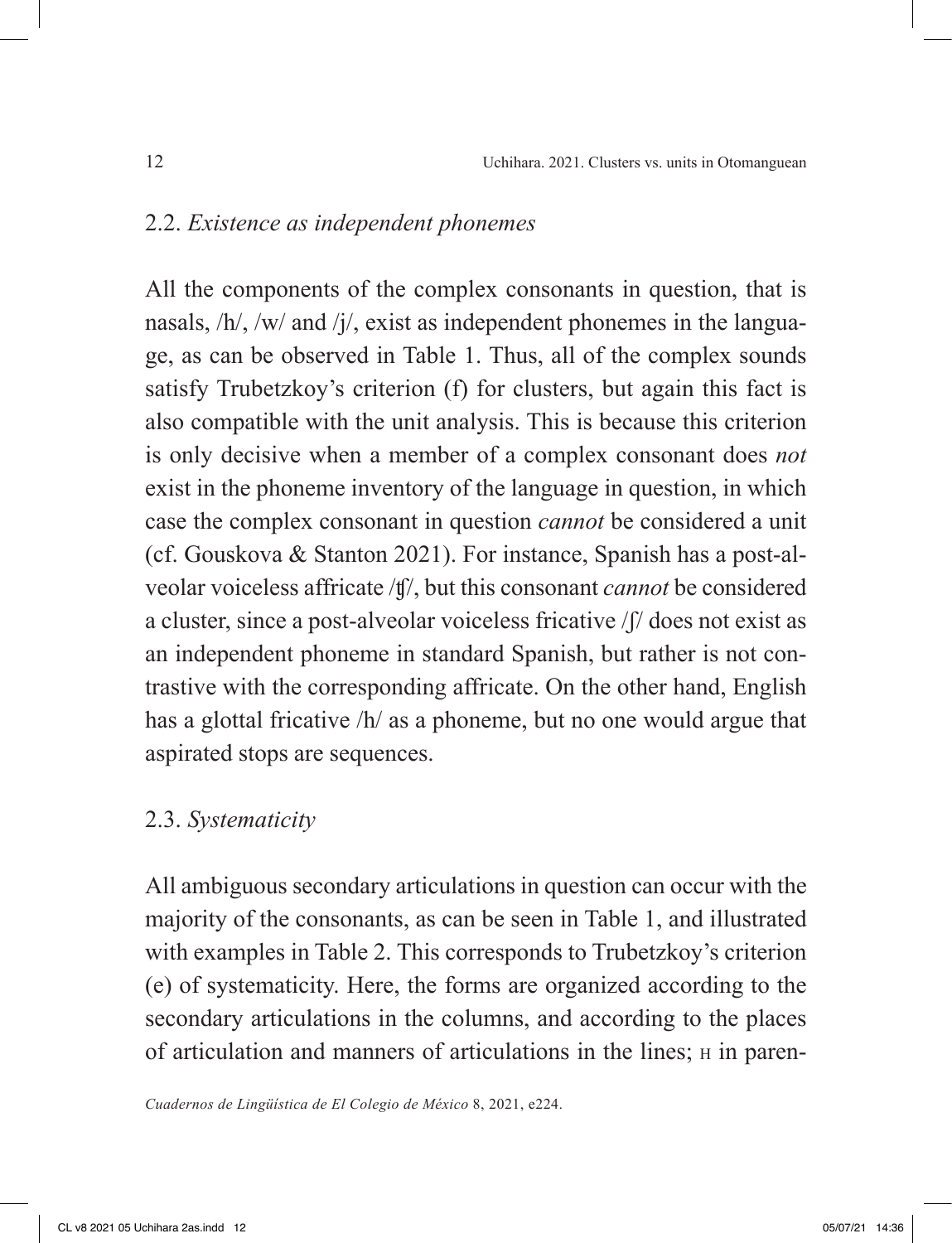thesis represents data from the Huehuetepec variety, while m represents Malinaltepec variety of Malinaltepec Tlapanec. As can be seen, there are no significant gaps that cannot be accounted for by general motivated phonotactic constraints, even though some combinations are more common than others, and some combinations are only found in morphologically complex forms.4 Prenasalization only occurs with voiced plosives and cannot occur with voiceless obstruents or resonants, which is common cross-linguistically (Maddieson 1984: 67). Nor can aspiration occur with voiced obstruents, which is also typologically expected (Maddieson 1984: 27). Affricates and fricatives cannot cooccur with aspiration, which is not unexpected (Maddieson 1984: 38). On the other hand, labialization is not attested with /  $\rm{m_{b/}}$ , / $\rm{p^{h/}}$ , / $\rm{l'}/$ , / $\rm{f'}/$ , / $\rm{m'}$ , / $\rm{h'}$ , / $\rm{h'}$ , / $\rm{h'}$ , and / $\rm{l'}/$ , while palatalization is not attested with  $\frac{dg}{f}$ ,  $\frac{fg}{f}$ ,  $\frac{f}{f}$  and  $\frac{f}{f}$ , and thus appear unsystematic. These gaps could be accidental in some cases, while in others some explanations for the gaps are available. Thus, /l/ is marginal to begin with, and the other three consonants that cannot occur with palatalization, namely /ʤ/, /ʧ/ and /j/*,* are all post-alveolar; these gaps may be due to the general constraint motivated by Obligatory Contour Principle (Leben 1977), prohibiting the adjacent sequences of the same place of articulation. In this sense, all the problematic complex consonants are

<sup>4</sup> For instance, labialization is frequent with the velars but rare with other places of articulations (Marlett & Weathers 2018: 12), and palatalized velars and labiovelars are only found in polymorphemic forms.

<sup>&</sup>lt;sup>5</sup> In Table 1, /jw/ is not found either but this is because /jw/ is indistinguishable from /wj/.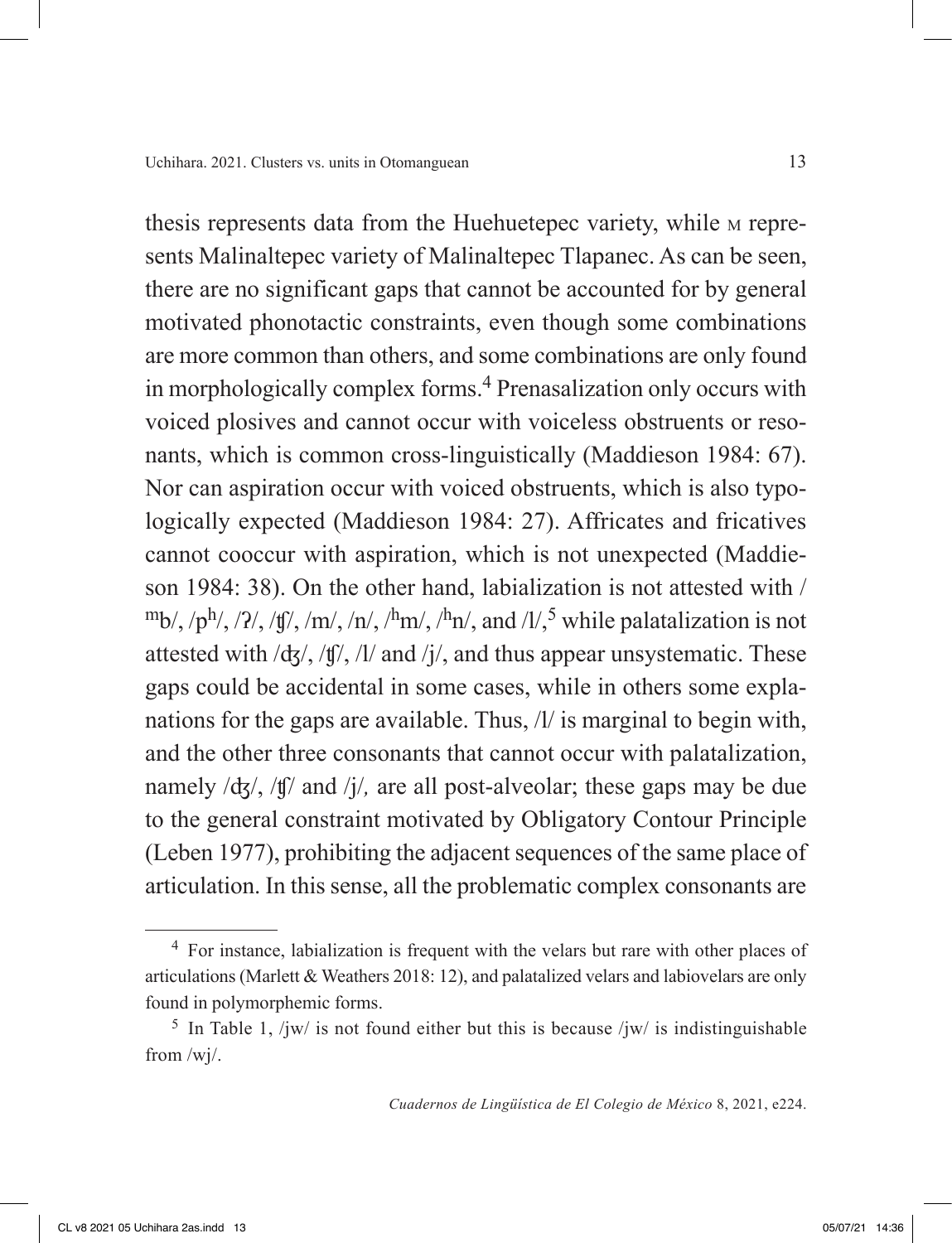systematic, supporting the unit analysis of these consonants. However, again this fact is not incompatible with the cluster analysis either. For instance, a liquid can occur after any stops in Spanish, as in *plato, clase, broma, drama*, thus manifesting systematicity, but no one would argue that such sequences are units.

|           |           | <b>PRENASALIZATION</b>                                                                                                  | <b>ASPIRATION</b>                                                                                             | <b>LABIALIZATION</b>                                                                                                            | <b>PALATALIZATION</b>                                                                           |
|-----------|-----------|-------------------------------------------------------------------------------------------------------------------------|---------------------------------------------------------------------------------------------------------------|---------------------------------------------------------------------------------------------------------------------------------|-------------------------------------------------------------------------------------------------|
| bilabials | voiced    | $\lceil mbaa \rceil$ 'land'<br>(H)<br>$[$ <sup>m</sup> bi?i] 'name'<br>(H)<br>[à <sup>m</sup> ba] 'adult<br>male' $(H)$ |                                                                                                               | $[b^{\rm w}$ anuu]<br>'elders' $(M)$                                                                                            | [hùb <sup><i>l</i>aa?] 'your</sup><br>frog'(M)<br>[nirub <sup>j</sup> űű] 'he<br>pulled me' (H) |
|           | voiceless |                                                                                                                         | [p <sup>h</sup> ii]<br>'opening' $(H)$<br>$[m\grave{e}$ ? $p^h$ àà]<br>'Tlapanec' (H)<br>[japha] 'sea'<br>(H) | $\lceil \text{na} \lceil \text{p}^{\text{w}} \hat{\mathbf{a}} \rceil \hat{\mathbf{a}} \rceil$<br>'he puts them<br>inside' $(M)$ | [sp <sup>j</sup> áha] 'mole'<br>(M)                                                             |
|           | resonants |                                                                                                                         |                                                                                                               |                                                                                                                                 | [gam <sup>j</sup> ého]<br>'misfortune' (M)<br>[nàgàm <sup>j</sup> à?] 'he<br>gets cramp' $(M)$  |

**Table 2. Co-occurrence possibilities of secondary articulations**

*Cuadernos de Lingüística de El Colegio de México* 8, 2021, e224.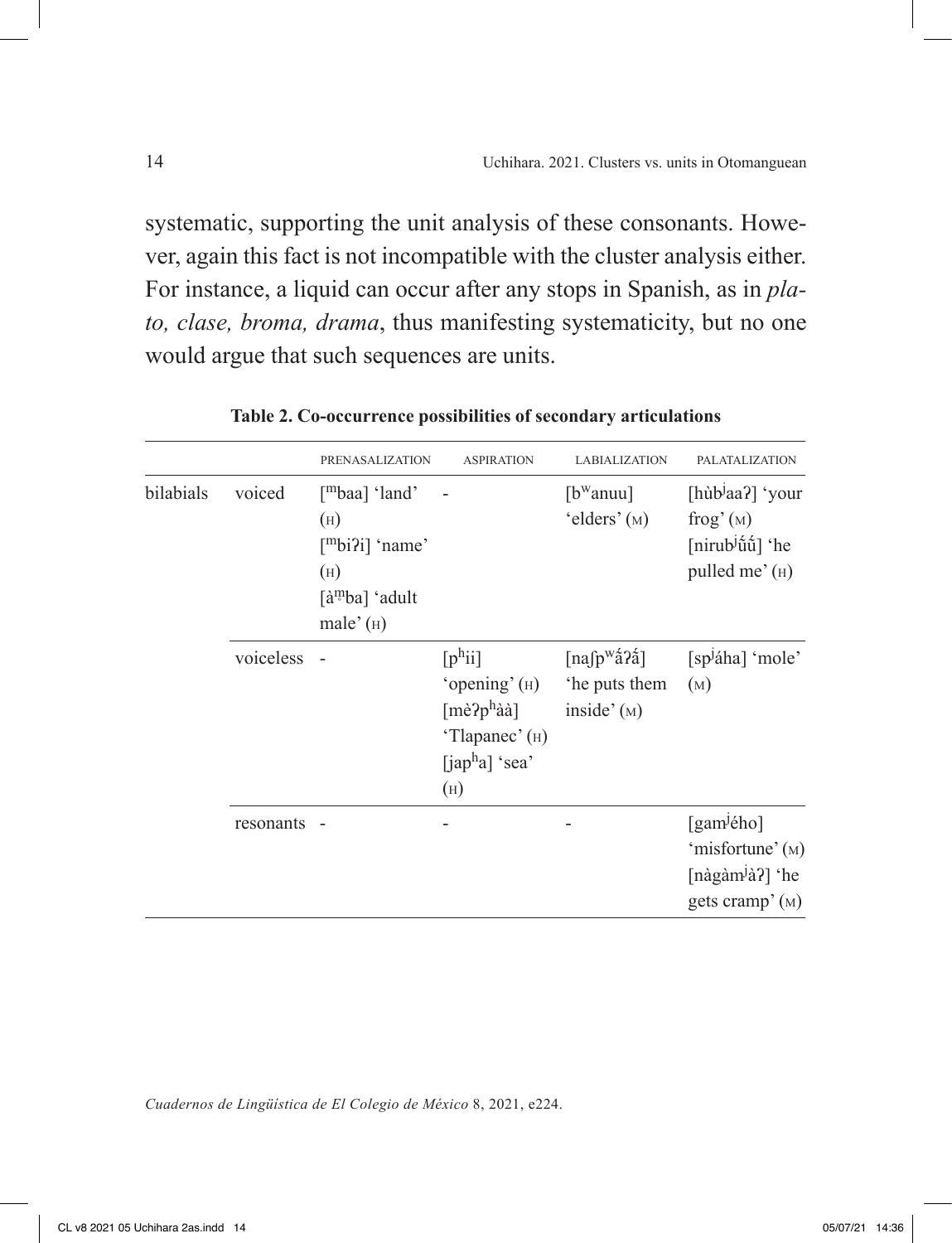|                      |           | <b>PRENASALIZATION</b>                                                                                                                      | <b>ASPIRATION</b>                                                                                        | <b>LABIALIZATION</b>                                                                                                                          | <b>PALATALIZATION</b>                                                                                                    |
|----------------------|-----------|---------------------------------------------------------------------------------------------------------------------------------------------|----------------------------------------------------------------------------------------------------------|-----------------------------------------------------------------------------------------------------------------------------------------------|--------------------------------------------------------------------------------------------------------------------------|
| alveolars            | voiced    | $\lceil$ <sup>n</sup> díí]<br>'cigarette' (H)<br>$[b\hat{u}^ndi]$<br>'quintonil' (H)<br>[ <sup>n</sup> dót <sup>h</sup> áá]<br>'saliva' (H) |                                                                                                          | $\lceil n \frac{d^w}{\tilde{a}}^2 \tilde{a} \rceil$<br>'vagabond' (H) dove' (H)<br>[nàd <sup>w</sup> ấ?ấ]<br>'he falls down' cows' (M)<br>(M) | $[d^j$ ulu] 'wild<br>$[\int id^j \hat{a}a$ ? 'your                                                                       |
|                      | voiceless |                                                                                                                                             | [ $th$ ana]<br>'medicine' (M)<br>$[t^h$ àà]<br>'diarrhea' (M)<br>$[$ it <sup>h</sup> a]<br>'corncob' (H) | $[$ f <sup>w</sup> áhe]<br>'rabbit' (M)<br>$[tswi2ii]$<br>'Xalatzala' (н)<br>$[s^w \tilde{a}]$<br>'swelling' (M)                              | [ $t^j$ ak <sup>h</sup> è] 'will'<br>(M)<br>[ts <sup>j</sup> ak <sup>h</sup> è]<br>'power' $(M)$<br>[sjå] 'anger'<br>(M) |
|                      | resonants |                                                                                                                                             | [àmà] 'two'<br>(M)<br>[gànú] 'comet' person' (M)<br>(M)                                                  | $\lceil r^{\text{w}}\text{ahàà} \rceil$<br>'important                                                                                         | $[n]$ úú] 'carbon'<br>(H)<br>[an <sup>j</sup> úu] 'green<br>$fly'$ $(H)$                                                 |
| palato-<br>alveolars | voiced    | $\left[\text{ndg\^{a}\right]$ 'party'<br>(H)<br>$[indz$ óo]<br>'gourd sprout'<br>(M)                                                        |                                                                                                          | [ $\frac{1}{3}$ <sup>w</sup> á?a]<br>'orphan' (H)<br>[ $dg^w$ é?gú?]<br>'my sister' (M)                                                       |                                                                                                                          |
|                      | voiceless |                                                                                                                                             |                                                                                                          | $\left[\int_{0}^{w} \text{cn}^{j} \hat{a} \hat{a}^{2}\right]$<br>'colander' (H)<br>$\left[\int_{-\infty}^{w} a a\right]$<br>'market' (M)      | $\left[\right]$ a? $\tilde{u}$ ] 'joke'<br>(M)                                                                           |

| Table 2. Co-occurrence possibilities of secondary articulations (continuation) |  |  |
|--------------------------------------------------------------------------------|--|--|
|                                                                                |  |  |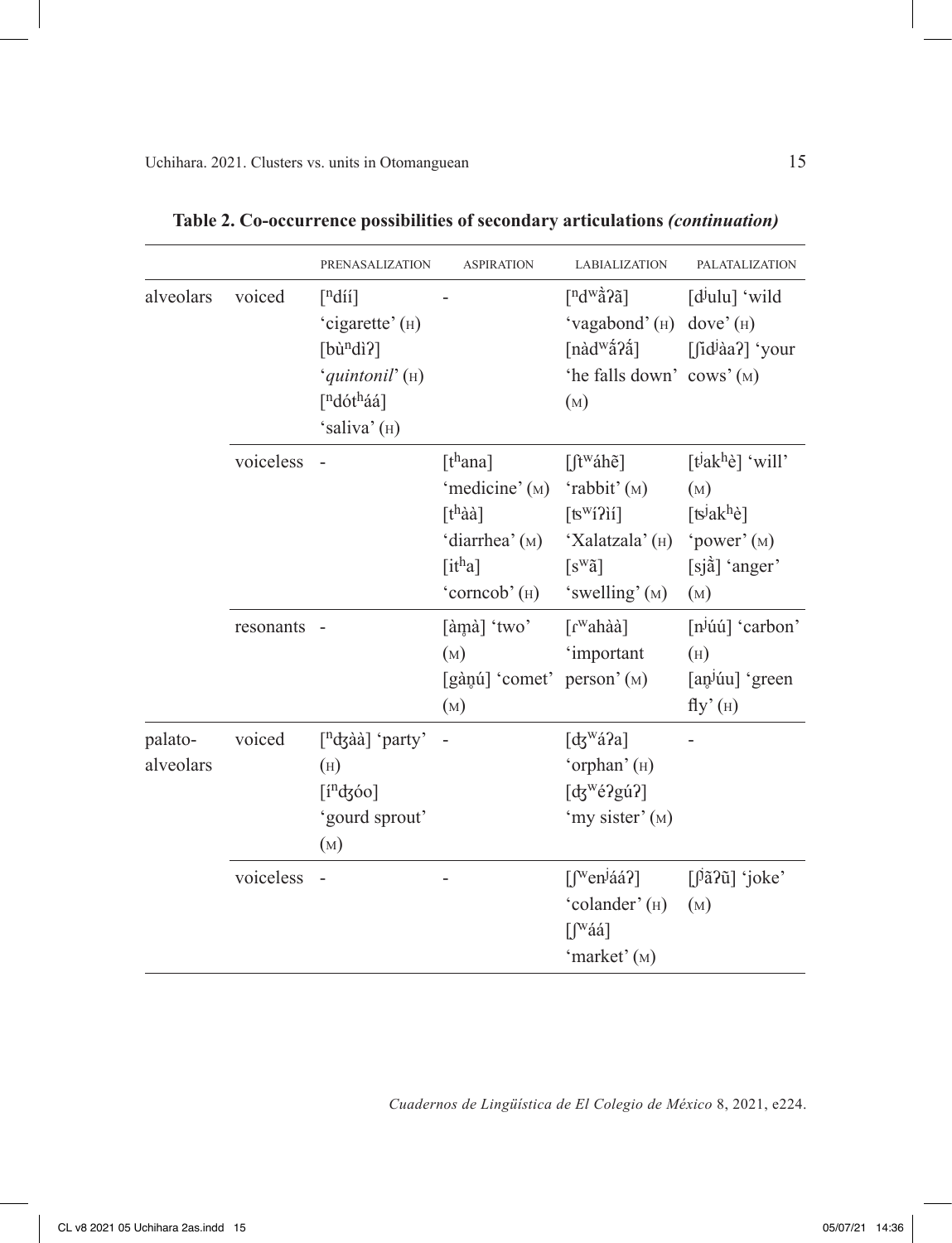|            |           | PRENASALIZATION                                                                           | <b>ASPIRATION</b>                                                                                                         | <b>LABIALIZATION</b>                                                                                                                                                                   | <b>PALATALIZATION</b>                                                                         |
|------------|-----------|-------------------------------------------------------------------------------------------|---------------------------------------------------------------------------------------------------------------------------|----------------------------------------------------------------------------------------------------------------------------------------------------------------------------------------|-----------------------------------------------------------------------------------------------|
| velars     | voiced    | $\lceil$ <sup>n</sup> ga?tsa?]<br>'stain' $(H)$<br>[sma <sup>n</sup> gà]<br>'groin' $(M)$ |                                                                                                                           | $\lceil \text{dgág}^{\text{w}}\hat{a} \rceil$<br>$'$ chipilón' ( $\rm _H$ )                                                                                                            | $[g^j a \hat{e}]$<br>$\text{color}(\text{M})$<br>[àg <sup>j</sup> aa?] 'your<br>$\pi$ ig' (M) |
|            | voiceless |                                                                                           | $\lceil k^h\tilde{u}\tilde{u}\rceil$<br>'hamelia<br>patens' $(H)$<br>[ts <sup>j</sup> ak <sup>h</sup> è]<br>'power' $(M)$ | $[[\mathbf{k}^{\mathrm{w}}\hat{\mathbf{a}}]$ 'flat' ( $\mathbf{H}$ )<br>$\left[ \hat{a}k^{\text{w}}\hat{a}\tilde{a}\right]$ 'ant'<br>(H)<br>$[k^{\rm w}e2e]$ 'pet<br>companion'<br>(M) | [àkʲầãʔ] 'your<br>heart' $(M)$<br>[fùk <sup>j</sup> áa?] 'your<br>animal' $(M)$               |
| labiovelar | resonant  |                                                                                           |                                                                                                                           |                                                                                                                                                                                        | $[n]$ aw <sup>j</sup> ãã?]<br>'your rope' (M)                                                 |
| glottals   |           |                                                                                           |                                                                                                                           | [h <sup>w</sup> ájúu]<br>'bunch' $(M)$<br>$[h^{\rm w}\tilde{a}]$ 'seven'<br>(H)                                                                                                        | [h <sup>j</sup> áma] 'boys'<br>(M)<br>[wáh <sup><math>\alpha</math></sup> ]<br>'copal' $(H)$  |

**Table 2. Co-occurrence possibilities of secondary articulations** *(conclusion)*

Some of these four secondary articulations can be combined, although many of such forms are polymorphemic:  $\lceil n \frac{d^w}{d^2} \rceil$  'vagabond' (H) (prenasalization + labialization); [ru<sup>n</sup>d<sup>j</sup>áa?] 'your turkey'  $(M)$  (prenasalization + palatalization); [mik<sup>hw</sup>ii] 'in the sky'  $(M)$  (aspiration + labialization); and  $[{\text{fit}}^{\text{h}j}$  $\tilde{u}$ ?  ${\text{m}}$  lung' (<sub>M</sub>) (aspiration + palatalization).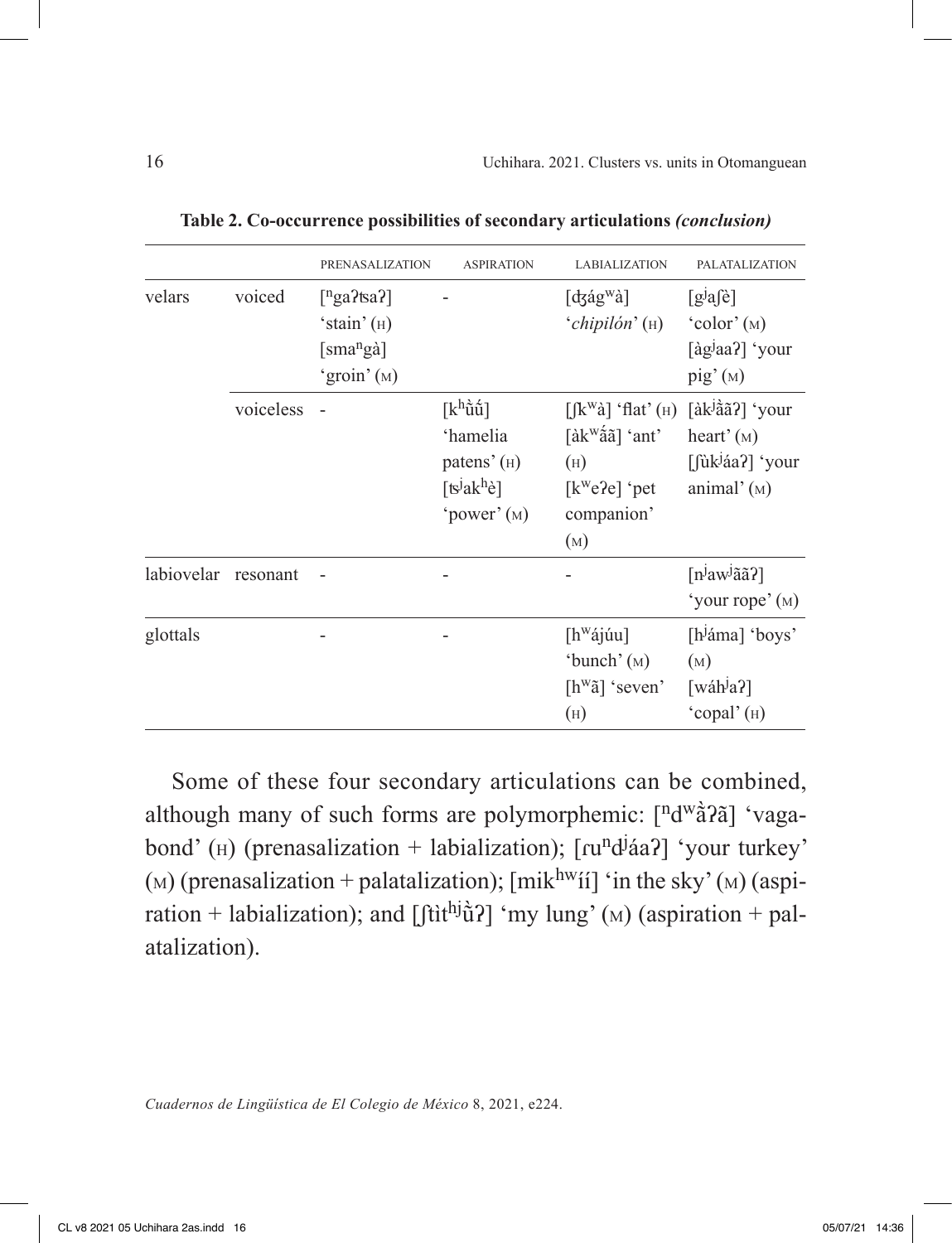## 2.4. *Maximum number of consonants*

In this section, I will look at the maximum number of consonants in the cluster, to see if the complex consonants in question should be analyzed as units or clusters. This corresponds to Trubketzkoy's  $(1939[1963])$  criterion (d) and Pike's  $(1947)$  criterion (c), and is also employed by Marlett & Weathers (2018) to determine the status of complex sounds.

In Tlapanec, onsets may contain two consonants, first of which has to be a fricative, and the second of which either nasal, pre-nasalized stops or voiceless stops (Carrasco Zúñiga 2006: 64–66; Weathers et al. 2012; Marlett & Weathers 2012: 7; Marlett & Weathers 2018: 24): [ska] 'infection'; [fna?] 'feather'; [<sup>m</sup>bu] 'correct'. Such clusters can be extended with an /r/ (Weathers et al. 2012): [ni.fprí.gúu] 'he appeased him', [na.stri.gà] 'it shrinks', [ʃkɾa.ʦí] 'slingshot', [ʃtrí.tiʔ] 'woodpecker'. We can use this generalization to judge whether ambiguous cases are clusters or units.

First, labialization should be considered as a unit, since there are forms such as  $[[k^{\omega}\hat{a}]$  'flat',  $[[k^{\omega}e\hat{b}]]$  'a type of weed', where labialization occurs with a sequence of a sibilant + a stop. There are also forms such as  $\left[\frac{K^w}{e^2}\right]$ .un<sup>6</sup> 'deaf', where *kw* needs to be analyzed as a cluster so that the cluster contains only three consonants, thus  $\int \int k^w r e^2 u$ . Similarly, prenasalization can occur with a sibilant, as in  $[s^mba]$  'dirt' or  $[s<sup>n</sup>ga]$  'penis', thus suggesting that the prenasalization also forms

 $6$  Articulatorily, the labialization starts from [k] and continues until the  $\lceil \mathbf{r} \rceil$  portion.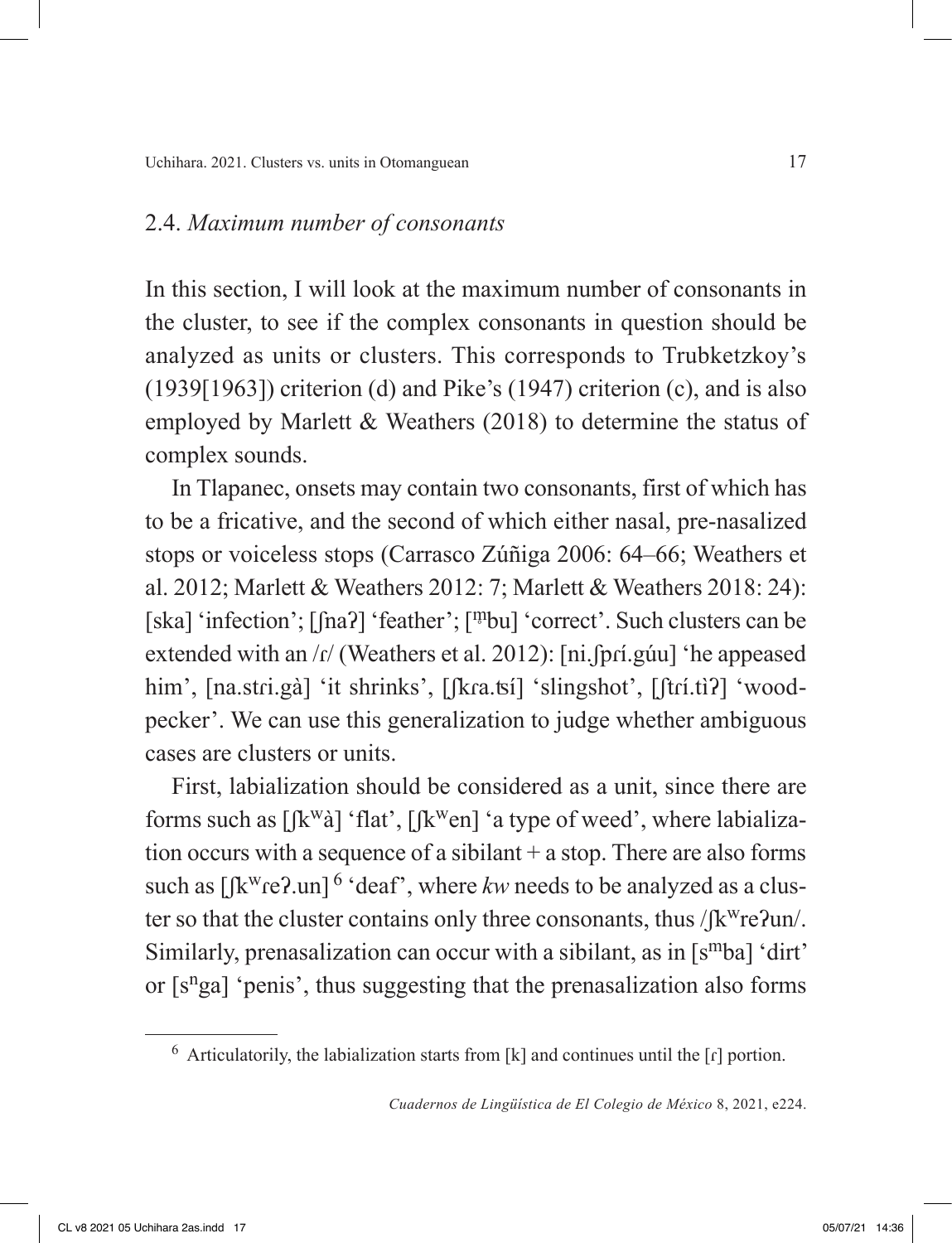a unit. There are also forms such as [ni.<sup>n</sup>grí.gú] (with a voiceless prenasalization) 'they were hung up' (Weathers et al. 2012: 19), which needs to be analyzed as /nih<sup>n</sup>grígú/ with the prenasalization as a unit, so that the maximum number of the consonants in the cluster is three. Palatalization can also occur with a sibilant + C cluster, as in  $[ft^{\dagger}a, h\acute{u}]$ 'lizard', [ʃt<sup>j</sup> úʔ.wa] 'maguey', suggesting that palatalized consonants are also units  $<sup>7</sup>$ </sup>

On the other hand, aspirated consonants cannot cooccur with a preceding fricative (\*sCh, \*ʃCh or \*hCh). This may suggest that aspirated consonants are clusters. Another possible explanation is that this gap is phonetically motivated: in general, because *s* is voiceless, the peak of glottal width is internal to *s*, not the following stop (Kim 1970), and thus aspiration is neutralized after *s*. Such a lack of contrast of aspiration after *s* is also common cross-linguistically; for instance, aspiration is not contrastive after a tautosyllabic *s* in English.

# 2.5. *Morphology*

The next criterion to distinguish clusters vs. units in Tlapanec is morphological: it is expected that a morpheme boundary can intervene consonant clusters, while it should not separate singletons (cf. Stark

<sup>7</sup> Alternatively, Erich Round suggested that the generalization here could be that the licit cluster is *CC-*glide*-r* (this is parallel to the case of English where the licit cluster is *s-C*-approximant), rather than that the maximum number of the consonants is three. If this generalization is correct, the data presented in this section only provides justification for the unitary status of prenasalization.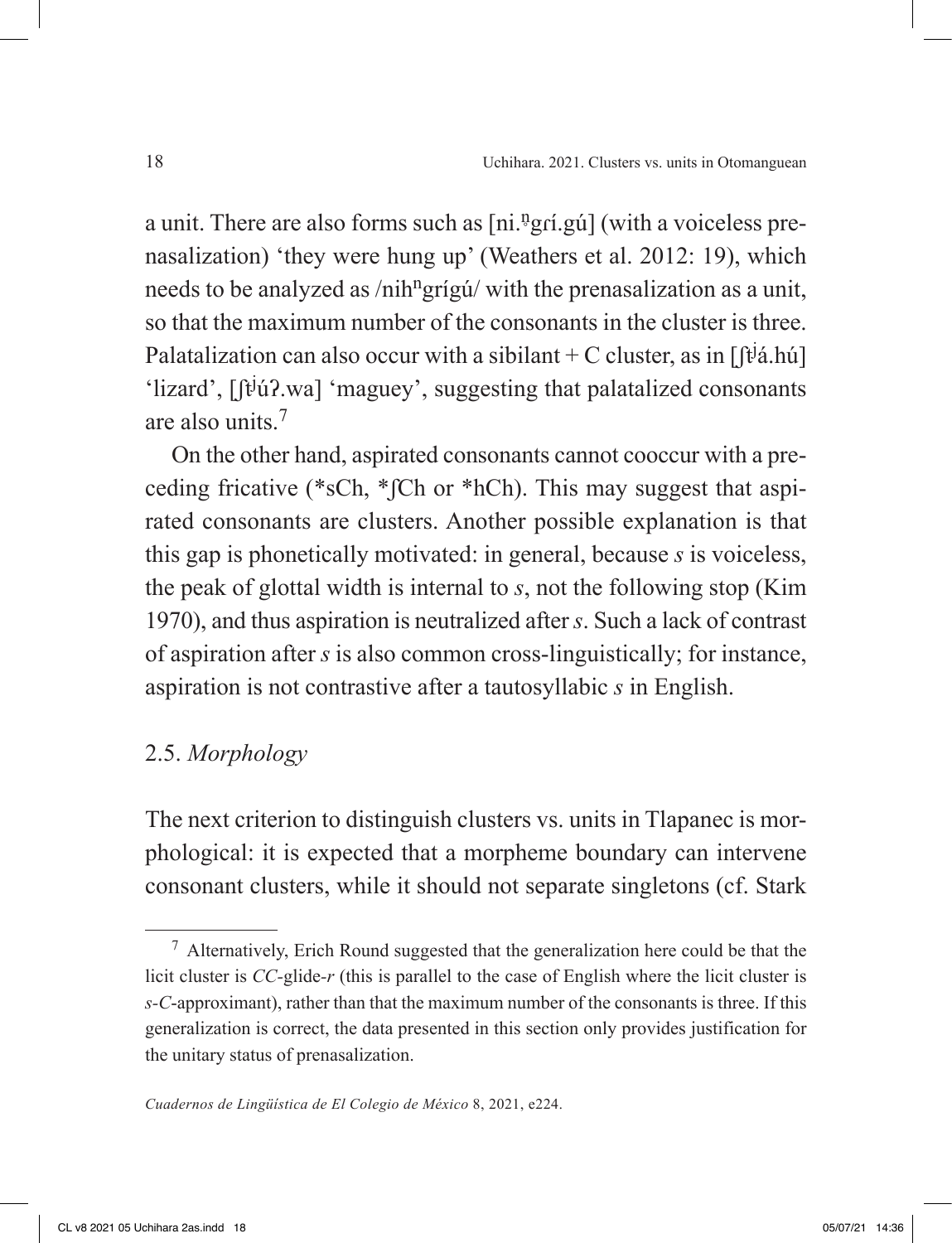1947; Avelino 1997; Berthiaume 2003: Ch.4). In Tlapanec, morpheme boundary can intervene some of the ambiguous complex sounds. Thus, a morpheme boundary can intervene the aspirated consonant [t<sup>h</sup>] as in (3a), [t<sup>j</sup>] as in (4a), and the [t<sup>w</sup>] sequence as in (5).<sup>8</sup> The forms in (b), where available, justify the underlying stem forms. Throughout this paper, in the segmented examples the first lines show the surface forms, while the second line shows the underlying representations with morphological segmentation, followed by gloss and free translation.

- (3) a.  $\left[\text{nit}^{\text{h}}\right]$  (H) b.  $\left[\text{ni}^{\text{t}}\right]$  (H) /ni-t-hrígu/ /ni-hrígu/ cmp-2sg-shell.corn cmp.3sg-shell.corn 'you shelled (corn)' 'he shelled (corn)'
	-
- (4) a.  $[nat<sup>j</sup>a<sup>m</sup>báá?](H)$  $/na-t(a)$ -jambáá?/ /na-jambáá?/ incmp-2sg-collaborate incmp.3sg-collaborate 'you collaborate' 'he collaborates'
	- b.  $[naja<sup>mb</sup>áá?] (H)$
- (5)  $\left[\text{na}^{\text{m}}\text{b}\text{a}^{\text{w}}\text{a}^{\text{z}}\text{c}\right](\text{M})$ /na-mbàt(V)+wáʔã̀/ incmp.3sg-face.down+be.placed.in 'he puts him face down'

<sup>&</sup>lt;sup>8</sup> List of abbreviations: смр: completive; н: Huehuetepec; нав: habitual; ім: inclusive; INCMP: incompletive; INF: informal; Loc: locative; M: Malinaltepec; PL: plural; SG: singular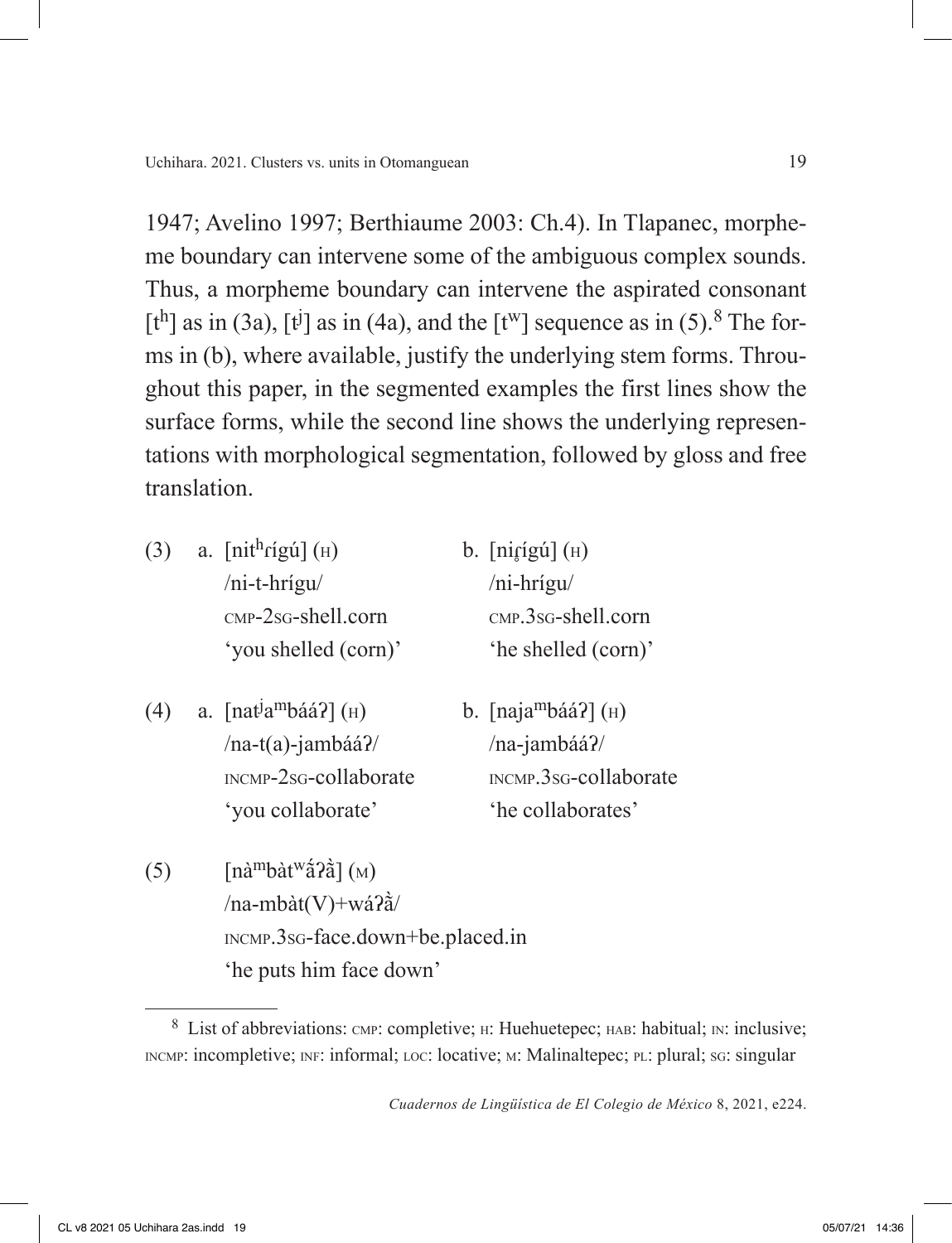No example was found where a morpheme boundary separates a prenasalized stop; it is indecisive if this is an accidental gap or this is because prenasalization cannot occur at the morpheme boundary.<sup>9</sup> We can conclude that according to this criterion, aspiration, palatalization and labialization behave as clusters.

#### 2.6. *Minimality requirement*

The next criterion, which serves to distinguish between clusters and units in Tlapanec is the minimality requirement (Weathers et al. 2012; Marlett & Weathers 2018), which dictates that the prosodic word has to be at least bimoraic: onset cluster contributes a mora, while units do not. The minimality requirement in Tlapanec can be satisfied by a disyllabic word, as in (6a), or a monosyllabic word with a long vowel, as in (6b), but not by a monomoraic syllable (6c). The forms in (7) exemplify each of the structures in (6):



<sup>9</sup> A morpheme-final nasal could potentially occur as a result of vowel syncope from morphemes ending in NV, such as incompletive *na-/nu*-, completive *ni*-, etc., but I have no attested forms where this results in prenasalization.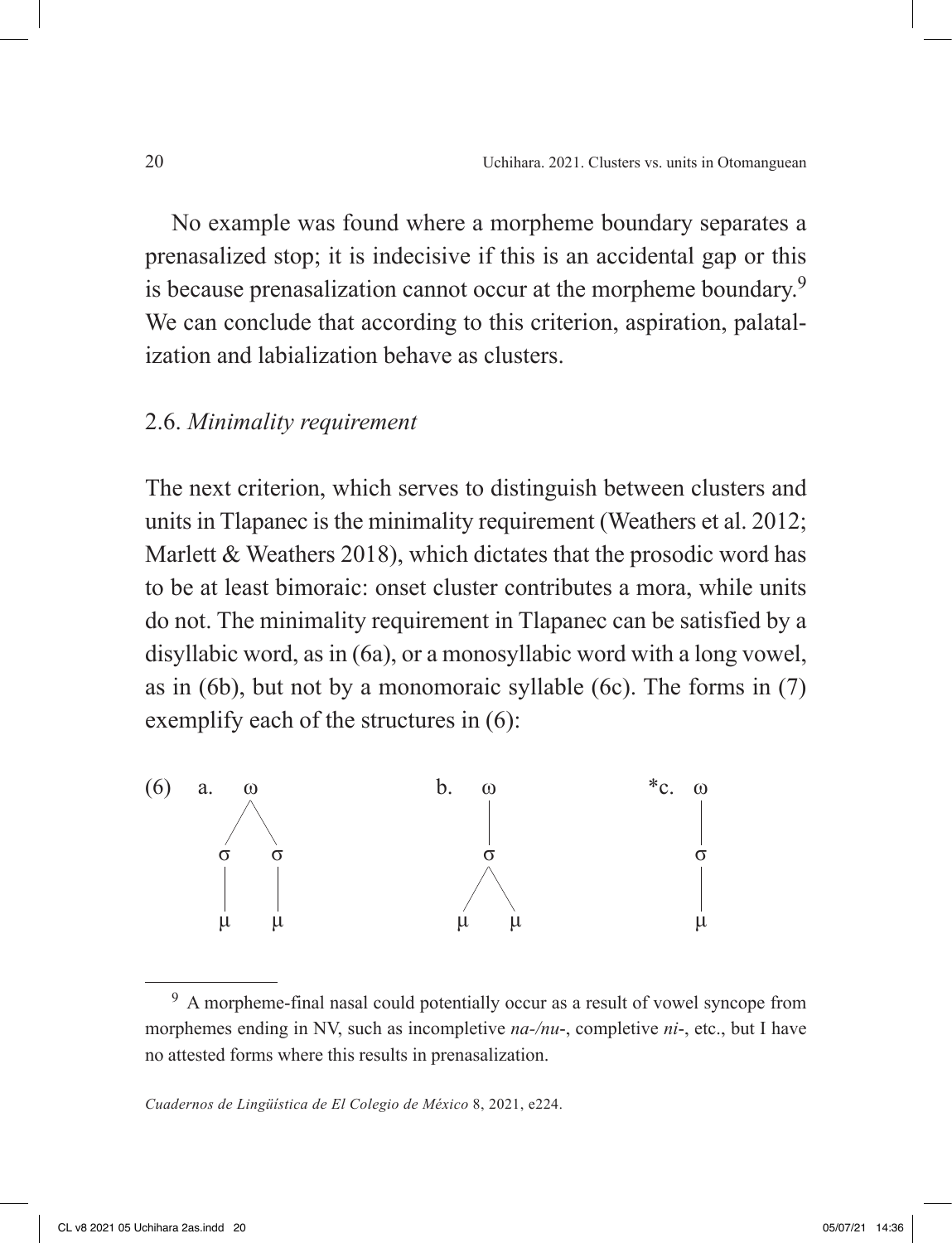Uchihara. 2021. Clusters vs. units in Otomanguean 21



Glottal stop counts as a mora, and thus a monosyllabic word with a short vowel followed by a glottal stop also satisfies the minimality requirement (Weathers et al. 2012: 8): [gũʔ] 'xato, tortilla made of soft corn',  $\left[\frac{\hat{\alpha}}{2}\right]$  'moon',  $\left[\frac{\hat{\alpha}}{2}\right]$  'smell'.<sup>10</sup>

One systematic exception to the generalization above is that a structure in (6c) is allowed when the onset has a consonant cluster (Weathers et al. 2012: 17):  $[ftá]$  'skin',  $[s<sup>n</sup>gà]$  'penis',  $[fk<sup>w</sup>à]$  'flat', or [ska] 'infection'. Weathers et al. (2012) argue that the onset fricatives in these cases are moraic; see Topintzi (2006) and Ryan (2014) for proposals that onset can contribute weight.  $^{11}$  Thus, we can use this

 $10$  Based on this observation, Weathers et al. (2012) propose that glottal stop is the phonetic realization of an empty mora. I do not adopt such an analysis in this paper.

<sup>&</sup>lt;sup>11</sup> A fricative alone in the onset position is not moraic, thus  $sV$  or *JV* sequences cannot constitute licit prosodic words. No forms with a short vowel with the onset cluster *Cr* are attested, thus we would not know if the criterion on moraicity is positional, i.e., whether it is associated with a position within the onset. Here I tentatively assume that *any* clusters, regardless of their substance or position, contribute a mora.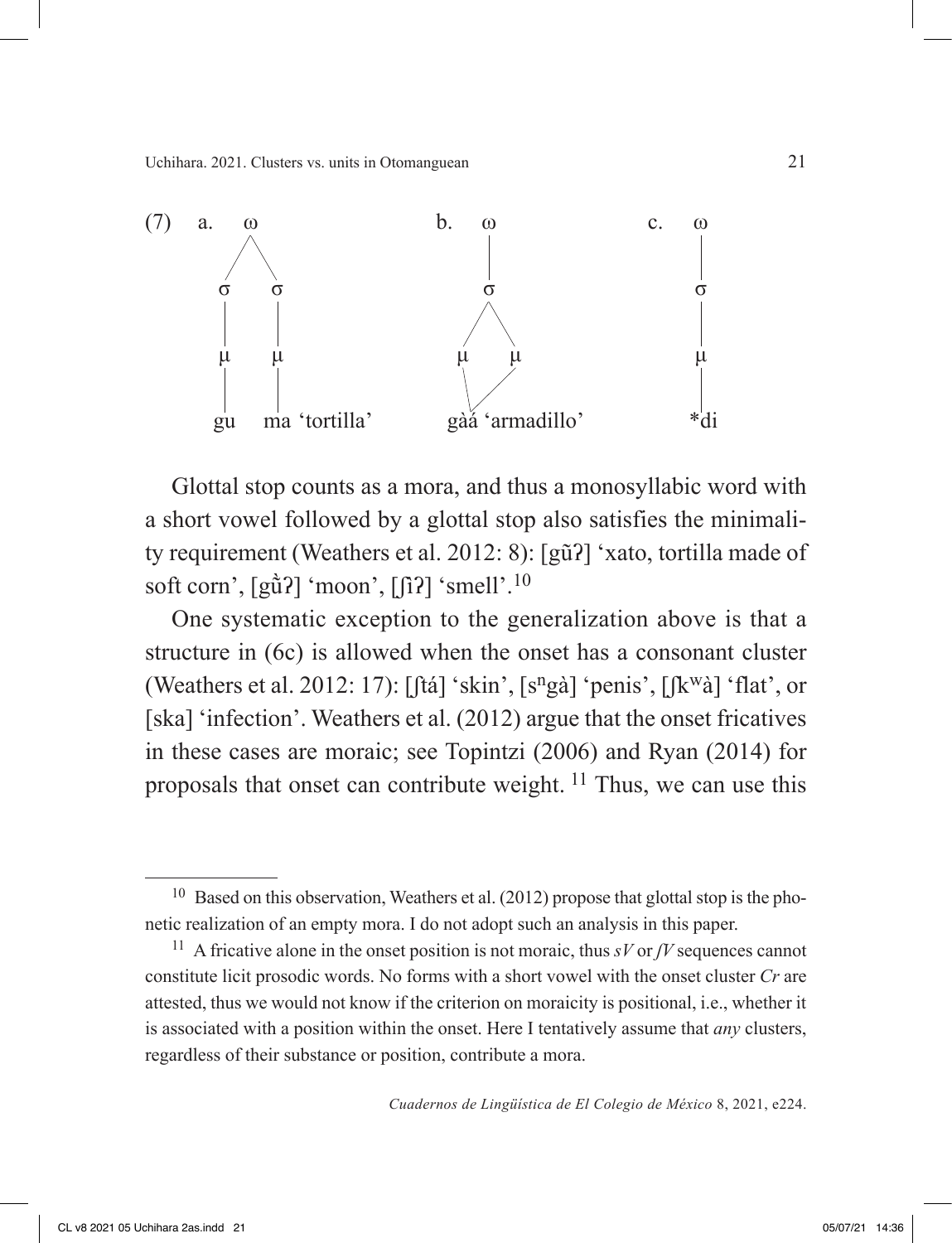minimality requirement to judge whether the onset complex sounds are clusters or units.

Table 3 shows monomoraic phonological words (which does not end in a glottal stop), which contain one of the ambiguous complex sounds in question. As we see, each type of complex sounds in the onset position contributes to the mora, and thus the vowel can be monomoraic to constitute phonological words, although examples with prenasalization, aspiration and palatalization are scarce. This may suggest that all of these complex sounds are clusters according to this criterion.

**Table 3. Monomoraic forms**

| PRENASALIZATION                             | <b>ASPIRATION</b>                            | <b>LABIALIZATION</b>                                                                                                                         | PALATALIZATION                         |
|---------------------------------------------|----------------------------------------------|----------------------------------------------------------------------------------------------------------------------------------------------|----------------------------------------|
| $\lceil m \cdot b \land a \rceil$ 'one' (H) | $\lfloor$ má $\rfloor$ 'mute' $\binom{H}{H}$ | $\left[$ (a)h <sup>w</sup> $\tilde{a}$ ] 'seven'( $\text{H}$ )<br>$[hwa]$ 'bunch' ( $\text{H}$ )<br>$[s^{\text{w}}\tilde{a}]$ 'swelling' (M) | $[s^{j}\hat{a}]$ 'anger'<br>$(M)^{12}$ |

A prenasalized stop appears to contribute to the mora, as illustrated by [mbá] 'one' above, but there is a contradictory piece of evidence: there is at least one monosyllabic form with a prenasalized stop in the onset position, which undergoes vowel lengthening to fulfill the bimoraic requirement (8a). The underlying short vowel is justified by the form in (8b), which has a locative suffix and thus satisfies the bimo-

<sup>12</sup> On p.60, Carrasco Zúñiga (2006) registers this form without a glottal stop, while on p. 352 with a final glottal stop, [sjànʔ].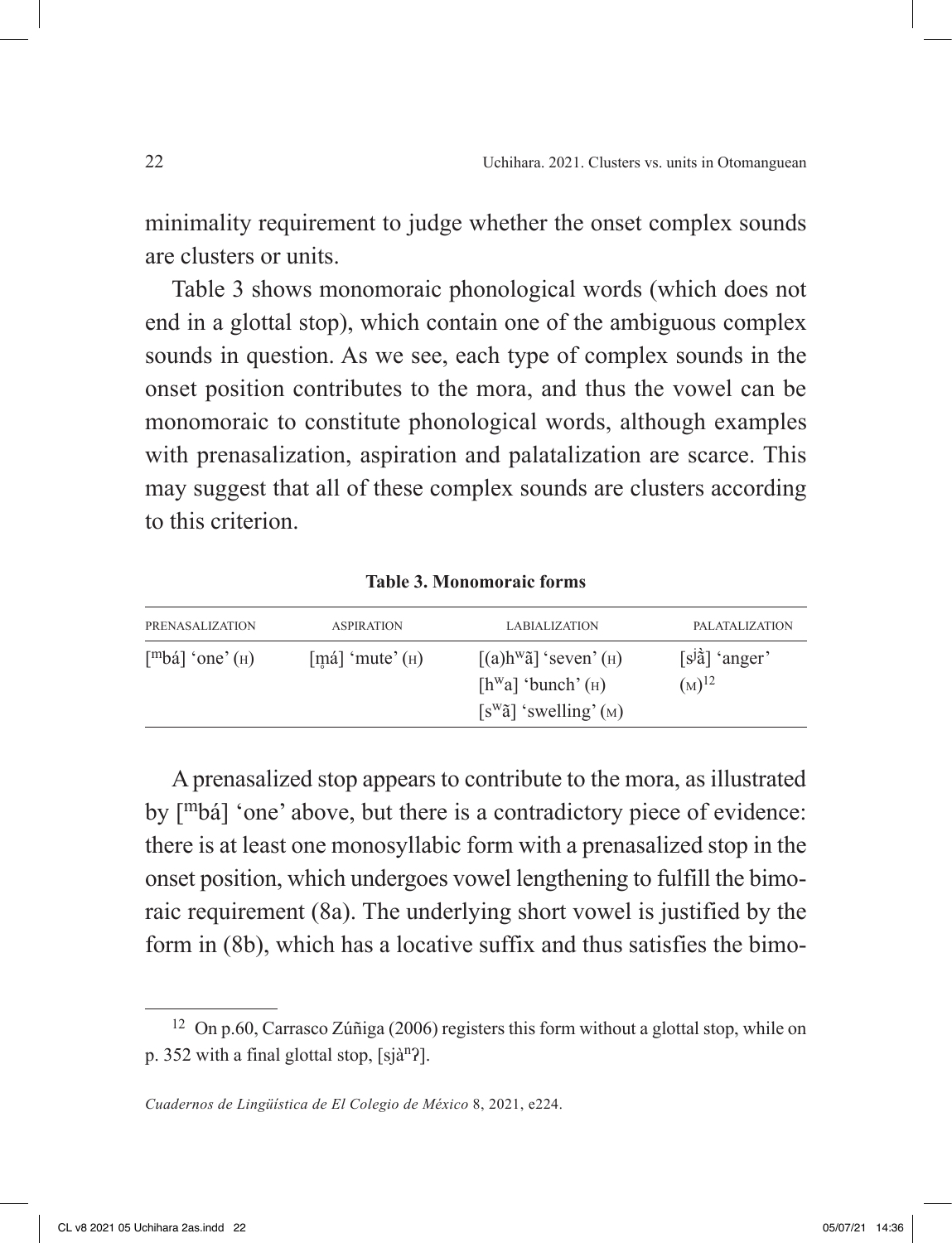raic requirement without lengthening the vowel (cf. Carrasco Zúñiga 2006: 139).

| (8) | a. $\lceil m \cdot \rceil$ (M) | b. $[mbai] (M)$ |
|-----|--------------------------------|-----------------|
|     | /mba/                          | $/mba-(i)ii/$   |
|     | land                           | $land$ - $loc$  |
|     | 'land'                         | 'in the land'   |

A possible explanation for this inconsistency is that  $[\text{m}b\dot{a}]$  'one' could be a proclitic, thus it does not need to satisfy the minimality requirement.<sup>13</sup>

Marlett & Weathers (2018: 24) also employ this criterion to determine the status of complex sounds, but with different conclusions: they argue that prenasalized and aspirated consonants should be considered units, since no monosyllabic major class words with a short vowel is found which only have a prenasalized or aspirated consonants in the onset. However, in my database there are monosyllabic major class forms with a short vowel which only has a prenasalized or aspirated consonants in the onset, as was shown above.

# 2.7. *\*ʔCC*

The final criterion for distinguishing clusters and units in (Huehuetepec) Tlapanec is the presence and absence of a final glottal stop

<sup>&</sup>lt;sup>13</sup> Although this form can be uttered in isolation in an elicitation setting.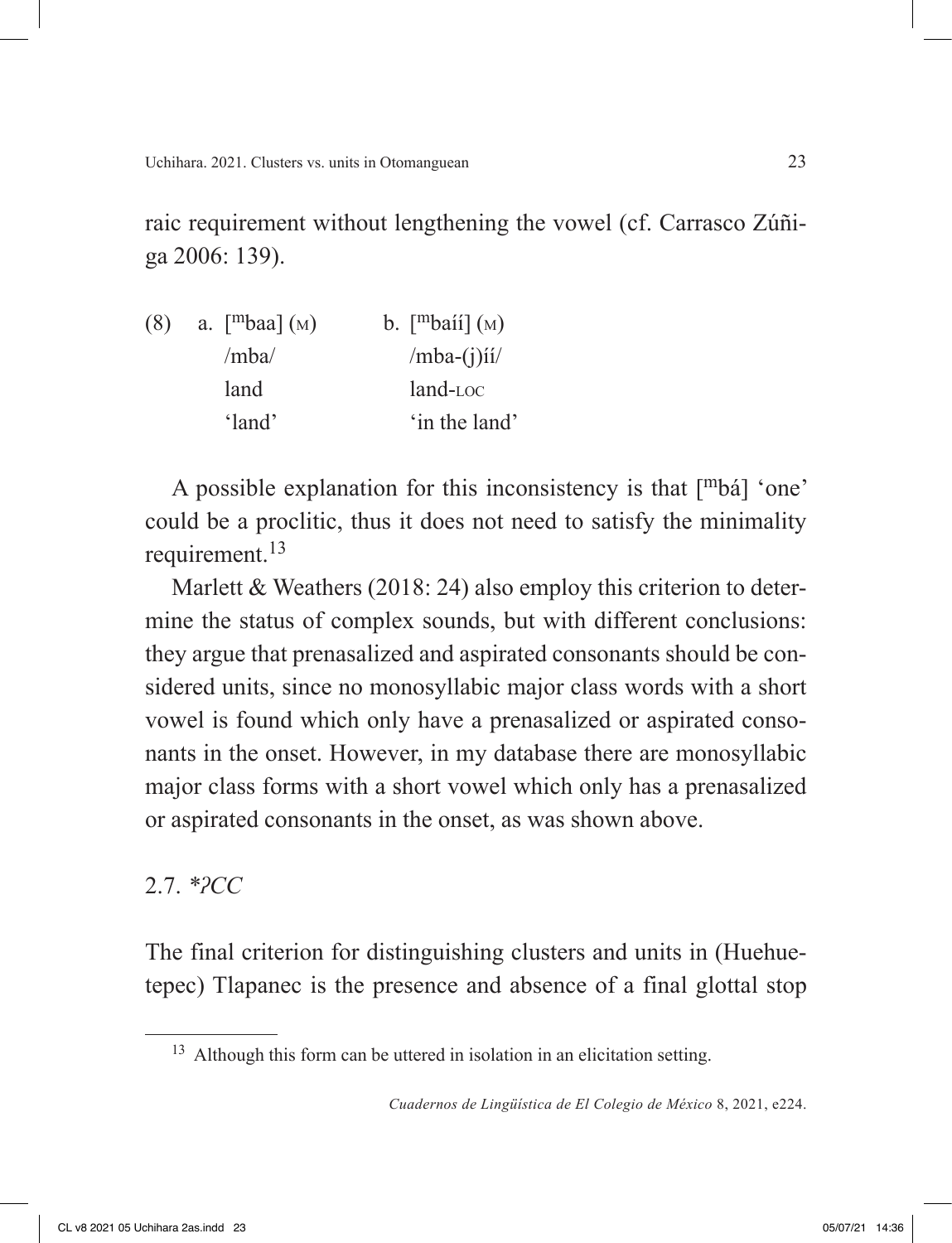for two verbal prefixes, the passive and  $3s<sub>G</sub>/1p<sub>L,IN</sub>$  agentive prefixes (Uchihara  $\&$  Tiburcio Cano in press).<sup>14</sup> For these prefixes, the allomorph without the glottal stop is found when the stem begins with a consonant cluster, in addition to when the stem already contains a glottal stop or when the stem is disyllabic. I hypothesize that this alternation is motivated by the avoidance of a glottal stop followed by a consonant cluster, \*ʔCC. This subsection only shows examples from the 3sg/1<sub>PL.IN</sub> agentive prefix; the passive allomorphy has exactly the same conditioning.

The 3s<sub>G</sub>/1<sub>PL</sub>, n agentive prefix has two allomorphs, one with and the other without the final glottal stop. The segmental shape of the prefix varies according to the aspect-mode; here, we focus on the forms in the completive aspect, *ni*- and *niʔ*-. The distribution of these allomorphs is as follows. First, the following examples show stems which do not begin with initial consonant clusters (or which already contain a glottal stop); in such cases, the glottal stop of the prefix is realized. The 1sg forms in (b) justify that the glottal stop does not belong to the stem. Note also that the prefixes show complex allomorphy depending on the stem form (see Suárez 1983: 194 for instance for the alternation between *n*- and *nd*-), which will not be discussed here.

<sup>&</sup>lt;sup>14</sup> The sensitivity to the number of stem initial consonants appears to be restricted to the Huehuetepec variety. Malinaltepec variety maintains the glottal stop in the prefix even when the stem begins with a consonant cluster. Thus, all the examples in this subsection are from the Huehuetepec variety.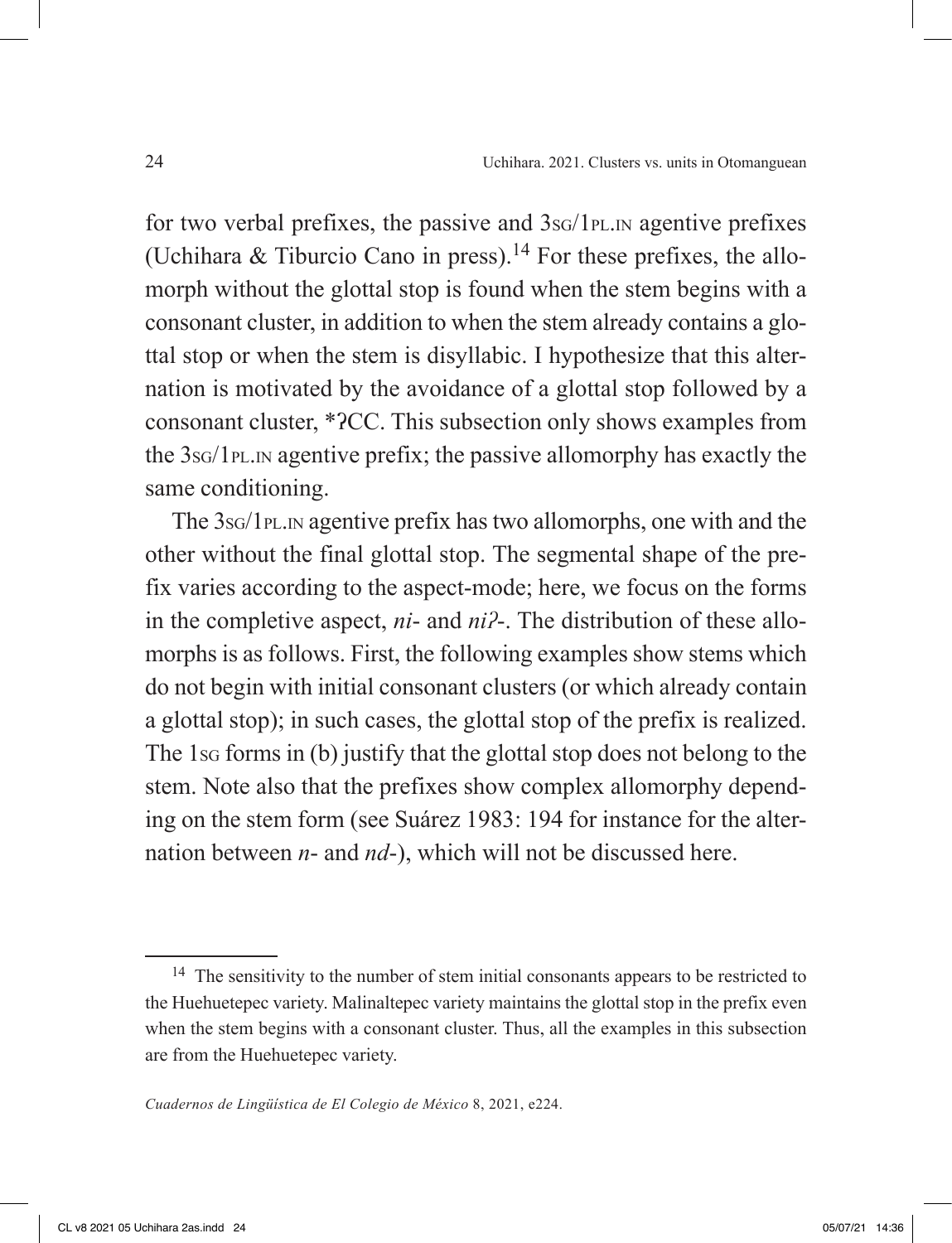|              | 3s <sub>G</sub>                                                                                        | $1_{SG}$                    |
|--------------|--------------------------------------------------------------------------------------------------------|-----------------------------|
|              | (9) 'move' a. [ni?-b $\hat{a}\hat{a}$ ] 'he moved him/it' b. [ni-b $\hat{a}\hat{a}$ ] 'I moved him/it' |                             |
|              | $(10)$ 'do' a. [ni?-ni] 'he did'                                                                       | $b.$ [ni-ni] $\dot{1}$ did' |
| $(11)$ 'buy' | a. $[ni$ -tsi 'he bought it'                                                                           | b. $[ni-tsi]$ I bought it'  |
| $(12)$ 'see' | a. $[{}^n$ de?-joo] 'he saw him/it' b. $[{}^n$ dè-jòò] 'I saw him/it'                                  |                             |

On the other hand, when a monosyllabic stem begins with a consonant cluster, the glottal stop in the prefix is not found:

|  | 3s <sub>G</sub>                                                                                     | 1 <sub>SG</sub>             |
|--|-----------------------------------------------------------------------------------------------------|-----------------------------|
|  | (13) 'caress' a. [ni-ftaa] 'he caressed him' b. [ni-ftaa] 'I caressed him'                          |                             |
|  | $(14)$ 'sew' a. [ni-[mi] 'he sewed it'                                                              | b. $[ni-fmi]'$ sewed it'    |
|  | $(15)$ 'lick' a. [ni-ftu?] 'he licked it'                                                           | b. $[ni-fti]$ 'I licked it' |
|  | $(16)$ 'teach' a. [ne-s <sup>n</sup> góo] 'he taught him' b. [nè-s <sup>n</sup> góo] 'I taught him' |                             |

Thus, we can employ this criterion to judge whether the complex sound in question is a cluster or a unit. First, palatalized consonants count as a unit according to this criterion, since the glottal stop in the prefix is found:

 $(17)$  'dance' a] 'he danced' b. [nì-s<sup>j</sup>à] 'I danced'

Prenasalized stops also count as units, since a glottal stop in the prefix is allowed before a stem with prenasalization.15

<sup>&</sup>lt;sup>15</sup> Note in the morpheme  $+r\dot{q}\dot{a}$  'surface' does not count for the counting the number of stem syllables, since the prefix allomorphy is only sensitive to the number of the syllables of the first component of the compounds.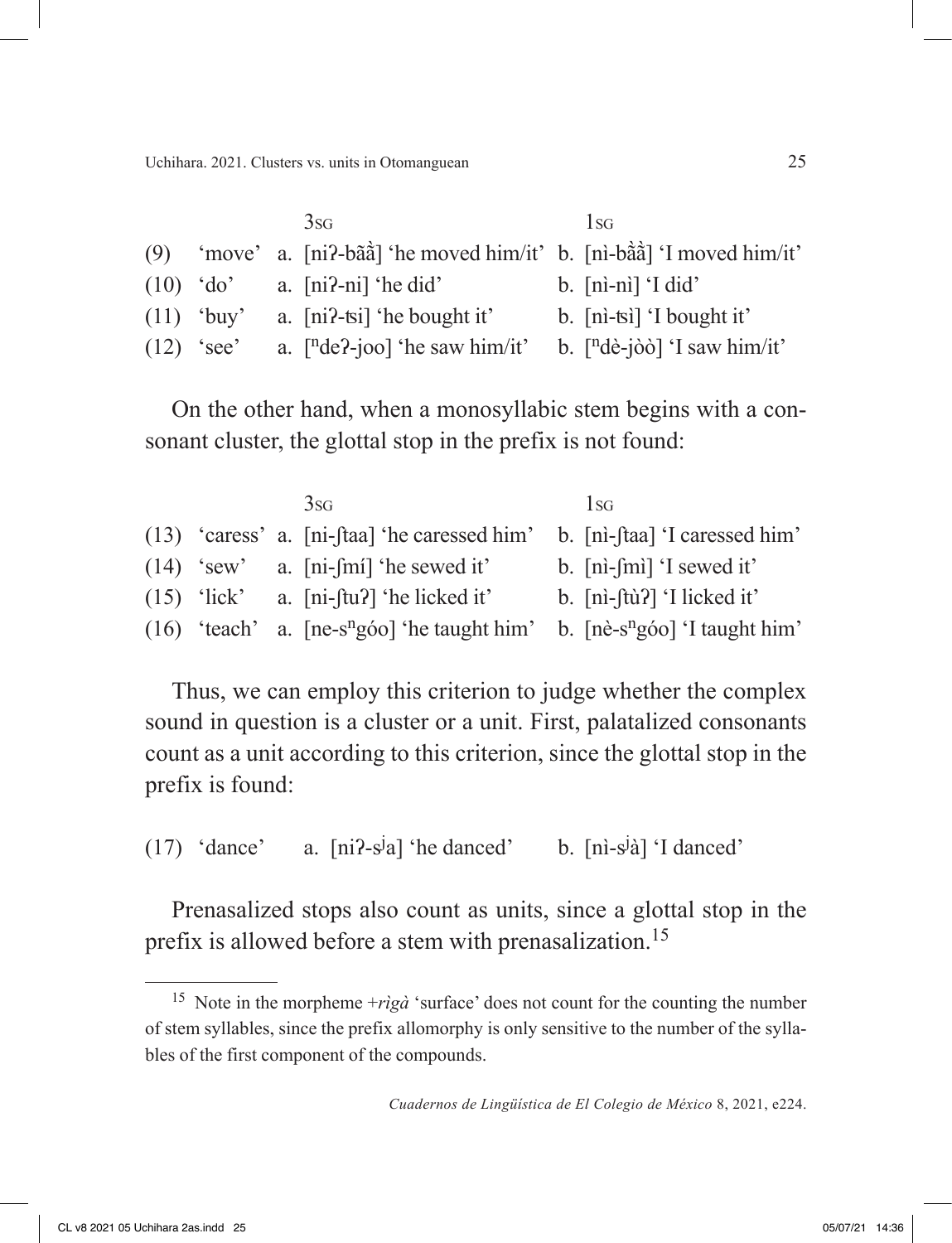(18) 'whip' a.  $\left[\text{ni2-ndi}+\text{riga}\right]$  'he whipped it' b.  $\left[\text{ni-ndi}+\text{riga}\right]$  'I whipped it'

On the other hand, aspirated consonants count as a cluster, since the glottal stop in the prefix is deleted when a stem begins with aspiration. Recall that with resonants 'aspiration' is realized as devoicing of the resonants.

(19) 'disturb' a. [ni-m̥ aa] 'he disturbs him' b. [nì-m̥ aa] 'I disturb him'  $(20)$  'wash' <sup>j</sup>á] 'he washed it' b. [nì-n̥ <sup>j</sup>à] 'I washed it'

No data is available for the labialized consonants. In summary, according to this criterion, palatalization and prenasalization count as units while aspiration count as clusters; we are agnostic about the status of the labialized consonants.

### 2.8. *Summary*

In this section, we have seen seven criteria to distinguish between clusters and units in Malinaltepec Tlapanec: tautosyllabicity (§2.1), existence as independent phonemes  $(\S2.2)$ , systematicity  $(\S2.3)$ , maximum number of consonants  $(\S2.4)$ , morphology  $(\S2.5)$ , minimality requirement (§2.6) and allomorphy motivated by a constraint against a glottal stop followed by a cluster  $(\S2.7)$ . Table 4 summarizes the results of each of the criteria discussed in this section; dubious cases are in parentheses. As can be observed, not all the criteria converge. First, prenasalization is a unit according to distribution and \*ʔCC,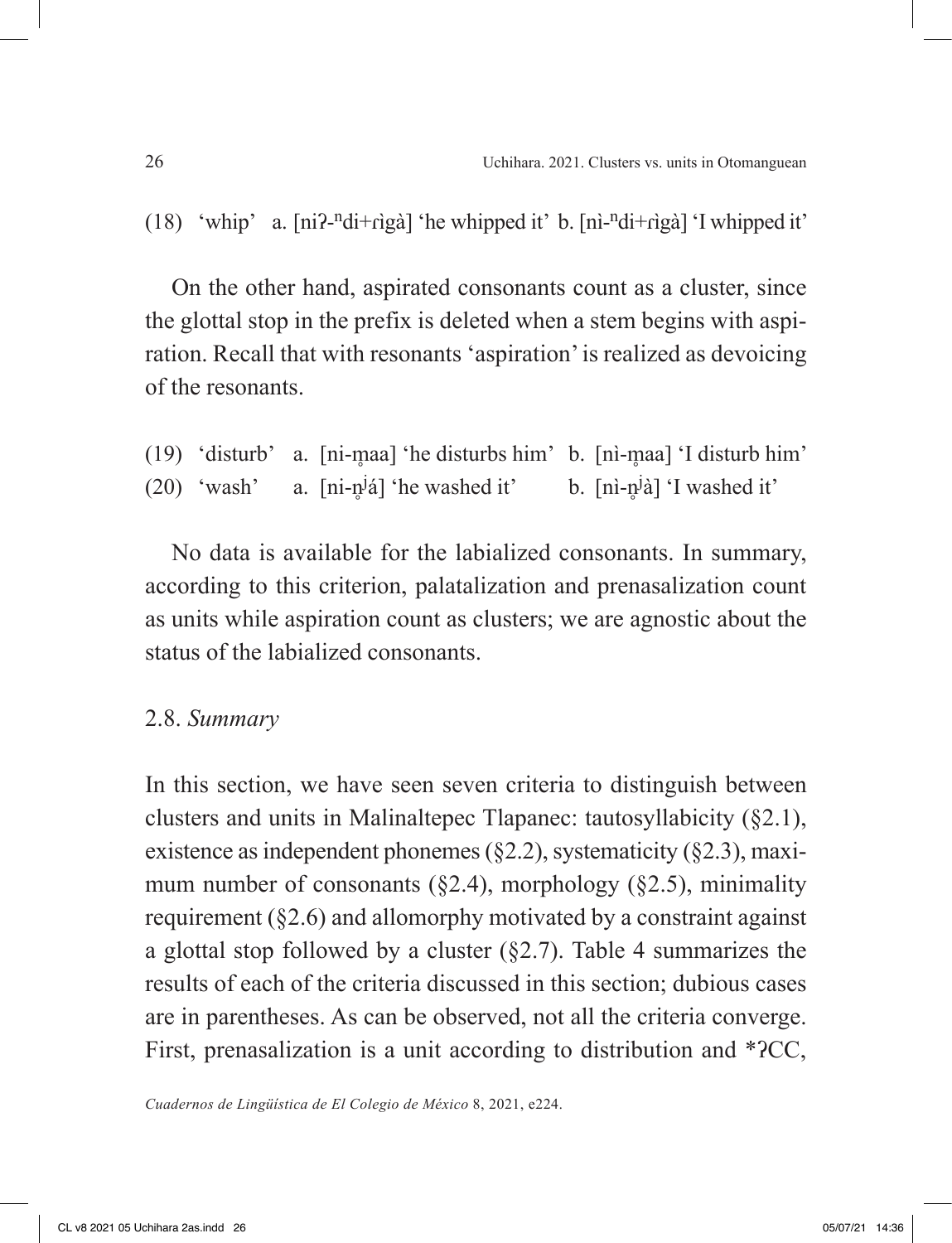while it behaves as a cluster with respect to minimality. On the other hand, labialization is a unit according to distribution, but behaves as a cluster with respect to morphology and minimality. Lastly, palatalization is a cluster according to morphology and minimality but behaves as a unit according to distribution and \*ʔCC. Thus, the traditional dichotomy analysis of units vs. clusters does not hold for Malinaltepec Tlapanec.

|                                      | <b>PRENASALIZATION</b>   | <b>ASPIRATION</b> | <b>LABIALIZATION</b> | <b>PALATALIZATION</b> |
|--------------------------------------|--------------------------|-------------------|----------------------|-----------------------|
| Tautosyllabicity                     | indecisive               | indecisive        | indecisive           | indecisive            |
| Existence as independent<br>phonemes | indecisive<br>indecisive |                   | indecisive           | indecisive            |
| Systematicity                        | indecisive               | indecisive        | indecisive           | indecisive            |
| Maximum number<br>of consonants      | unit                     | (cluster)         | unit                 | unit                  |
| Morphology                           | (unit)                   | cluster           | cluster              | cluster               |
| Minimality                           | cluster                  | cluster           | cluster              | cluster               |
| $*2CC$                               | unit                     | cluster           | ?                    | unit                  |

**Table 4. Non-convergence of the criteria in Malinaltepec Tlapanec**

# 3. Teotitlán Zapotec (dixsa:) complex sounds

Zapotec is mostly spoken in the state of Oaxaca and constitutes Zapotecan language family along with Chatino languages. Zapotecan is one of the eastern Otomanguean languages along with Mixtecan and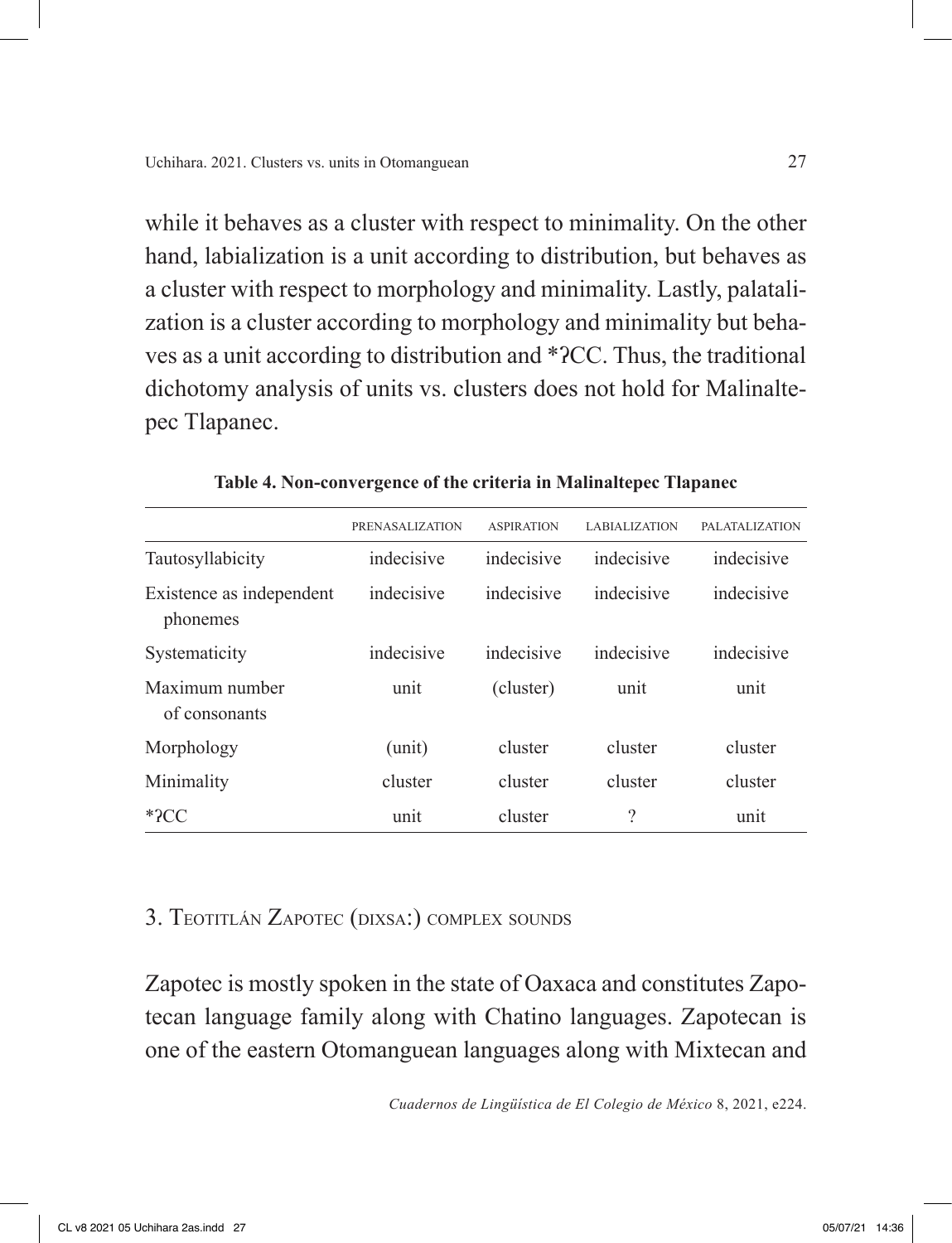Popolocan languages (Campbell 2017). All the Zapotec data come from Teotitlán del Valle Zapotec (*Dixsa:*), spoken in the community of Teotitlán del Valle in the Central Valley of Oaxaca. The data comes exclusively from my consultation of the speakers.<sup>16</sup>

Teotitlán Zapotec has *a, ε, i, o* and *u*, in addition to *e*, which is an allophone of *ε,* whose distribution is conditioned by a complex set of phonological factors (Uchihara & Gutiérrez 2020), and *ɨ* which is marginal. In addition, three phonation types, modal (*a*), creaky (*a*) and glottalized (*a*<sup> $\alpha$ </sup>) vowels, and five tones, low (*a*), mid ( $\bar{a}$ ), high (*á*), rising (*ǎ*), and falling (*â*), are contrastive. Teotitlán Zapotec has the following consonantal inventory, shown in Table 5. Here again, the ambiguous cases, that is palatalized and labialized consonants, are in italics. The sounds that only occur marginally or in loans are in parentheses.

The problematic complex sounds which we are concerned here are palatalization and labialization, which have been treated variously in previous studies on other Zapotec varieties. For instance, Smith-Stark (2003: 221) treats *kw* as a singleton, since it is the fortis counterpart of *b*. The same diachronic argument could hold for *tj*, which is the fortis counterpart of *ɾ* (Operstein 2012). Palatalization or labialization cannot be considered as vowels. Thus, forms with palatalization or labialization in the coda position, as in  $[3et^j]$  'onion' or  $[6ek^w]$  'dog', are monosyllabic (CVC), rather than disyllabic (CVCV). First, all other

<sup>16</sup> The data comes mostly from Ambrocio Gutiérrez, María Dolores Santiago, and Zeferino Mendoza Bautista.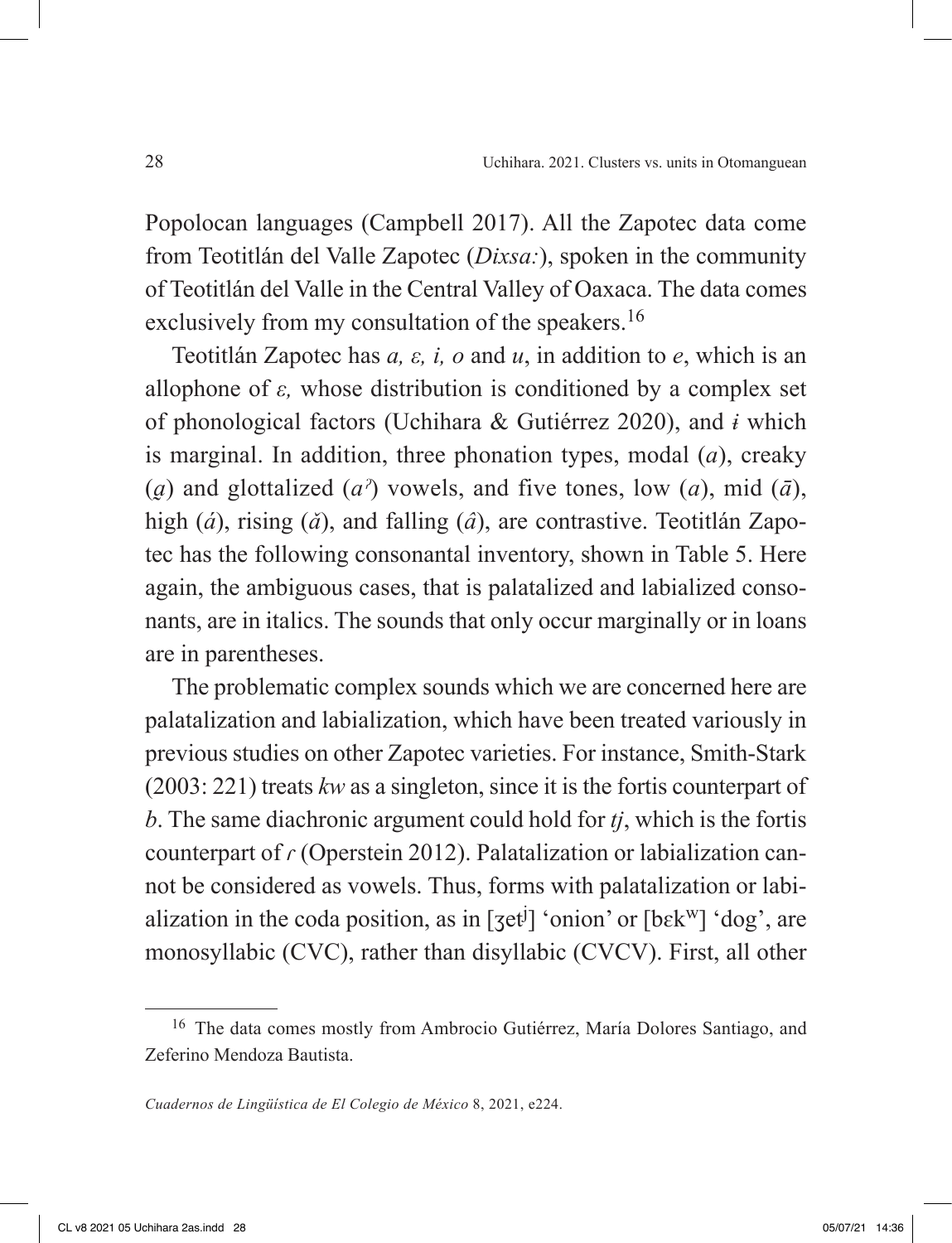|           |     | <b>BILABIAL</b>                                                                          |                                                                          | <b>ALVEOLAR</b>                                                     |    | PALATO-<br><b>ALVEOLAR</b>                    | PALATAL      | <b>VELAR</b>                         | LABIO-<br><b>VELAR</b> |
|-----------|-----|------------------------------------------------------------------------------------------|--------------------------------------------------------------------------|---------------------------------------------------------------------|----|-----------------------------------------------|--------------|--------------------------------------|------------------------|
| stop      |     | b, b <sup>j</sup> p, p <sup>j</sup> , d, d <sup>j</sup> , t, t <sup>j</sup> ,<br>$(p^w)$ | $d^w$                                                                    | $(t^w)$                                                             |    |                                               |              | $g, g^{j}, k, k^{j},$<br>$g^w$ $k^w$ |                        |
| affricate |     |                                                                                          | dz                                                                       | is, $\mathcal{B}^j$                                                 | dz | $\text{if, } \text{f}\text{O},$<br>$\n  Uw\n$ |              |                                      |                        |
| fricative |     |                                                                                          |                                                                          | (f) $z, z^j, z^w$ s, $s^j, s^w$ 3, $3^j, \int$ , $\int$ , $\beta$ , |    | $3^w$ $(y^w)$                                 |              | $X, x^j$<br>$x^w$                    |                        |
| nasal     | (m) | $(m.^w)$ $n^w$                                                                           | m:, $m$ . <sup><i>j</i></sup> , n, $n^j$ , n:, $n$ . <sup><i>j</i></sup> |                                                                     |    |                                               |              |                                      |                        |
| tap/flap  |     |                                                                                          | $f, f^j, f^w \quad (f, f^w)$                                             |                                                                     |    |                                               |              |                                      |                        |
| lateral   |     |                                                                                          | 1, $l^j$ , $l^w$ 1:, $l^j$ ,                                             | $l^{\cdot w}$                                                       |    |                                               |              |                                      |                        |
| glides    |     |                                                                                          |                                                                          |                                                                     |    |                                               | $\mathbf{I}$ |                                      | W                      |

**Table 5. Consonant phonemes in Teotitlán Zapotec**

monomorphemic roots are monosyllabic in Teotitlán Zapotec. Secondly, when speakers are asked to hum these forms, they only have one unit, rather than two. Thirdly, Teotitlán Zapotec has Tone Sandhi where a vowel with a mid tone assigns a high tone to the vowel of the next syllable (Uchihara & Gutiérrez 2019). Thus, forms such as [bēn:<sup>j</sup> ] 'person' would be \*bēn:í, if this form was disyllabic; however, this is not the case. When palatalization or labialization occur at the onset position, as in  $[b^j\overline{a}^j]$  'cactus' or  $[l^w\overline{a}^j]$  'crop', they cannot be considered CV sequences either (that is, /bi $\frac{1}{2}$ :/ or /lu $\frac{1}{2}$ :/). First, vowel sequences (whether tautosyllabic or heterosyllabic) are generally prohibited in Teotitlán Zapotec otherwise, except for certain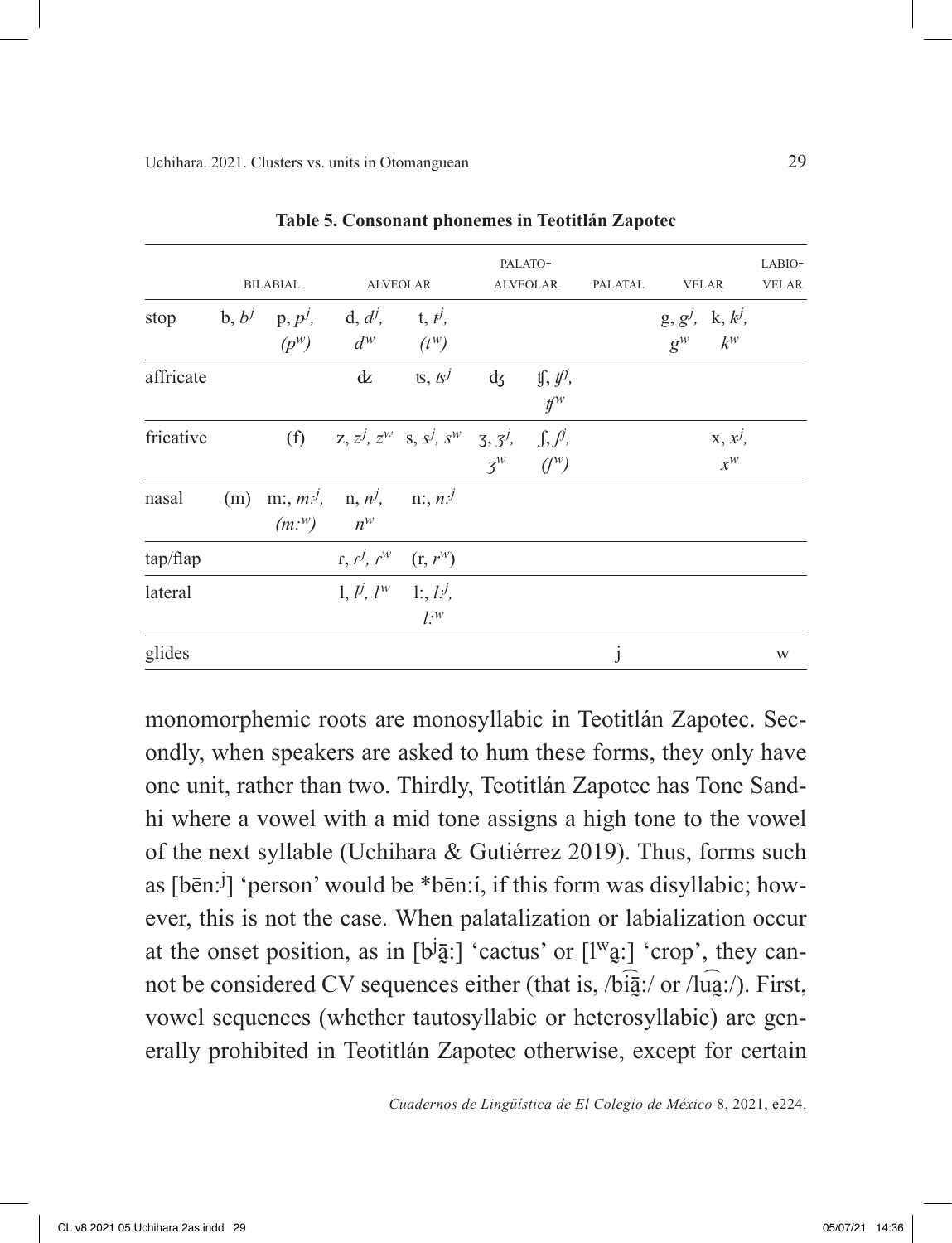morphologically complex forms. A second piece of evidence against a CV analysis of the palatalization and labialization comes from the allomorphy of the progressive prefix of verbs, *ká(j)*- (Uchihara & Pérez Báez 2016). This prefix has an allomorph *ká*- before consonant-initial stems, as in [ká-t<sup>j</sup>y:g] 'is cutting', while it is *kaj*- before vowel-initial stems, as in [káj-a:w] 'is eating'. Before stems whose habitual forms (with the habitual prefix *r*-) begin with the *ɾj* sequence, the progressive allomorph is *ká*-, thus confirming that such stems are consonant-initial*:* [ɾ-jak] 'gets cured', [ká-jak] (\*káj-jak) 'is getting cured' $^{17}$ 

In this section, I will look at the following criteria to see whether palatalization and labialization are units or clusters: tautosyllabicity (§3.1), existence as independent phonemes (§3.2), systematicity  $(\S3.3)$ , distribution  $(\S3.4)$ , morphology  $(\S3.5)$ , metathesis  $(\S3.6)$  and the distribution of mid-front vowels  $(\S 3.7)$ .

# 3.1. *Tautosyllabicity*

Both palatalization and labialization are tautosyllabic, since they can occur at the absolute initial and final positions:  $[d^j a:g]$  'ear',  $[be:d^j]$ 'chicken';  $[k^w \varepsilon']$  'side',  $[b \varepsilon k^w]$  'dog'. Thus, both of these complex consonants satisfy Trubetskoy's criterion (a) and Pike's criterion (c)

<sup>17</sup> There is one verb stem in my database whose habitual form begins with *ɾw:* [*ɾ-wa̰*:] 'carries', which is in free variation with  $[r-u$ :]. Its progressive form is  $[k\dot{a}j-wa$ <sup>-</sup> $] \sim [k\dot{a}j-u$ :], suggesting that this stem may be vowel-initial.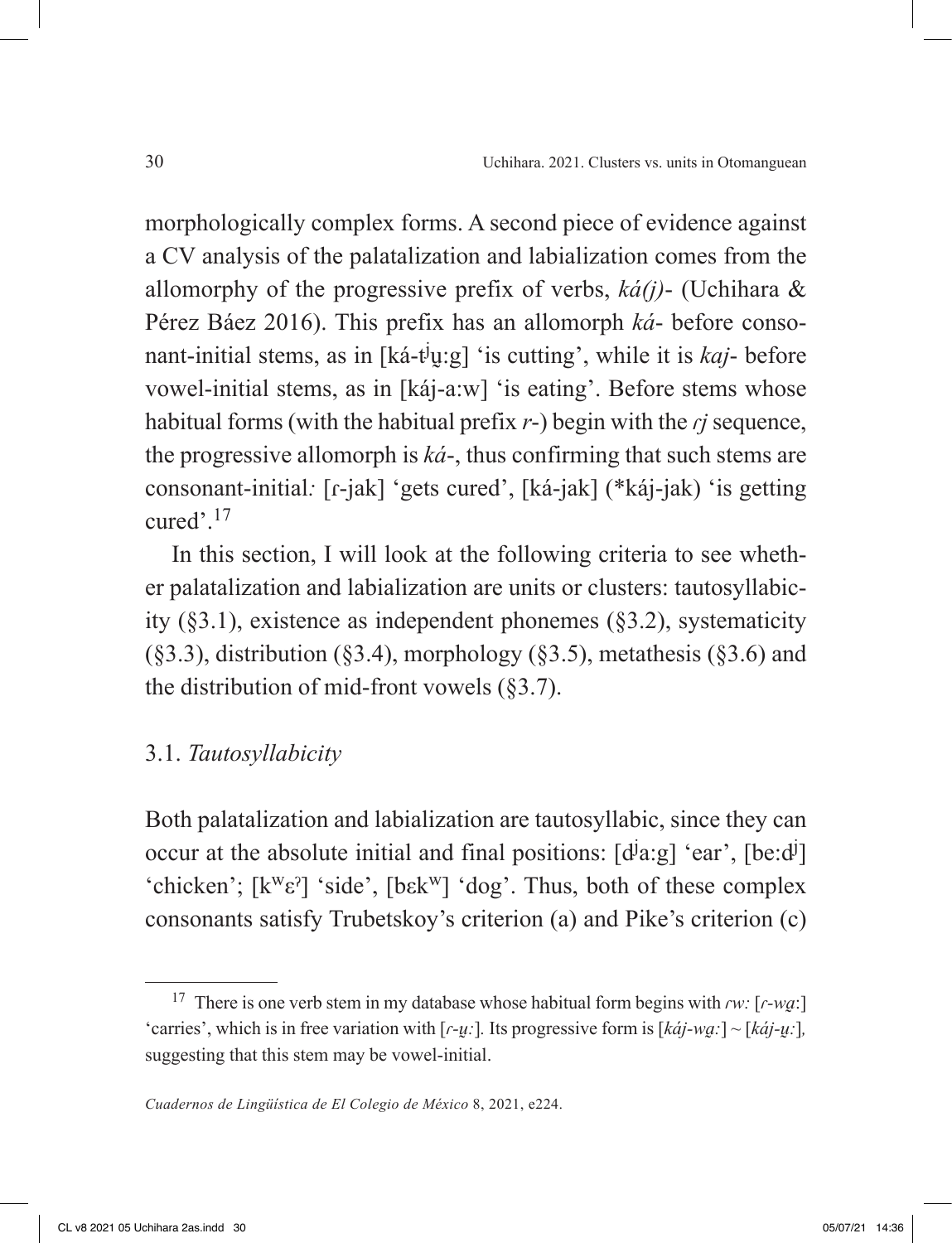for units. However, again, this fact is not incompatible with the cluster analysis, as we have seen in §2.1.

# 3.2. *Existence as independent phonemes*

Both *w* and *j* exist as independent phonemes in the language, as can be observed in Table 5. Thus, both palatalization and labialization satisfy Trubetzkoy's criterion (f) for clusters, but this fact is also compatible with the unit analysis.

# 3.3. *Systematicity*

In Teotitlán Zapotec, labialization is commoner with velar consonants, but it can occur with other places of articulation as well, especially in loans. On the other hand, palatalization is common with all places of articulations (except for labiovelars). In some cases, palatalization and labialization can be combined, as in  $[bi]^{j}$ a:] 'a kind of snake'. The following table shows some examples of the combinations of palatalization and labialization with each place and manner of articulation. The forms in parentheses are loans.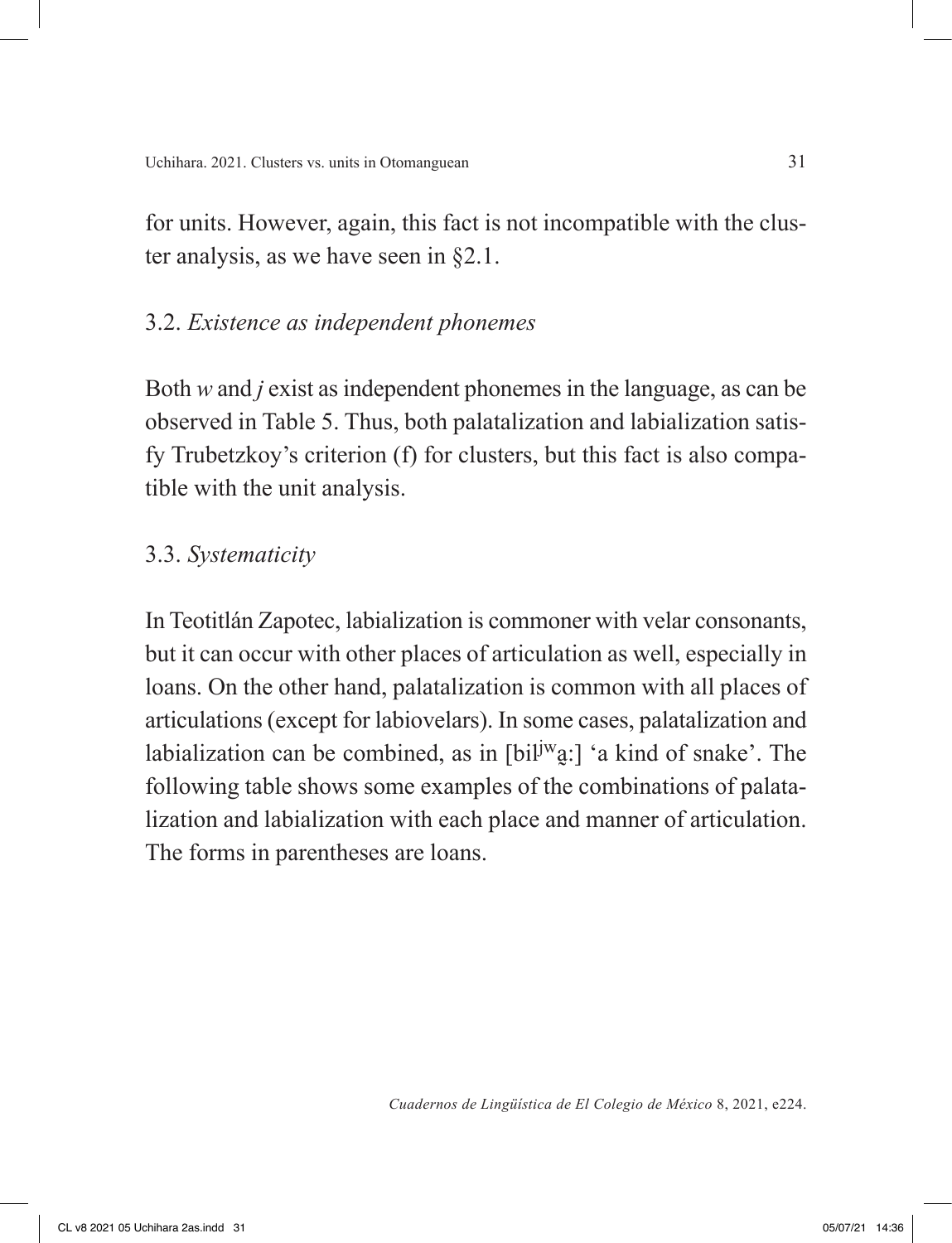| <b>PLACE</b>     | <b>MANNER</b>     | PALATALIZATION                                                                                                        | LABIALIZATION                                                                                                                         |
|------------------|-------------------|-----------------------------------------------------------------------------------------------------------------------|---------------------------------------------------------------------------------------------------------------------------------------|
| bilabials        | lenis obstruent   | $[b^{j}\overline{a}$ : cactus'<br>$[bj:b]$ 'jojoba'                                                                   |                                                                                                                                       |
|                  | fortis obstruent  | $[q\varepsilon p^j]$ 'navel'                                                                                          | $([p^w \land \text{b}])$ 'village')                                                                                                   |
|                  | fortis resonant   | [dzūm: <sup>j</sup> ] 'basket'                                                                                        | $(\lceil m^w \varepsilon : s \rceil$ 'teacher')                                                                                       |
| alveolars        | lenis obstruent   | $[d^j a:g]'$ 'ear'<br>$[be:d]$ 'chicken'<br>[biz $\left[\dot{\epsilon}\right]$ 'well'<br>[ras <sup>j</sup> ] 'sleeps' | [bid <sup>w</sup> a:] 'banana'<br>$\lceil \text{ruz}^{\text{w}}\hat{a}$ : $\rceil$ 'I plant'                                          |
|                  | fortis obstruent  | $[t^{j} \bar{0} p]$ 'two'<br>$[3et^j]$ 'onion'<br>[bits <sup>j</sup> â <sup>?</sup> ] 'louse'                         | ([t <sup>w</sup> á:j] 'towell')<br>$(\lceil s^w \hat{\epsilon} : \text{tr} \rceil \text{ 'sweater'})$                                 |
|                  | lenis resonant    | $[ba:1]$ 'star'                                                                                                       | $([kan^{\mathsf{w}}\acute{a}$ : 'canoe')<br>$\lceil r^{\text{w}}\check{a}^{\text{m}}\rceil$ 'my mouth'<br>$[1^{\mathrm{w}}a:]$ 'crop' |
|                  | fortis resonant   | [bēn: $j$ ] 'person'                                                                                                  | [l: <sup>w</sup> â <sup>?</sup> ] 'Oaxaca'                                                                                            |
| palato-alveolars | lenis obstruent   | $\lceil 3^{\lg n} \rceil$ 'anger'<br>[guz $\left[\text{gug}^{\text{J}}\right]$ 'meeting'                              | $[3\text{bag}^{\text{w}}\text{g}:\text{n}]$ 'owner'                                                                                   |
|                  | fortis obstruent  | [ $ruf^j\varepsilon^n$ ] 'he covers'<br>$[\int a:g]$ 'sheriff'<br>$[n:af(i)]$ 'chocolate'                             | [rit[ <sup>w</sup> ĝ:] 'I tear it'<br>$([[W\&E: b] 'Thusday')$                                                                        |
| velars           | lenis obstruents  | $[gje  ]$ 'avocado'                                                                                                   | $[g^{\text{w}}\hat{j}]$ 'guava'<br>$[bē: gw] 'comb'$                                                                                  |
|                  | fortis obstruents | [ $k^{j}\epsilon$ :] 'head'<br>$[\text{bik}^j]$ 'turn'<br>([měːxʲkʷ] 'Mexico')                                        | $[k^w \varepsilon^2]$ 'side'<br>$[bekw] 'dog'$<br>$([x^w\land :jn]$ 'John')                                                           |

**Table 6. Co-occurrence possibilities of palatalization and labialization**

*Cuadernos de Lingüística de El Colegio de México* 8, 2021, e224.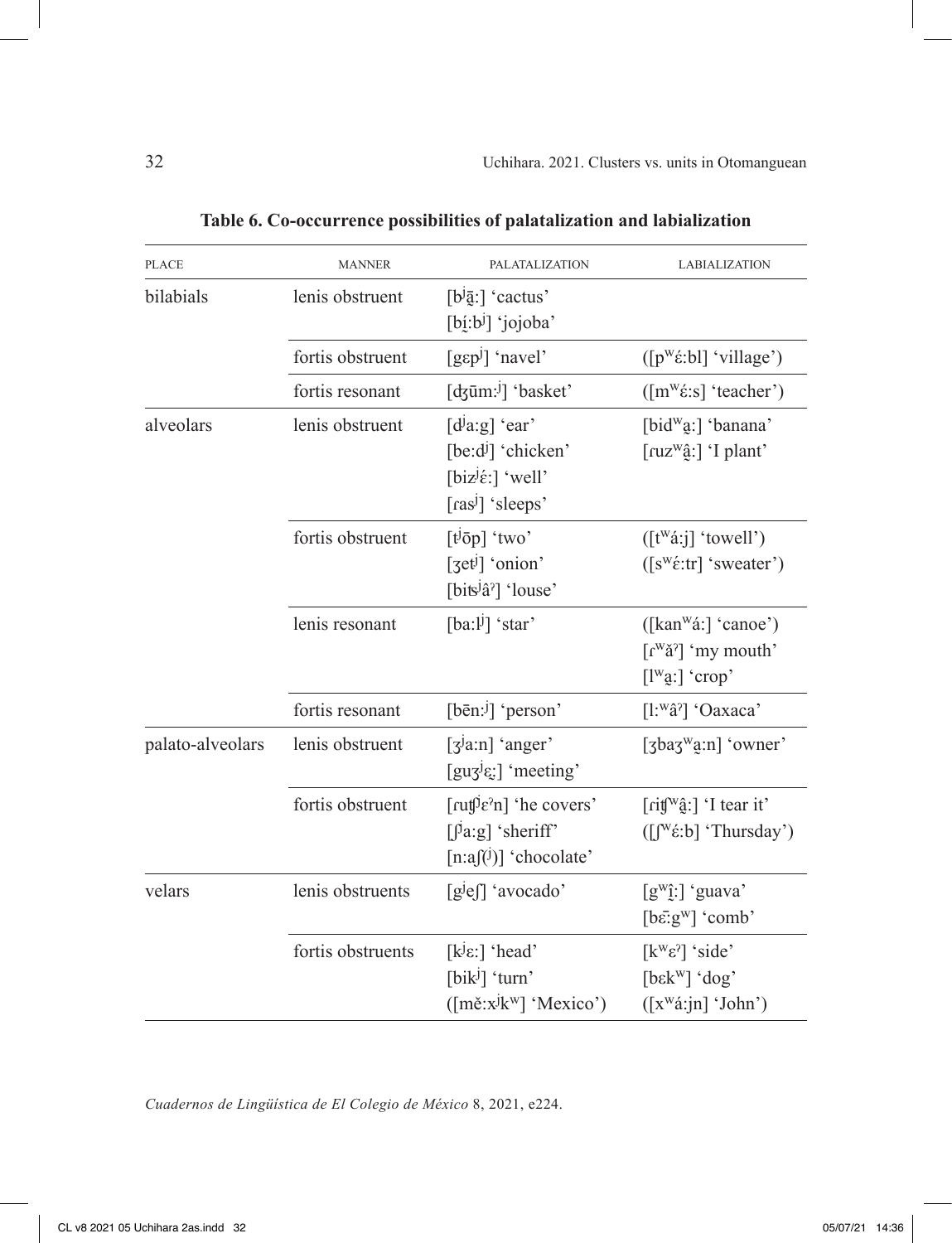The only gaps are that labialization is not attested with the alveolar affricates  $\langle \text{d}z, \text{ts} \rangle$ , the lenis post-alveolar affricate  $\langle \text{d}z \rangle$ , or the fortis alveolar nasal /n:/. On the other hand, palatalization is not attested with lenis affricates /ʣ, ʤ/. Some of such gaps may be due to the marginal status of some phonemes; for instance,  $\langle \frac{dz}{dz} \rangle$  is in free variation with the fricative /z/ in many cases. Thus, we could say that the distribution of palatalization and labialization is systematic, in that both of them can occur with any place of articulation, thus satisfying Trubetzkoy's criterion (e), systematicity, for units. However, this fact is also not incompatible with the cluster analysis.

### 3.4. *Distribution*

The next criterion to distinguish clusters and units in Teotitlán Zapotec is the distribution. Here, I apply Trubetskoy's criterion (d) and Pike's criterion (a), that is when a cluster is not allowed in certain positions such as coda, complex sounds that occur in such positions should be analyzed as units.

Palatalization and labialization can be found in the coda position, as can be seen in the following examples.

- (21) palatalized coda [kuːd<sup>j</sup>] 'thigh', [3et<sup>j</sup>] 'onion'
- (22) labialized coda [bεkw] 'dog', [gurǎ:gw] 'lizard'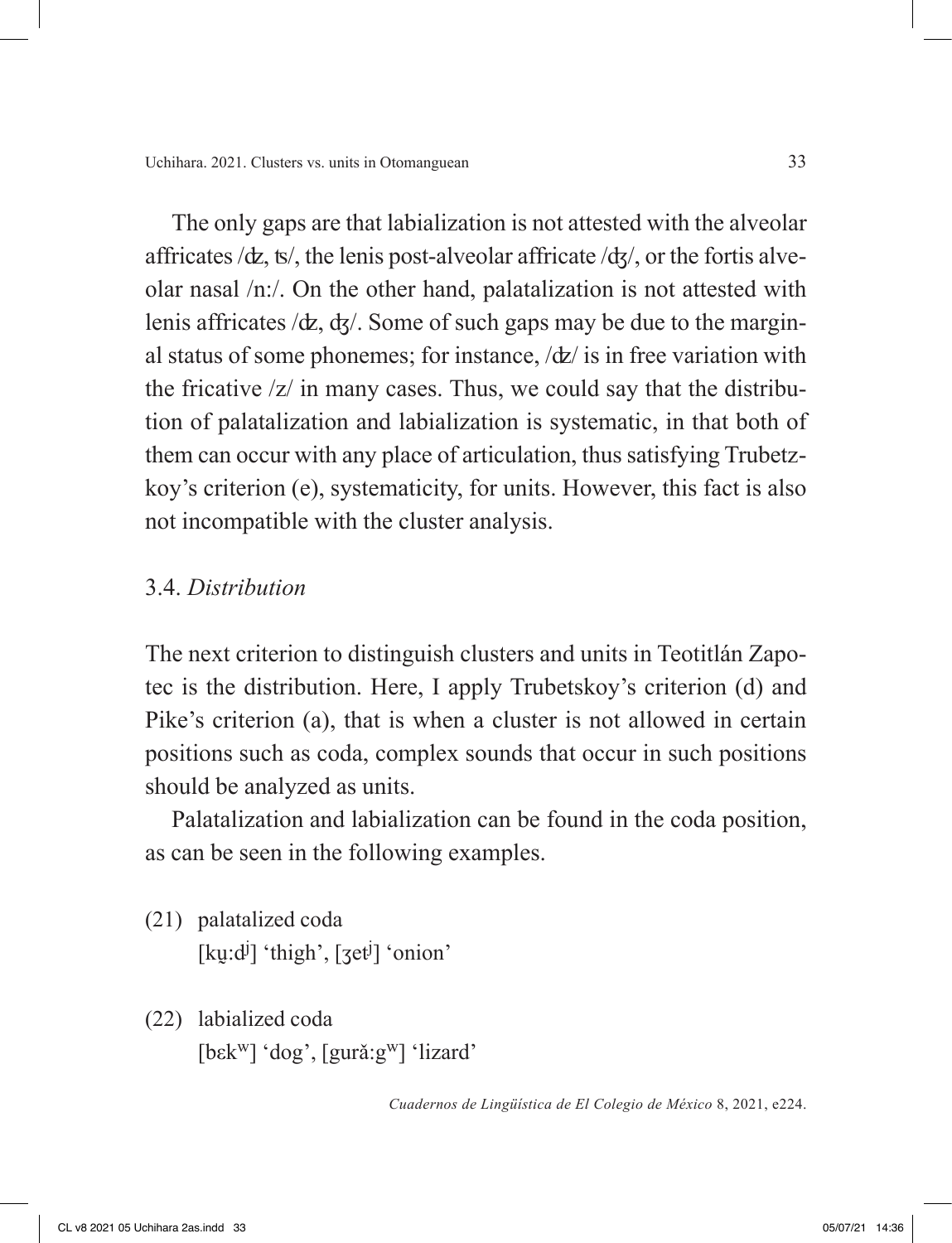Otherwise, no consonant clusters are allowed in the coda position in native lexicon, although in loans complex codas are allowed, as in [pwέ:bl] 'village (< Sp. *pueblo*)' or [sá:bd] 'Saturday (< Sp. *sábado*)'. In general, unambiguous consonant clusters are not common in Teotitlán Zapotec, restricted to a nasal + a lenis consonant ( $\lceil \text{nga}^2 \rceil$  'purple', [ndo̯:w] 'mole amarillo') or a sibilant + a consonant ( $[$ [tʲé:ʒ] 'garlic', [stú:j] 'another/ once more') at the onset position.<sup>18</sup> Thus, according to this criterion, we could conclude that both palatalization and labialization are units.

### 3.5. *Morphology*

The next criterion to distinguish units and clusters in Teotitlán Zapotec is morphological, as we saw in §2.5: it is expected that a morpheme boundary can intervene consonant clusters, while should not be able to intervene singletons. In Teotitlán Zapotec, a morpheme boundary frequently intervenes a consonant and the following *j*. This is the case with some verbs which begin with *j*. Most tense-aspect-mode prefixes in Teotitlán Zapotec are single consonants before *j*, and thus form palatalized consonants along with the stem initial *j*. The following examples show the habitual, completive and future forms of three verbs beginning with *j*. Here, we can see that *j* belongs to the stem rather than the prefixes.

<sup>&</sup>lt;sup>18</sup> There are very few coda clusters of a nasal  $+$  a lenis obstruent, some of which may be loans: *badûnd* 'hummingbird', *nalǎnd* 'stinky', *ʤîngw* 'vulture', *rúng* 'incomplete', *ruxung* 'wangle'.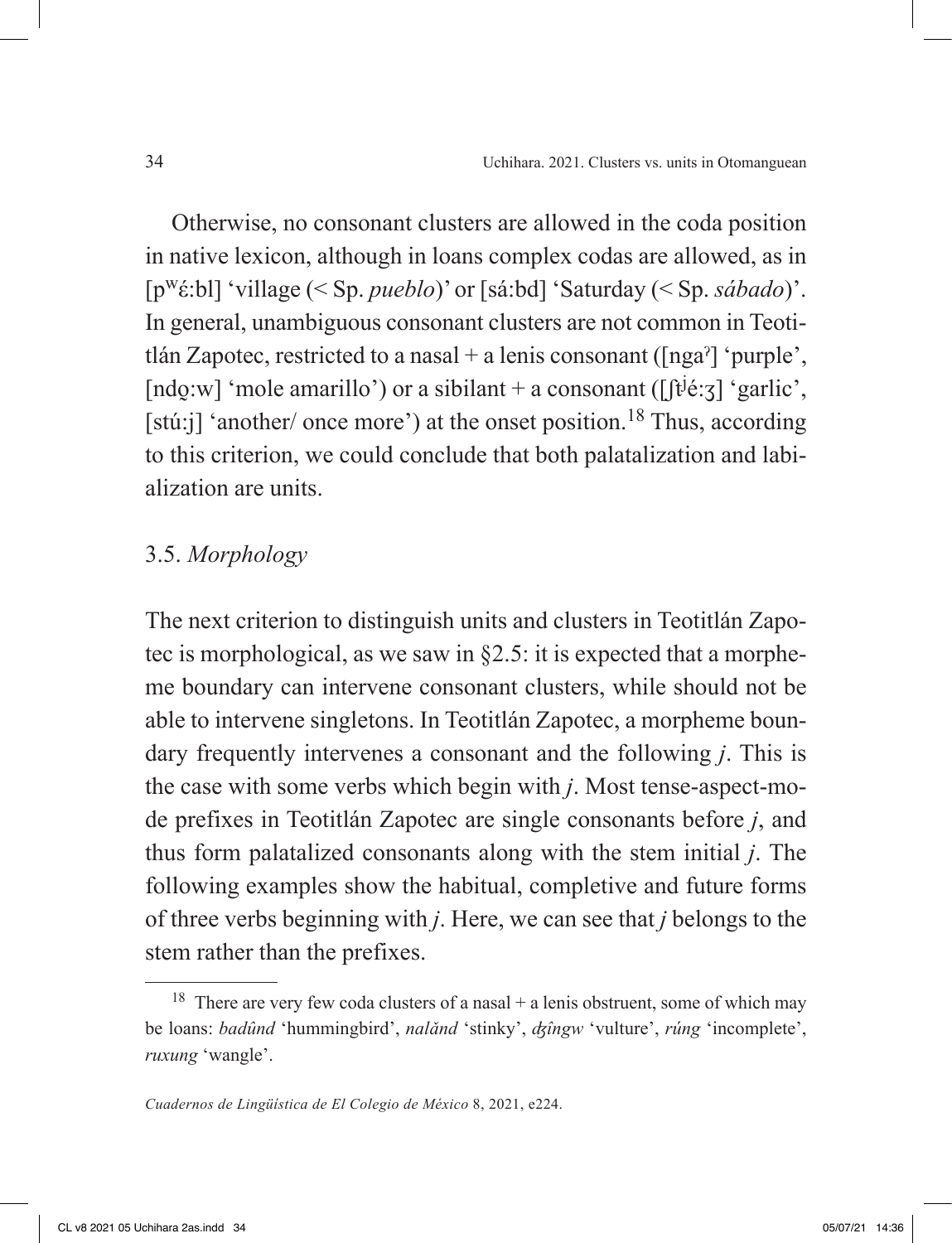|                    | habitual                                         | completive                            | future        |
|--------------------|--------------------------------------------------|---------------------------------------|---------------|
| $(23)$ 'get down'  | a. $\lceil \det \rceil$                          | $b.$ [ $b^{\text{jet}}$ ]             | c. $[zjet]$   |
| $(24)$ 'fall down' | $b. \lceil r^j a:b \rceil$                       | $b.$ [ $b^ja:b$ ]                     | c. $[z^ja:b]$ |
| $(25)$ 'enter'     | c. $\lceil f^{\mathrm{J}} u^{\mathrm{2}} \rceil$ | $b.$ $[b^{\mathrm{J}}u^{\mathrm{s}}]$ |               |

Polymorphemic  $C<sup>j</sup>$  can also be found in compounds, where the first member of the compound ends with a consonant and the second root starts with *j*, such as in (26) and (27). In the following examples, the forms in (b) and (c) show the isolation forms of each member of the compounds.

| $(26)$ a. [ras <sup>j</sup> ĝ:] 'jump'  | b. [ras] 'be picked up' | c. $[i\hat{a}!]$ 'above' |
|-----------------------------------------|-------------------------|--------------------------|
| $(27)$ a. [bɛl: <sup>j</sup> u:] 'worm' | b. [bɛl:] 'fish, snake' | c. $[ju!]$ 'earth'       |

On the other hand, a consonant and *w* are generally not separated by morpheme boundaries; (28) shows some monomorphemic forms containing labiovelars, both in onset and coda positions.

(28) monomorphemic labiovelars

| $[k^{\mathrm{w}}\hat{a}:\eta]$                  | 'alfalfa'             |
|-------------------------------------------------|-----------------------|
| [ <b>b</b> <sub>E</sub> <b>w</b> ]              | $'$ dog'              |
| $[g^{w} \overline{i} \cdot \overline{\xi}]$     | 'Macuilxochitl'       |
| $\lceil b\bar{\epsilon} \cdot g^{\rm w} \rceil$ | 'comb'                |
| $[x^{\text{w}}\acute{a}:jn]$                    | 'John $(<$ Sp. Juan)' |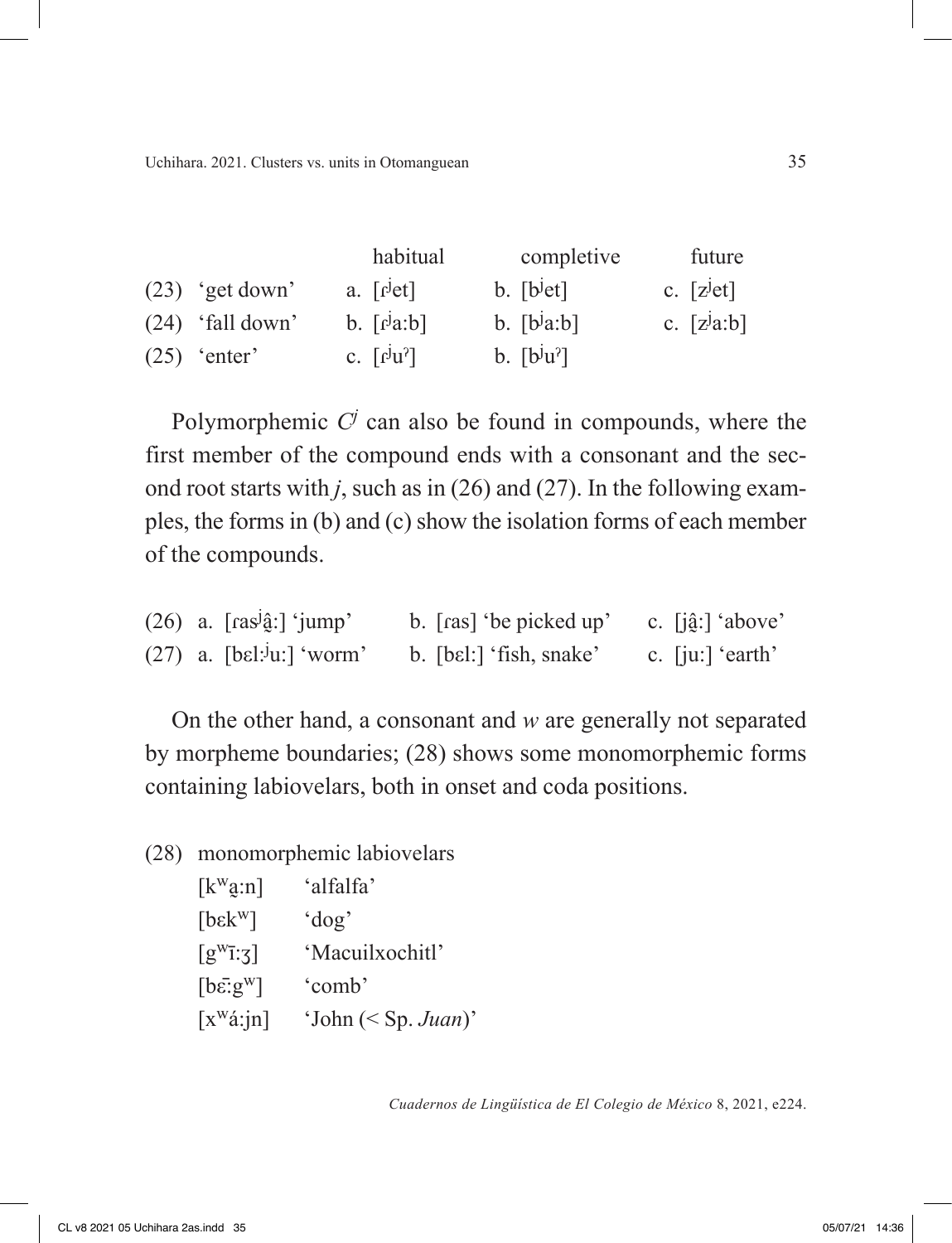In my database, only one case is found where a morpheme boundary separates labialization. These facts may suggest that labiovelars are singletons, while palatalized consonants are sequences.

 $(29)$  [jag<sup>w</sup>ǎ:n] /ja:g+wǎ:n/ wood $+2^{19}$ 'mirror'

# 3.6. *Metathesis*

In the previous subsections, we have seen two pieces of evidence suggesting that palatalized consonants are clusters, namely existence of  $\pi$ /j/ as an independent phoneme (§3.2) and morphology (§3.5). Another piece of evidence for the cluster status of the palatalized consonants comes from metathesis. In Teotitlán Zapotec, the underlying sequence of *n* and the *j* is metathesized in coda position when the preceding vowel is not a front vowel. The underlying *nj* sequence is justified by the fact that this sequence occurs unchanged in onset position when it is followed by a vowel-initial morpheme, as in  $(31b)$ :<sup>20</sup>

<sup>&</sup>lt;sup>19</sup> An anonymous reviewer pointed out possibly the second element of this compound comes from Proto-Zapotecan \*wana 'mirror'; Cf. Atepec Zapotec '*huana'* (Nellis & Nellis 1983: 282), Tataltepec Chatino '*cuana'* (Pride & Pride 1970: 18).

<sup>20</sup> When the preceding vowel is *i* or *e*, *j* is deleted in this position: [rigī:n] /ri-gī:nj/'hab-kill'.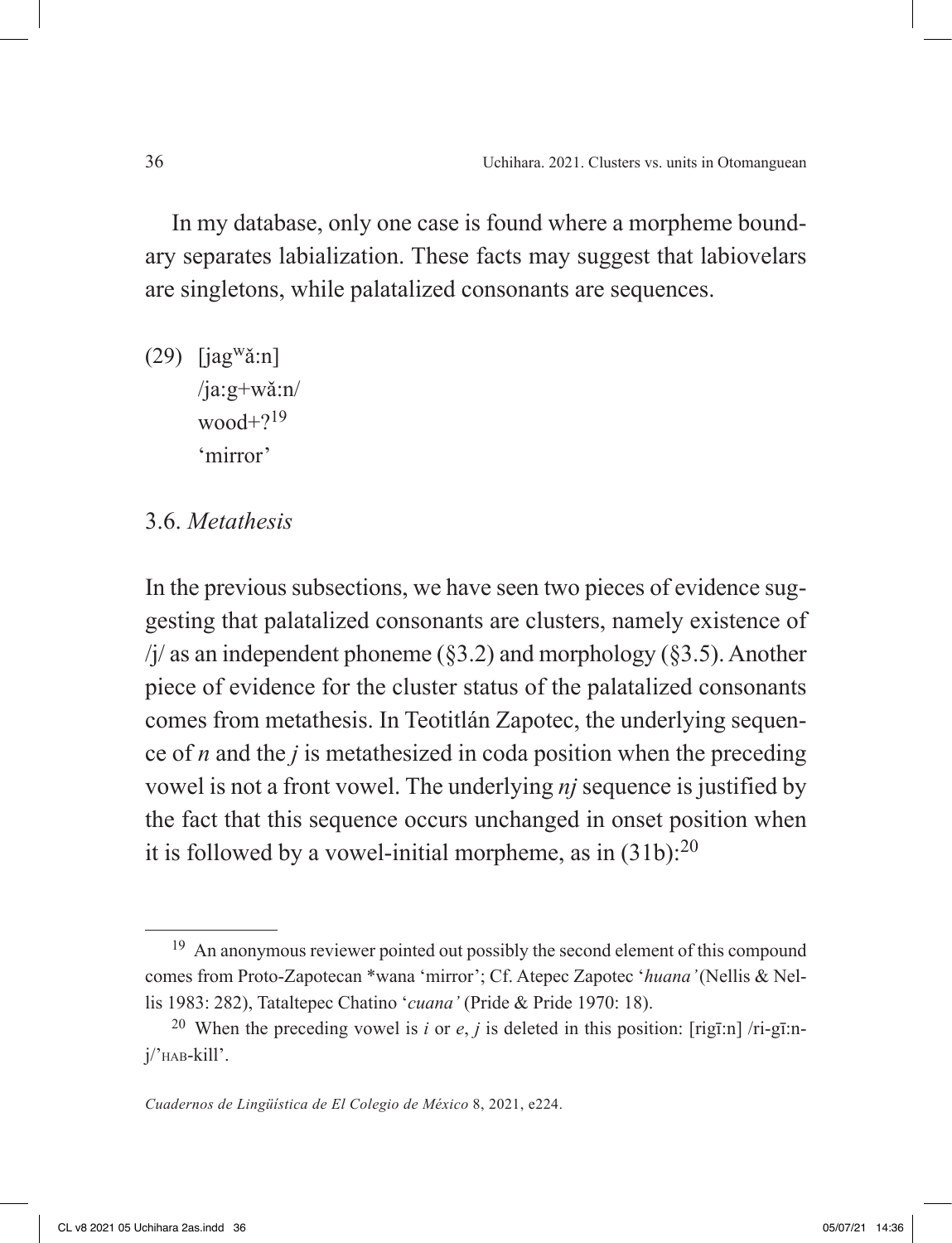Uchihara. 2021. Clusters vs. units in Otomanguean 37

(30) *nj* Metathesis  $\ln j \rightarrow \ln N \cdot V_{[-back]}\sqrt{\sigma}$  $(31)$  a. [ru:jn] b. [ru:n<sup>j</sup>an]  $/r$ -uːnj/  $/r$ -uːnj=an/  $HAB-dO$   $HAB-dO=3sG$  INF 'do' 'he does'

On the other hand, labialized consonants never undergo metathesis. This again may point to the possibility that  $C<sup>j</sup>$  is a sequence, rather than a unit; in typological surveys of metathesis in Ultan (1978) or Buckley (2011), no case is reported where complex singleton segments undergo 'metathesis'.

# 3.7. *The distribution of [e] and [ε]*

The last criterion in Teotitlán Zapotec is the interaction of palatalized consonants with the preceding vowel. In general, local phonological processes are applied only when the sounds in question are adjacent. In Teotitlán Zapotec, the mid front vowels [e] and [ε] are in complementary distribution, and thus are allophones of the phoneme /ε/, although their conditioning phonological factors are complex, involving the height of the adjacent consonants, syllable structure and accent (Uchihara & Gutiérrez 2020). One such factor is the height of the following consonant: if the following consonant is [+high, -labial], that is *j*, palato-alveolars and *C<sup>j</sup>* consonants where  $C \neq b$  or *p*, [e] is found, as in (32). Otherwise the allophone  $\lceil \varepsilon \rceil$  is found, as in (33).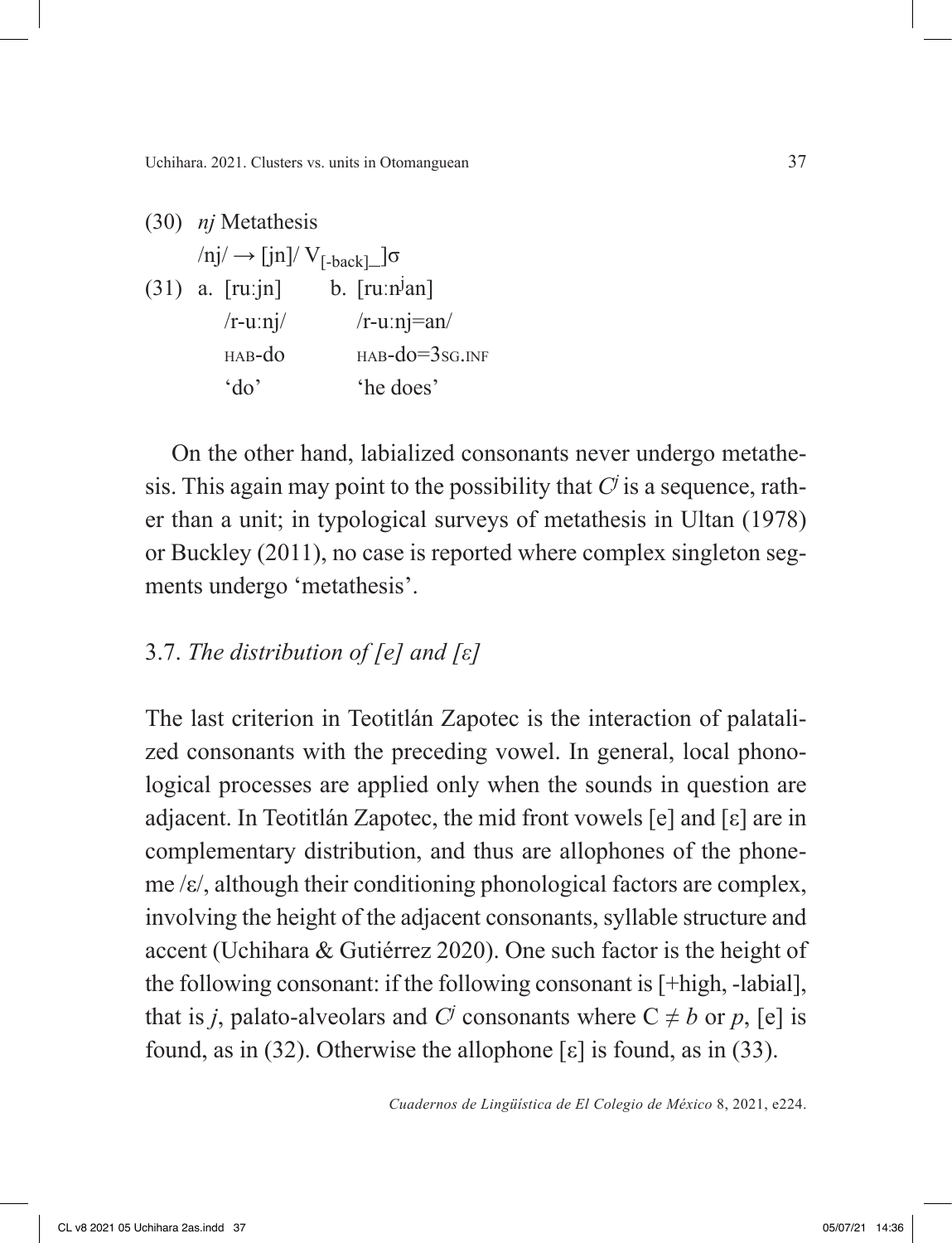(32) [e]

 $[gg:j]$  (~  $[gg:gl]$ ) 'ice' [mě:ʒ] 'table (> Sp. mesa)'  $[bé:z]$  'peso' ( $>$  Sp. peso), [te<sub>[]</sub> 'chest of' [ɾuɾeʃ] 'turn (it) around' [geːʤ] 'village' [ribeːdʒ] 'yell' [rilevel] 'get separated' [ruk<sup>w</sup>e:dʒ] 'make something sound' [rule:<del>d</del>z] 'scold' [gē:ʧ] 'thorn' [rutētf] 'scatter' [beːd<sup>j</sup>] 'chicken' [měːd<sup>j</sup>] 'money' [re̪ːdʲ] 'get washed'

(33) [ε]

[bɛː] 'cochineal' [bɛ̯ː] 'colored ant' [dε:] 'ash' [ $k<sup>w</sup>ε<sup>η</sup>$  'side of' [lεˀ] 'patio' [ʦεˀ] 'voice of' [zεˀ] 'corn'

[ring:d<sup>j</sup>] 'get ahead'  $[s\acute{e}:t\acute{e}]$  'oil (> Sp. aceite)' [kět<sup>j</sup>] 'there is not' [reːn<sup>j</sup>] 'blood'  $[ft\hat{g}:n^{(j)}]$  'of' [rug<sup>w</sup>eːn<sup>j</sup>] 'get anxious' [xé:n:<sup>j</sup>] 'Genaro' [bēn:<sup>j</sup>] 'person' [néːlʲ] 'Manuel' [rigēl:<sup>j</sup>] 'hurry up' [findék<sup>j</sup>] 'thing' [ribēk<sup>j</sup>] 'put' [rek<sup>j</sup>] 'get burned' [rizek<sup>j</sup>] 'burn' [zēk<sup>j</sup>] 'this way, thus' [ɾēkj] 'there'

[ɾibɛː] 'sit down' [ɾidεˀ] 'be gathered' [gɛt] 'tortilla' [bɛt] 'skunk' [lɛt] 'place' [zε:d] 'salt' [bέːd] 'Pedro'

*Cuadernos de Lingüística de El Colegio de México* 8, 2021, e224.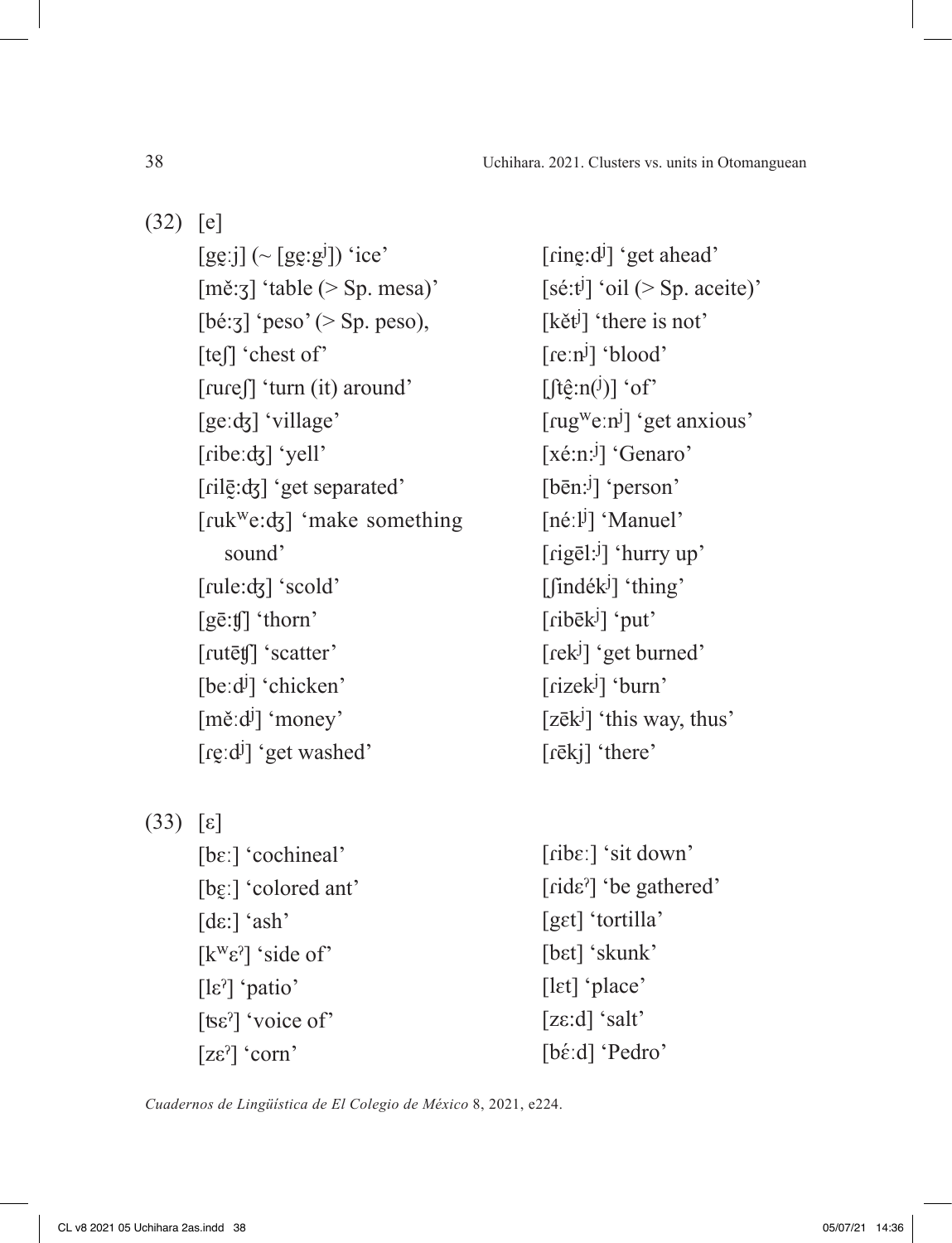Uchihara. 2021. Clusters vs. units in Otomanguean 39

[ɾɛ̰̄ːd] 'come' [rudɛːd] 'give' [bɛts] 'brother of (a male)' [dɛts] 'back of' [bε̯ːz] 'jaguar' [bitε̯:z] 'nest' [galgε:z] 'support for a party, guelaguetza' [gɛːz] 'cigarette' [nɛːz] 'road' [ɾibɛ̰̄ːz] 'wait' [ɾin:ε̄:z] 'trap' [ɾugwɛ:z] 'wash someone's body' [gɛs] 'pot' [kwεs] 'temple (part of the forehead)' [m<sup>w</sup>έ:s] 'teacher (< Sp. maestro)'

[lε̌s] 'thin' [n:εs] 'the day before yesterday' [gε:l] 'corn tree' [bɛl:] 'fish' [gε̄l:] 'fruit' [g<sup>w</sup>ɛ̃l:] 'youngest child' [riret]:] 'stumble into'  $[{\text{rut}}\bar{\epsilon}!]$ : $[\text{roll (it)}']$ [pέ:ɾ] 'pear' (< Sp. pera) [rɛ̌ːn] 'there (medial)'  $[b\bar{\varepsilon}$ 'g<sup>w</sup>] 'comb'  $[\text{fibe:g<sup>w</sup>] 'bow'$ [bεkw] 'dog' [ɾεːb<sup>j</sup> ] 'told' [ɾizɛ̰̄ːb<sup>j</sup> ] 'fall down' [gεp<sup>j</sup> ] 'navel' [ɾεp<sup>j</sup> ] 'go up'

Here, in order to maintain the generalization that [e] is found before a [+high, -labial] consonants, palatalized consonants need to be considered as units. If palatalized consonants were clusters, we can no longer generalize the raising context as  $[+high, -labial]$ : with palato-alveolar consonants and *j*, the mid front vowel raises to [e] when followed by a [+high] consonant, while with palatalized consonants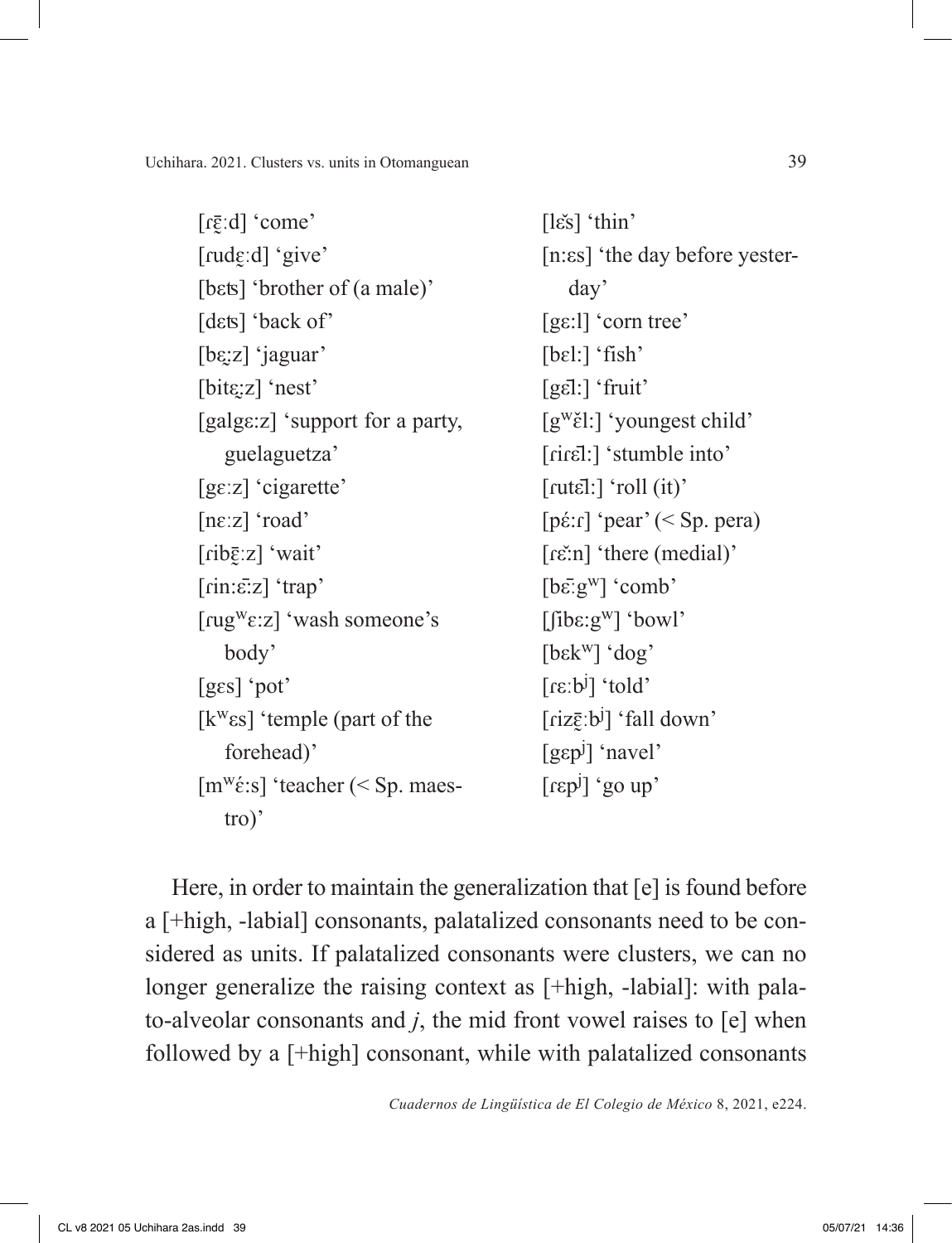the mid front vowel is raised to [e] when this vowel is followed by a [-labial] consonant but also followed by *j*. In other words, with palato-alveolar consonants this is a case of local vowel-consonant assimilation, while with palatalized consonants this is a case of non-local harmony.

On the other hand, the labiovelar glide *w* also raises the preceding mid front vowel, as in (34), but labiovelar  $[g^w]$  or  $[k^w]$  do not raise the preceding mid front vowel, as can be seen in (35):

- $(34)$  w
	- a. [běːw] 'coyote'
	- b. [bēːw] 'moon'
	- c. [beˀw] 'flea'
	- d. [gev] 'river'
- $(35)$  g<sup>w</sup>, k<sup>w</sup> a. [bε̄ːgw] 'comb' b.  $[\text{fibe:g}^{\text{w}}]$  'bowl' c. [bεkw] 'dog'

This is in a sharp contrast with palatalization; unlike labialization, palatalized velars do trigger vowel raising, as can be observed above in (32), such as  $[\text{rib\bar{e}k}^j]$  'put' or  $[\text{r\bar{e}k}^j]$  'there'. Thus, it could be the case that palatalized velars are units while labiovelars are clusters, and that palatalized velars trigger raising of the preceding vowel because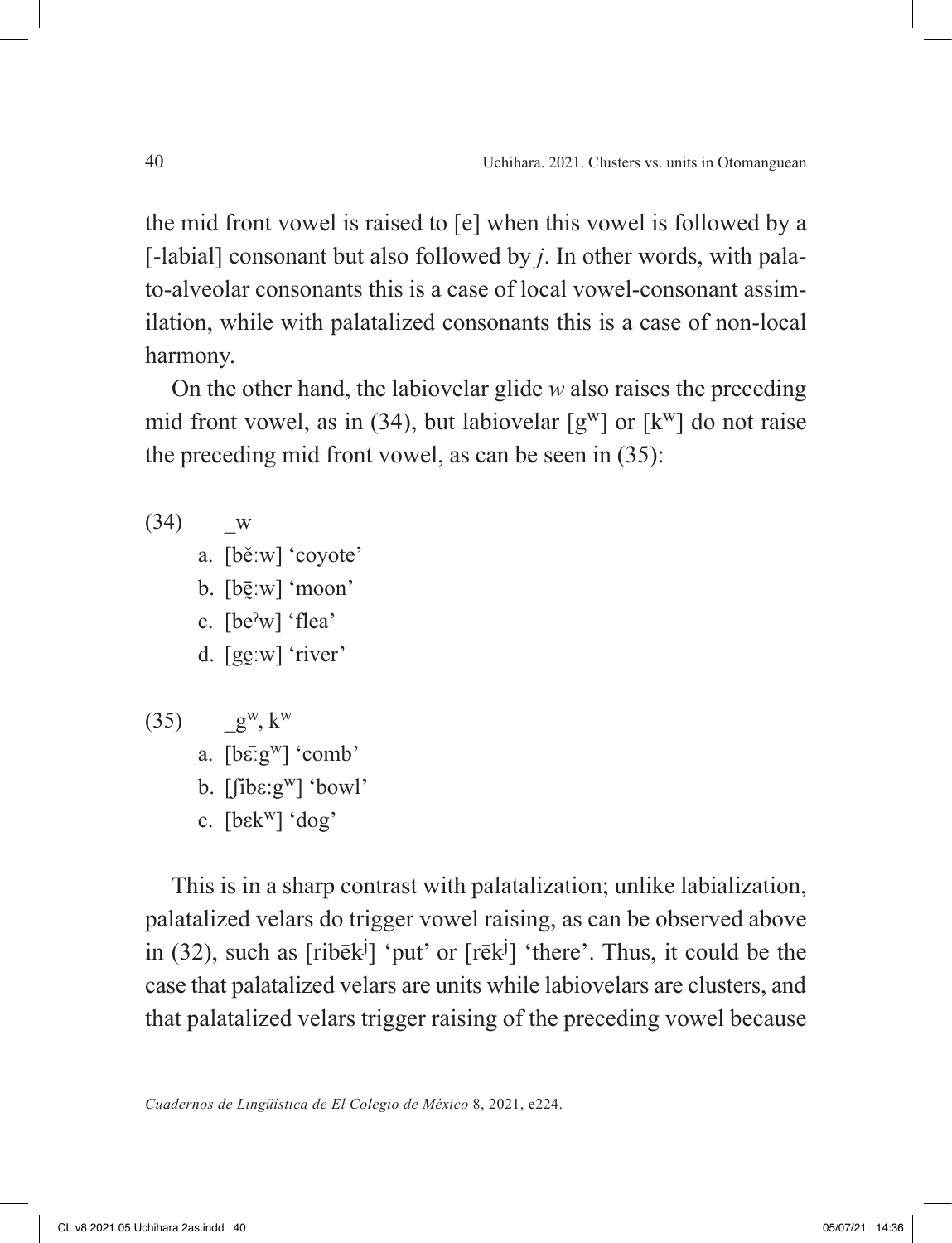they are units, while labio-velars fail to trigger raising of the preceding vowel because they are clusters.

### 3.8. *Summary*

In this section, I have examined seven criteria to determine whether palatalized and labialized consonants in Teotitlán Zapotec are clusters or units. Table 7 summarizes the reaction of palatalization and labialization to each criterion. Here again, we observe that not all the criteria converge. Palatalization behaves as a unit with respect to distribution and raising, but as a cluster in terms of morphology and metathesis. On the other hand, labialization behaves as a unit with respect to distribution, morphology and metathesis, but as a cluster in terms of raising.

|                                   | <b>PALATALIZATION</b> | <b>LABIALIZATION</b> |
|-----------------------------------|-----------------------|----------------------|
| Tautosyllabicity                  | indecisive            | indecisive           |
| Existence as independent phonemes | indecisive            | indecisive           |
| Systematicity                     | indecisive            | indecisive           |
| <b>Distribution</b>               | unit                  | unit                 |
| Morphology                        | cluster               | unit                 |
| Metathesis                        | cluster               | unit                 |
| $\varepsilon$ -raising            | unit                  | cluster              |

**Table 7. Non-convergence of criteria in Teotitlán Zapotec**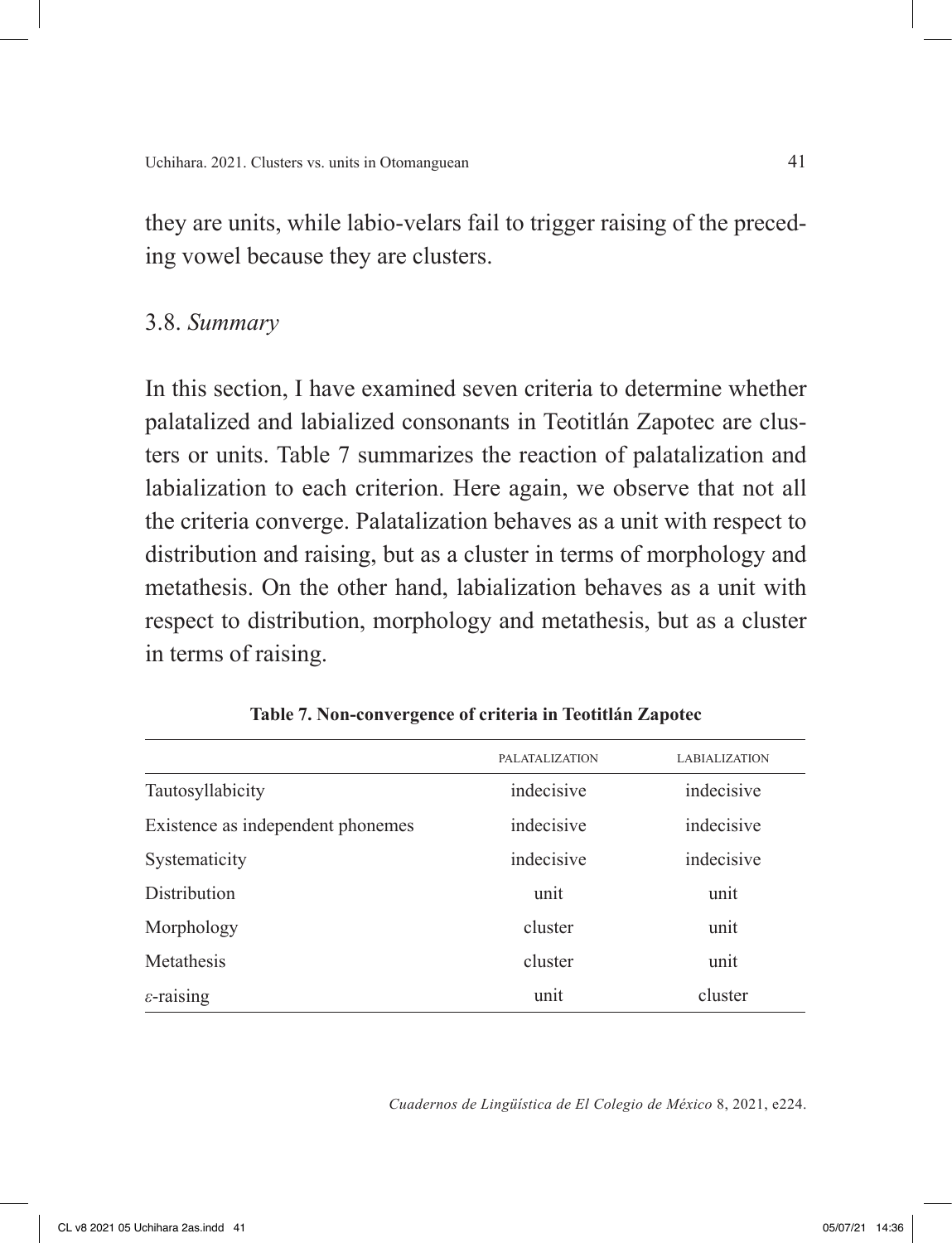#### 4. Conclusion: an approach from canonical typology

In this paper, the status of various ambiguous complex sounds has been examined according to several criteria, and we have seen that both in Malinaltepec Tlapanec and Teotitlán Zapotec, the criteria do not always converge. Here I propose that the situations in Tlapanec and Zapotec can be captured by Canonical Typology (Corbett 2006; Hyman 2006; 2012; Brown et al. 2012; Corbett 2015: 149; Kwon & Round 2015), especially following Round (2019). Canonical Typology is suited to analyze and define phenomena that are subject to variation, extracting various dimensions along which we characterize variation and establish the logical extrema of these dimensions, if they exist. By viewing these dimensions as independent axes of variation, we construct the theoretical spaces of possibilities. Typically, for each dimension, one end is identified as 'canonical'. The purpose of this is not to be prescriptive, but to connote how the dimension relates to an existing concept that is already familiar to linguists, such as 'cluster' or 'unit'. The canonical instance satisfies all the criteria, and such instances tend to be rare or non-existent. Specific instances of the phenomenon under investigation can then be measured against any given criterion *Ci* and assessed as being either more or less canonical with respect to it, and this can be done for each criterion *C1, C2, C3*. Those which satisfy such criteria best are the canonical core.

In general, Canonical Typology has been applied to give a nuanced description of the differences between languages (for instance, Hyman 2006 and Dingemanse 2019 on application of Canonical Typology to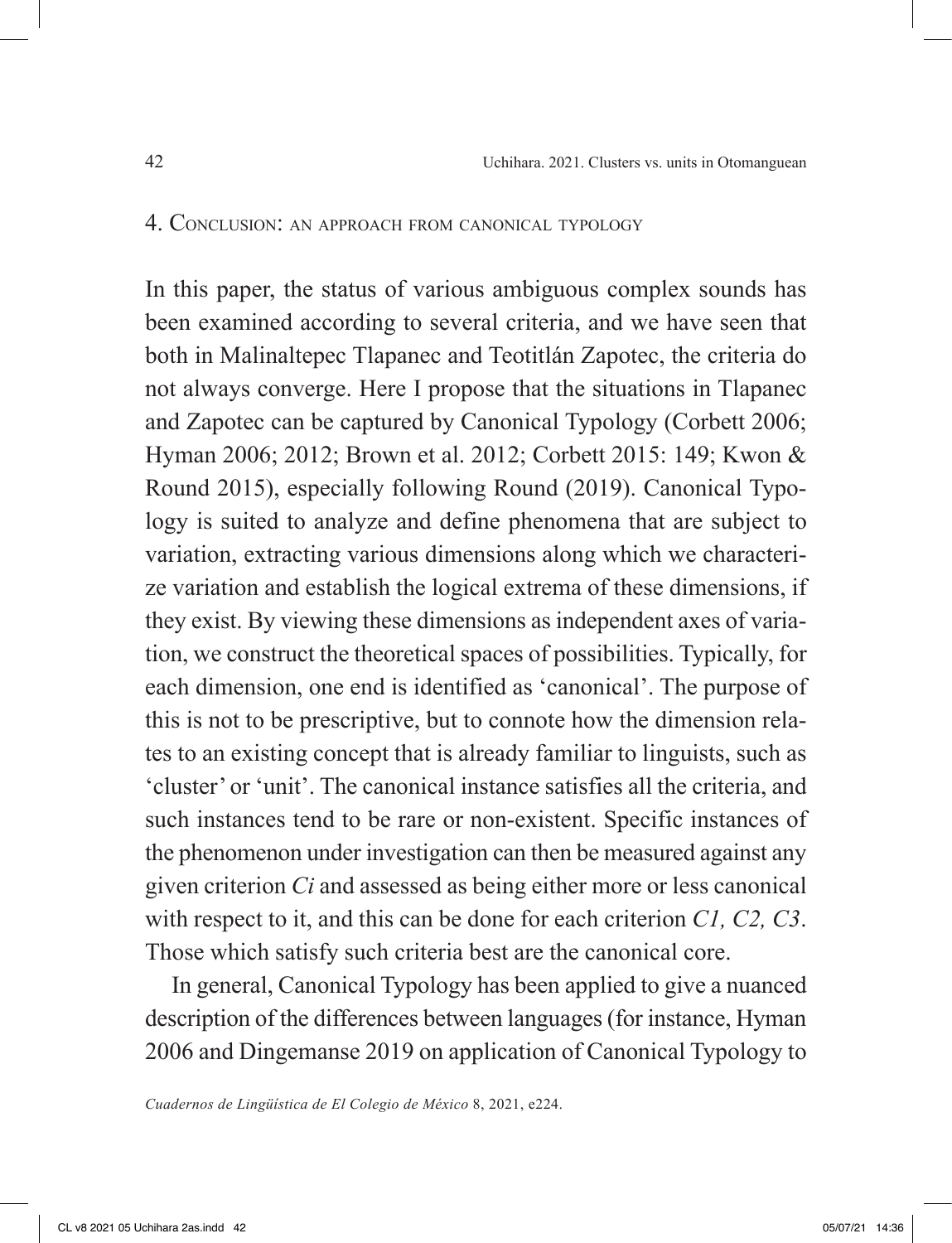phonology). However, I adopt Kwon's (2017) "Localized Canonical Typology" to evaluate variations within a language-specific category (see also Round & Corbett 2020), in this case, clusters and units. In Localized Canonical Typology, a canonical core is set for units and clusters, in this case, to characterize the most straightforward units and clusters. This defines a theoretical endpoint from which various real instances of units and clusters can be measured. The relationship between units and clusters is clarified when a wide range of complex consonants are measured against the same criteria.

Here, I propose the following characterization of canonical core for *clusters*. Systematicity (Trubetzkoy's criterion (e)) is excluded from characterization here, since as was mentioned above, the systematicity can be an argument for unit or for cluster analysis.

- (36) Characterization of the canonical core for canonical clusters:
	- a. They may or may not occur within the same syllable (Trubetskoy's criterion (a), Pike's criterion (c)).
	- b. Each component of the cluster has to be an independent phoneme in the language (Trubetskoy's criterion (f)).
	- c. Their distribution is different from unambiguous singletons (Trubetskoy's criterion (d), Pike's criterion (a)).
	- d. Can occur across morpheme boundaries.
	- e. One member of a cluster can be separated from the other; for instance, they can metathesize.
	- f. The second member of a cluster cannot interact with the preceding vowel (or the first member of a cluster with the following vowel),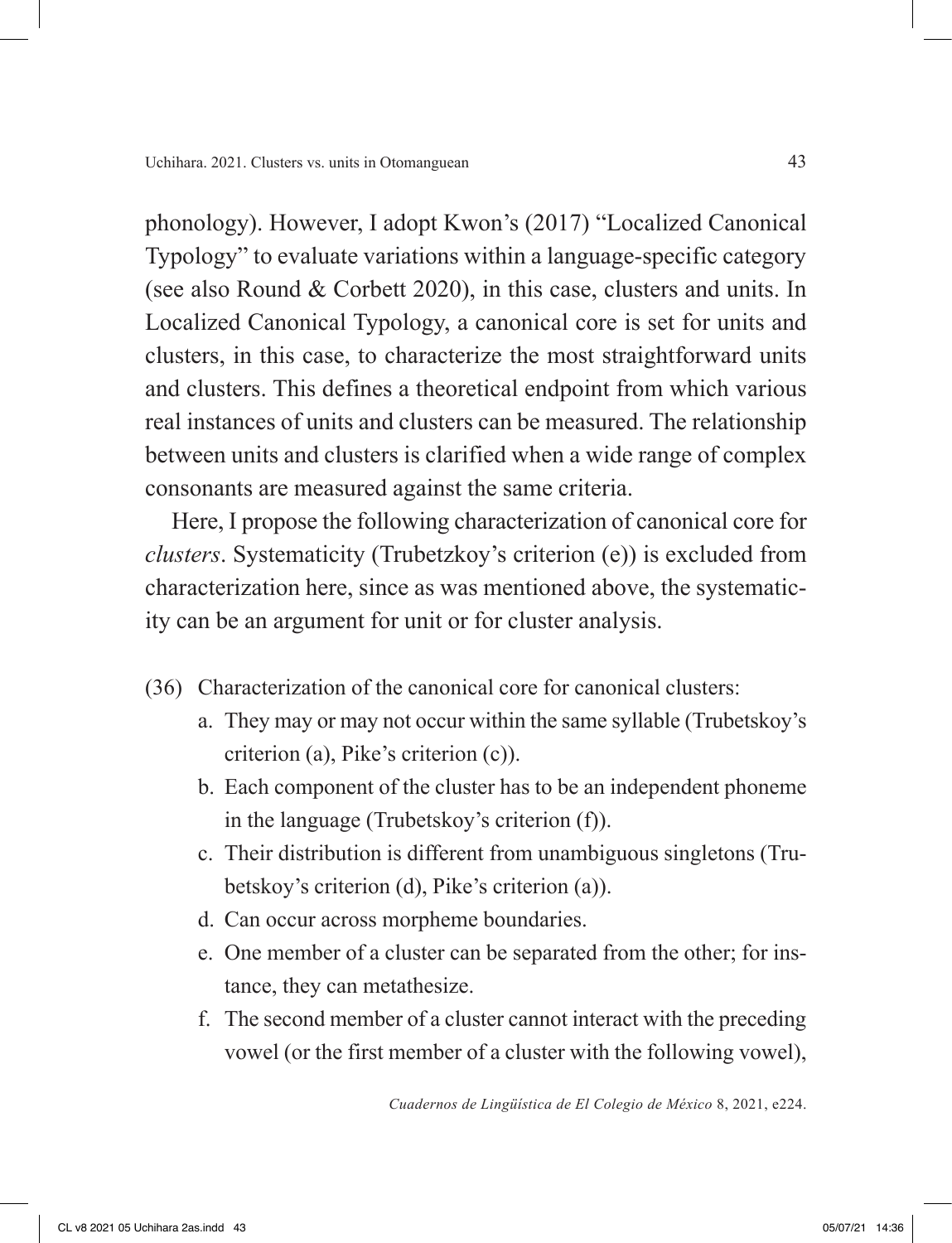skipping the intervening consonant. That is, the  $C<sub>2</sub>$  cannot interact with the V in  $VC_1C_2$ , and the  $C_1$  cannot interact with the V in  $C_1C_2V$ .

g. A cluster may have an extra weight compared to a singleton.

For instance, the sequence *sk* in English is a canonical cluster; the sequence *sk* usually occurs tautosyllabically, thus the criterion (36a) does not apply here; both *s* and *k* are independent phonemes in English, thus according to (36b) this sequence can be a cluster, but not necessarily; this sequence is sometimes found at a morpheme boundary, as in *misconduct*, thus satisfying (36d); in some varieties of English, *sk* sequence at the final position can undergo metathesis, such as  $ask \sim aks$ ,<sup>21</sup> thus satisfying (36e); finally, the sequence *sk* is not found in the coda position after a long (or tense) vowel or a diphthong, while singletons (and clusters that end in a coronal consonant, such as *seemed*) can occur after long vowels or diphthongs, as in *seem* (Hall 2001), thus satisfying (36f).

On the other hand, the following is the proposed characterization of canonical core for units, which is the opposite of the characterization of clusters:

<sup>&</sup>lt;sup>21</sup> This metathesis is possibly diachronic and lexical; thus, metathesis is not possible with other forms with the *sk* sequence, such as *bask, cask* or *mask* (Erich Round, p.c.).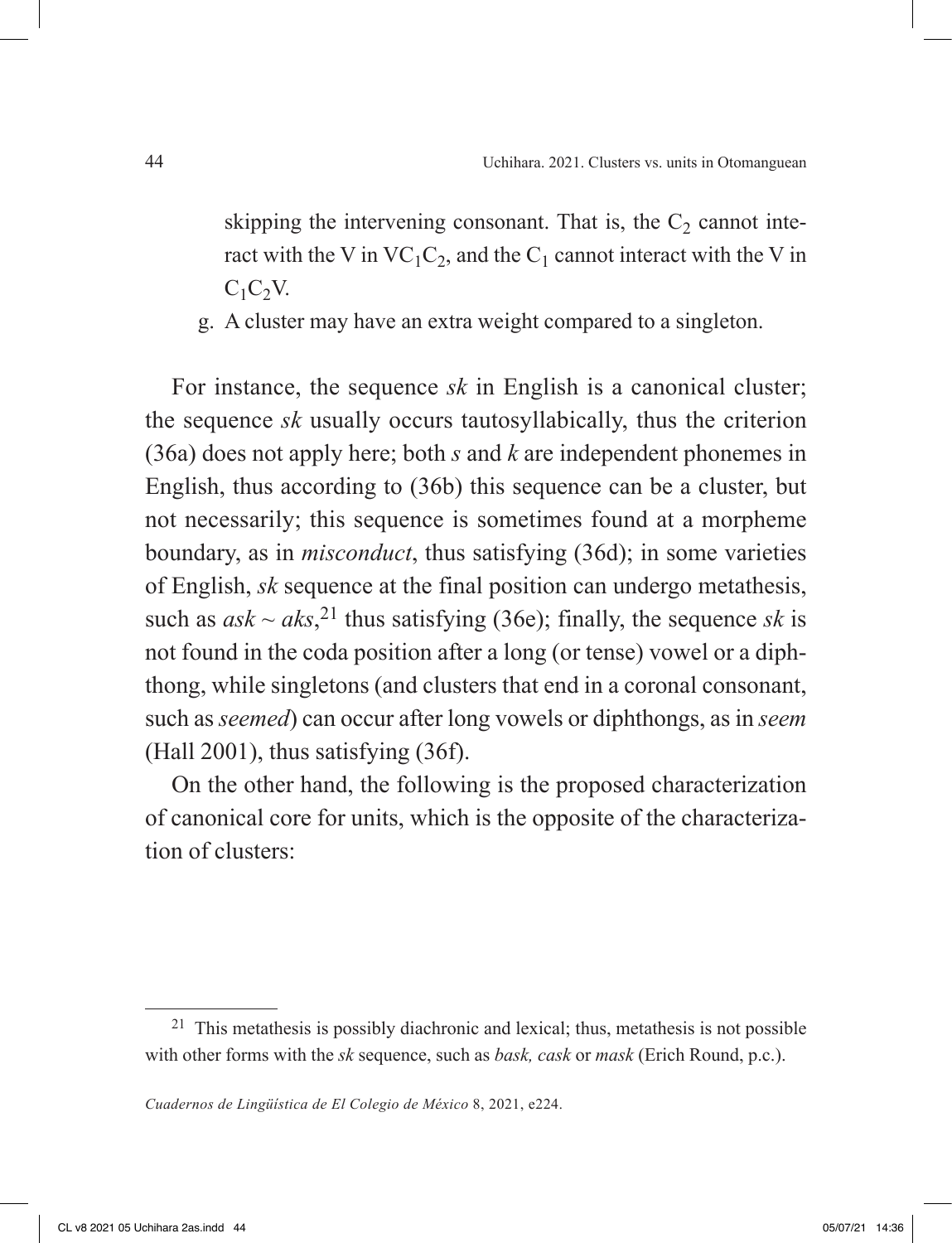- (37) Characterization of the canonical core for canonical units
	- a. They always occur within the same syllable (Trubetskoy's criterion (a), Pike's criterion (c)).
	- b. Each component of the unit may or may not be an independent phoneme in the language (Trubetskoy's criterion (f)).
	- c. Their distribution is the same as unambiguous singletons (Trubetskoy's criterion (d), Pike's criterion (a)).
	- d. Cannot occur across morpheme boundaries.
	- e. One member of a unit cannot be separated from the other; for instance, they cannot metathesize.
	- f. The second member of a unit can interact with the preceding vowel (or the first member of a cluster with the following vowel). That is, the  $C_2$  can interact with the V in  $VC_1^{C_2}$ , and the  $C_1$  can interact with the V in  $C_1C_2V^{22}$
	- g. A unit may not have an extra mora.

A canonical singleton satisfies all of the (applicable) criteria in (37). For instance, the alveopalatal lenis affricate *ʤ* in Teotitlán Zapotec always occurs tautosyllabically, thus satisfying (37a); both /d/ and /ʒ/ are independent phonemes in Teotitlán Zapotec, thus its status is indecisive according to (37b); it can occur in the coda position, as other singletons can, thus satisfying (37c); a morpheme boundary never separates  $d_{\zeta}$ , thus satisfying (37d); the plosive and fricative portion

<sup>&</sup>lt;sup>22</sup> However, some authors have suggested that complex segments only interact so that elements to the left interact with their left half and elements to the right with their right half (Weijer 1996; Lin 2011).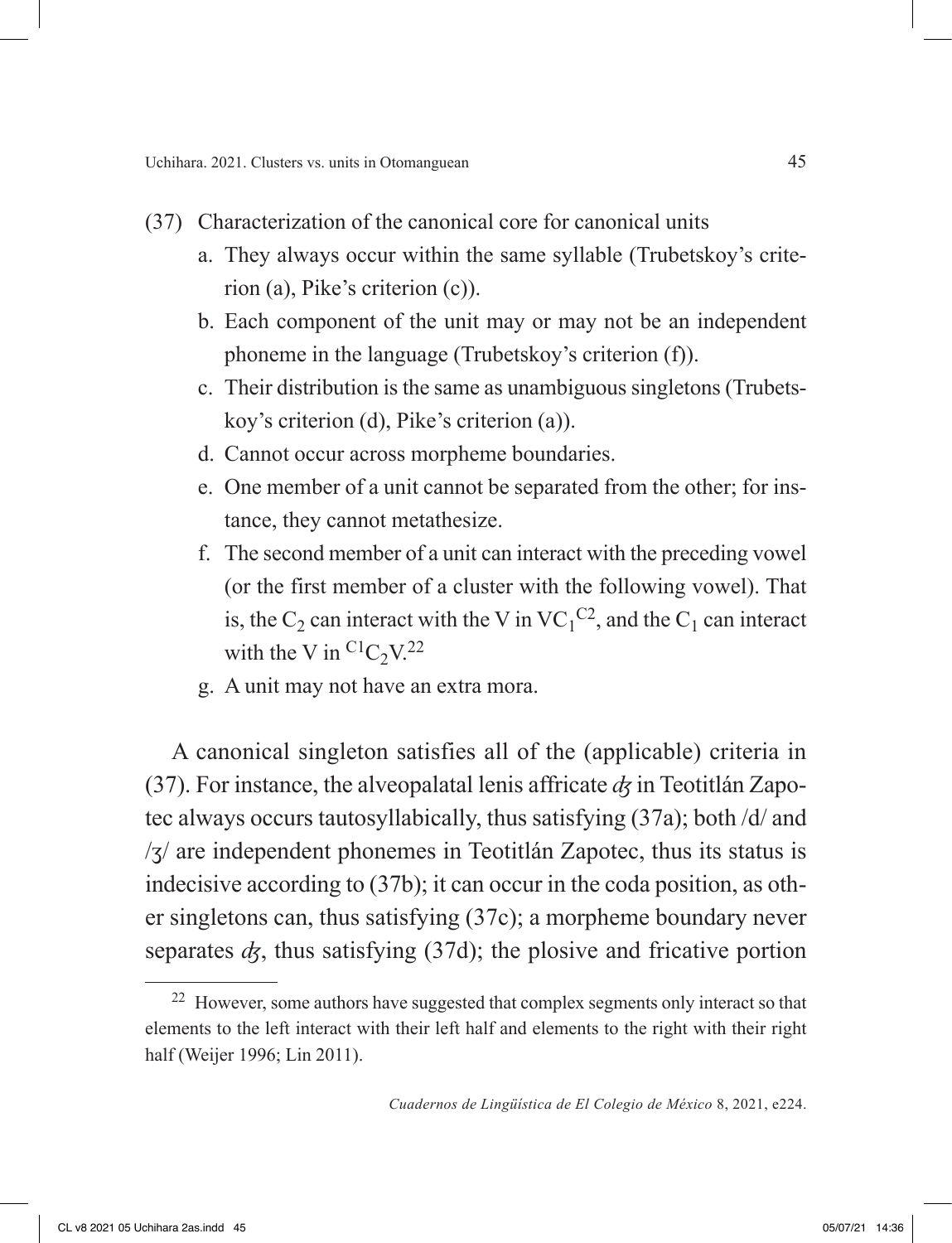of this affricate cannot undergo metathesis, thus satisfying (37e); *ʤ*  raises the preceding mid front vowel, thus satisfying (37f); finally, *ʤ* does not have an extra mora, since when it occurs at the coda position in a tonic syllable the preceding vowel has to be long to satisfy the requirement that the tonic syllable be bimoraic (such as [ge:ʤ] 'village'), since *ʤ* does not have a mora.

Table 8 shows the results of application of these characterizations to the Malinaltepec Tlapanec data. Here, the criterion (g) is understood to be responsible for the minimality requirement and \*ʔCC. Criteria (a) and (b) are indecisive as we saw in §2 and criteria (e) and (f) are not applicable, since Tlapanec does not have processes that involve metathesis or consonant-vowel interaction. Dubious cases are in parentheses. We can observe that aspiration is a canonical cluster since it satisfies all the three criteria applicable to Tlapanec. Palatalization and prenasalization are less canonically clusters since they are units according to the criterion (c) and are ambiguous with respect to the criterion (g). Finally, labialization is the closest to a canonical unit, since it qualifies as a unit for two of the three criteria.

This can be schematized in a 3D diagram as in Figure 1 (suggested by Erich Round), which shows the relationship of the consonant types to the three significant dimensions: (c), (d), and (g). Thus, aspiration  $(C<sup>h</sup>)$  is close to the Canonical Cluster in all three dimensions; on the other hand, labialization  $(C^w)$ , prenasalization  $({}^nC)$  and palatalization (C<sup>j</sup>) are further away from the Canonical Cluster.

The same criteria can be applied to palatalization and labialization in Teotitlán Zapotec. Criteria (a) and (b) are indecisive with respect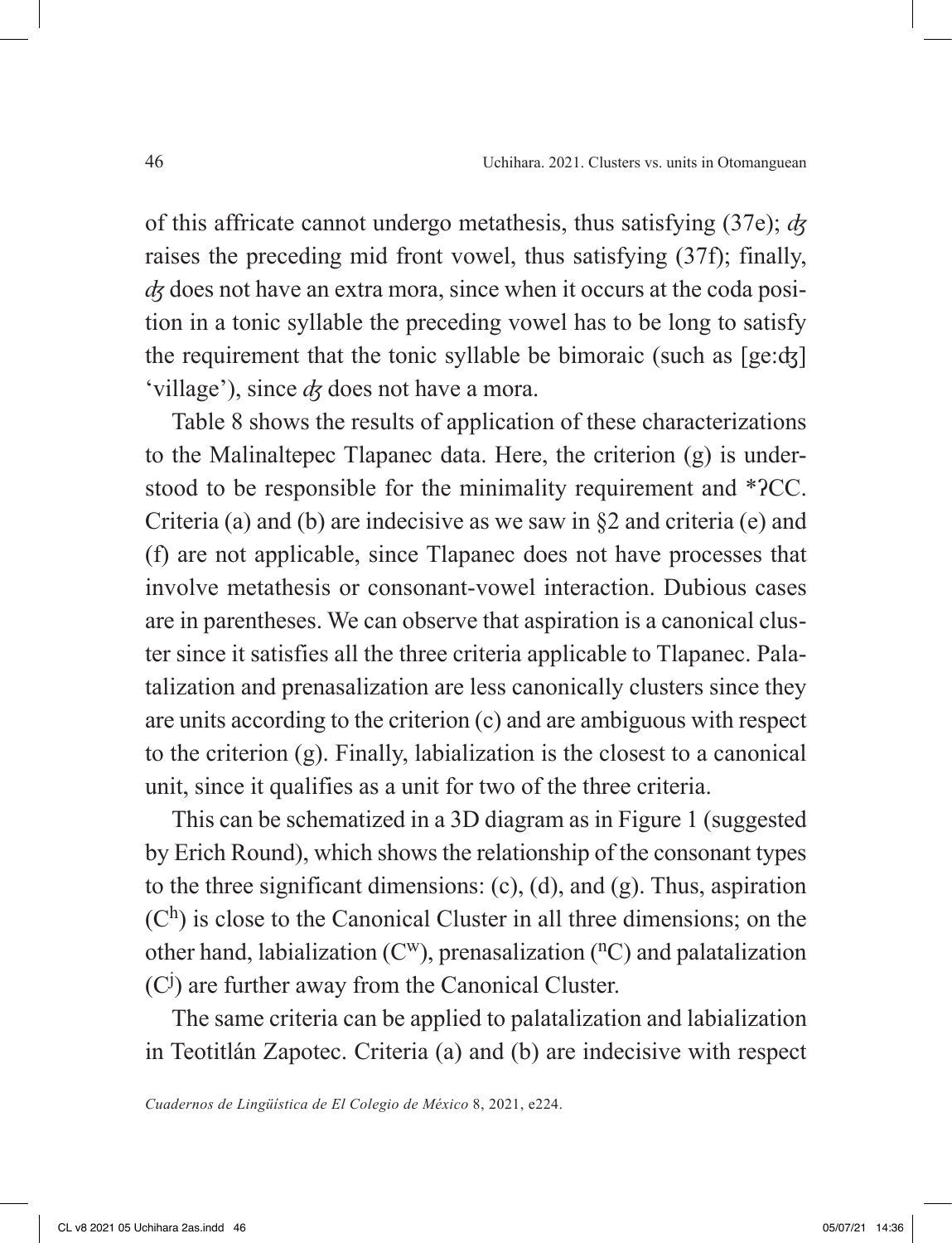|             | <b>PRENASALIZATION</b> | <b>ASPIRATION</b> | <b>LABIALIZATION</b> | <b>PALATALIZATION</b> |
|-------------|------------------------|-------------------|----------------------|-----------------------|
| a           |                        |                   |                      |                       |
| $\mathbf b$ |                        |                   |                      |                       |
| $\mathbf c$ | unit                   | (cluster)         | unit                 | unit                  |
| d           | cluster                | cluster           | (unit)               | cluster               |
| e           |                        |                   |                      |                       |
| f           |                        |                   |                      |                       |
| g           | cluster/unit           | cluster           | (cluster)            | cluster/unit          |

**Table 8. Canonicity of Malinaltepec Tlapanec complex consonants**



**Figure 1. Canonicity of Malinaltepec Tlapanec complex consonants**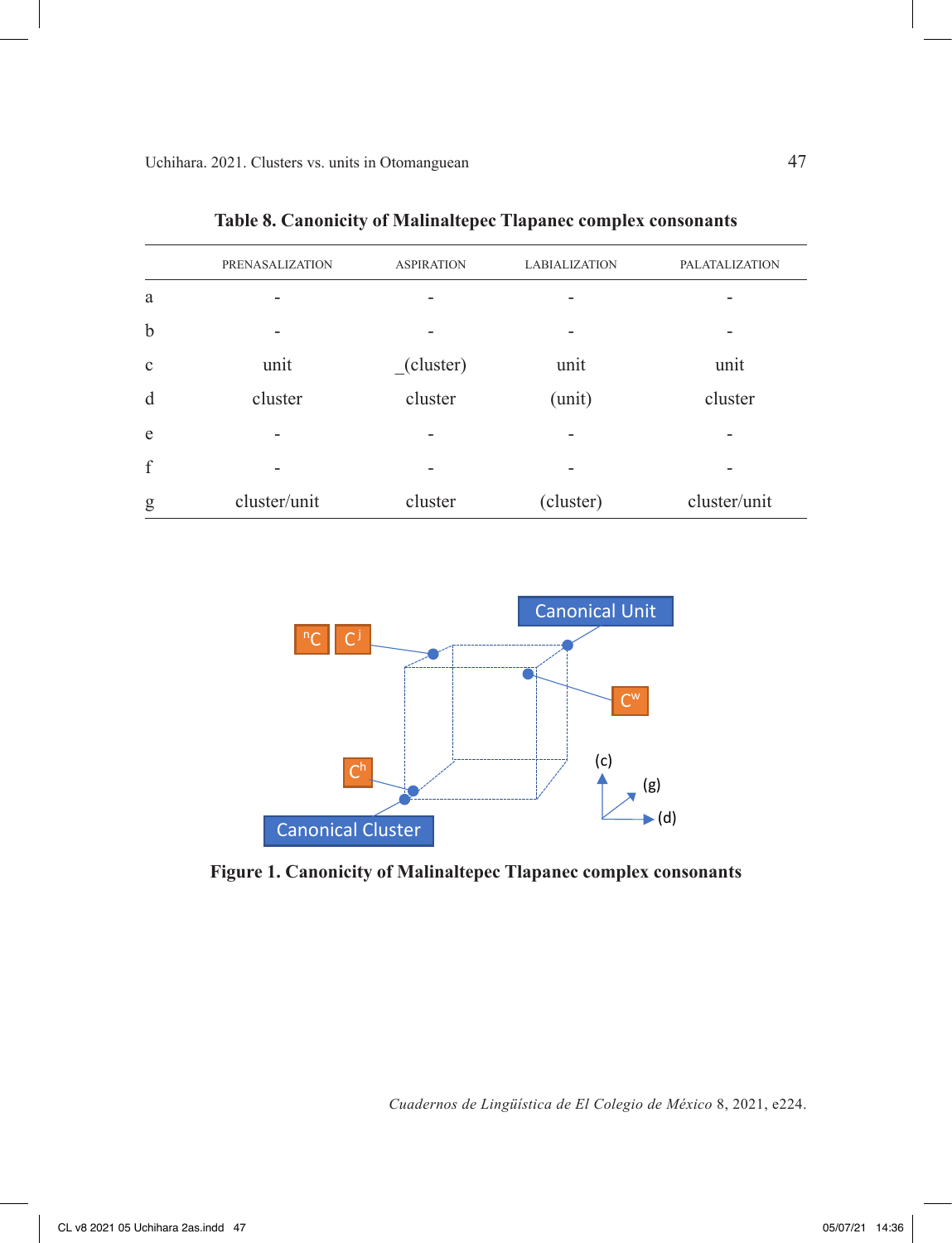to the status of palatalization and labialization as we saw above. Here, both the criteria (c) and (f) are responsible for the fact that palatalization and labialization can occur in the coda position, while canonical clusters cannot. According to these criteria, labialization is closer to a canonical unit, satisfying four criteria, while palatalization is intermediate between a canonical unit and cluster, satisfying three of the criteria for a unit and the other two criteria for a cluster.

|             | <b>PALATALIZATION</b> | <b>LABIALIZATION</b> |
|-------------|-----------------------|----------------------|
| a           |                       |                      |
| b           |                       |                      |
| $\mathbf c$ | unit                  | unit                 |
| d           | cluster               | unit                 |
| e           | cluster               | unit                 |
| f           | unit                  | cluster              |
| g           | unit                  | unit                 |

**Table 9. Canonicity of Teotitlán Zapotec complex sounds**

I conclude this paper by mentioning several lessons we might learn from the Tlapanec and Zapotec data in this paper. First, we saw that it is rarely the case that various general and language-internal criteria for distinguishing clusters and units converge within a language, at least in Malinaltepec Tlapanec and Teotitlán Zapotec. It is possible that other languages in the world behave in the same way. Secondly, we saw complex consonants which are intermediate between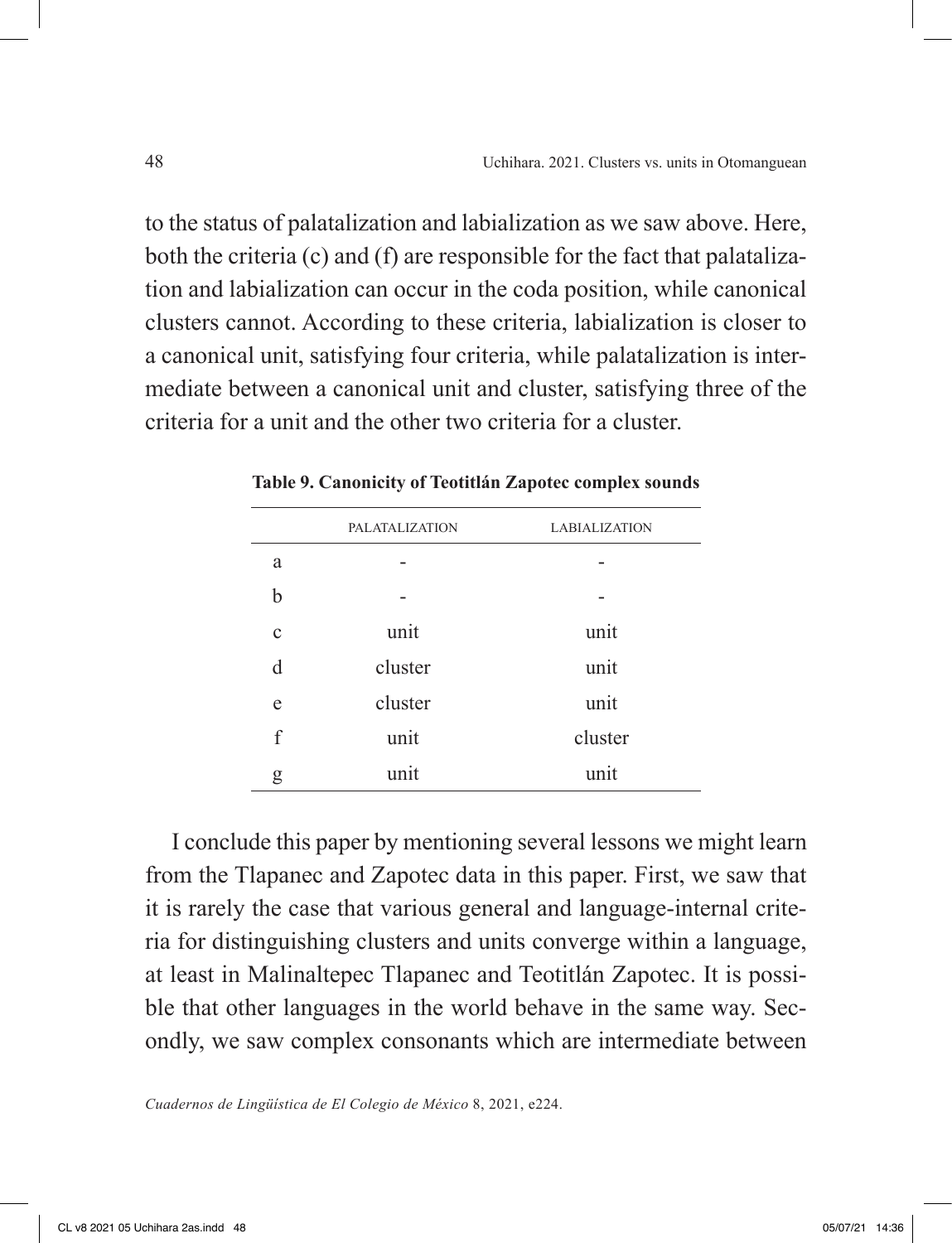the two canons: prenasalization and palatalization in Malinaltepec Tlapanec, and palatalization in Zapotec. It is difficult to determine if they are phonologically units or clusters; in fact, one of the principle insights behind Canonical Typology is that it makes distinctions along multiple dimensions rather than making simple, binary distinctions (e.g. unit vs. cluster).<sup>23</sup> Thirdly, since many of the criteria can be language-specific, involving peculiar morphophonemic alternations, possibly there are only a few cross-linguistically applicable general criteria to distinguish clusters from units, as Trubetzkoy (1939) or Pike (1947) attempted. These may include syllabification (Trubetzkoy's criterion (a), Pike's criterion (c)), articulatory overlap (Trubetzkoy's criterion (b)), acoustic duration (Trubetzkoy's criterion (c)), distribution (Trubetzkoy's criterion (d), Pike's criterion (a)), the existence of an independent phoneme in the language (f) and morphology. Otherwise, linguists may need to look deep into the structure of the language to find criteria which may distinguish clusters and units. Moreover, some of the proposed criteria, such as systematicity (Trubetzkoy's criterion (e)), may in many cases be indecisive as to the unit vs. cluster status.

This paper is an addition to the recent attempts at examining the status of complex consonants from the perspective of Canonical Typology (Round & Macklin-Cordes 2015; Round 2019). Canon-

<sup>23</sup> Anonymous reviewers suggested the possibility that a cluster and a unit can contrast within the same system, as have been reported in other languages, such as Yaitepec Chatino (Rasch 2002: 37). This is also a possibility for Malinaltepec Tlapanec and Teotitlán Zapotec but concluding whether this is the case or not is beyond the scope of this paper.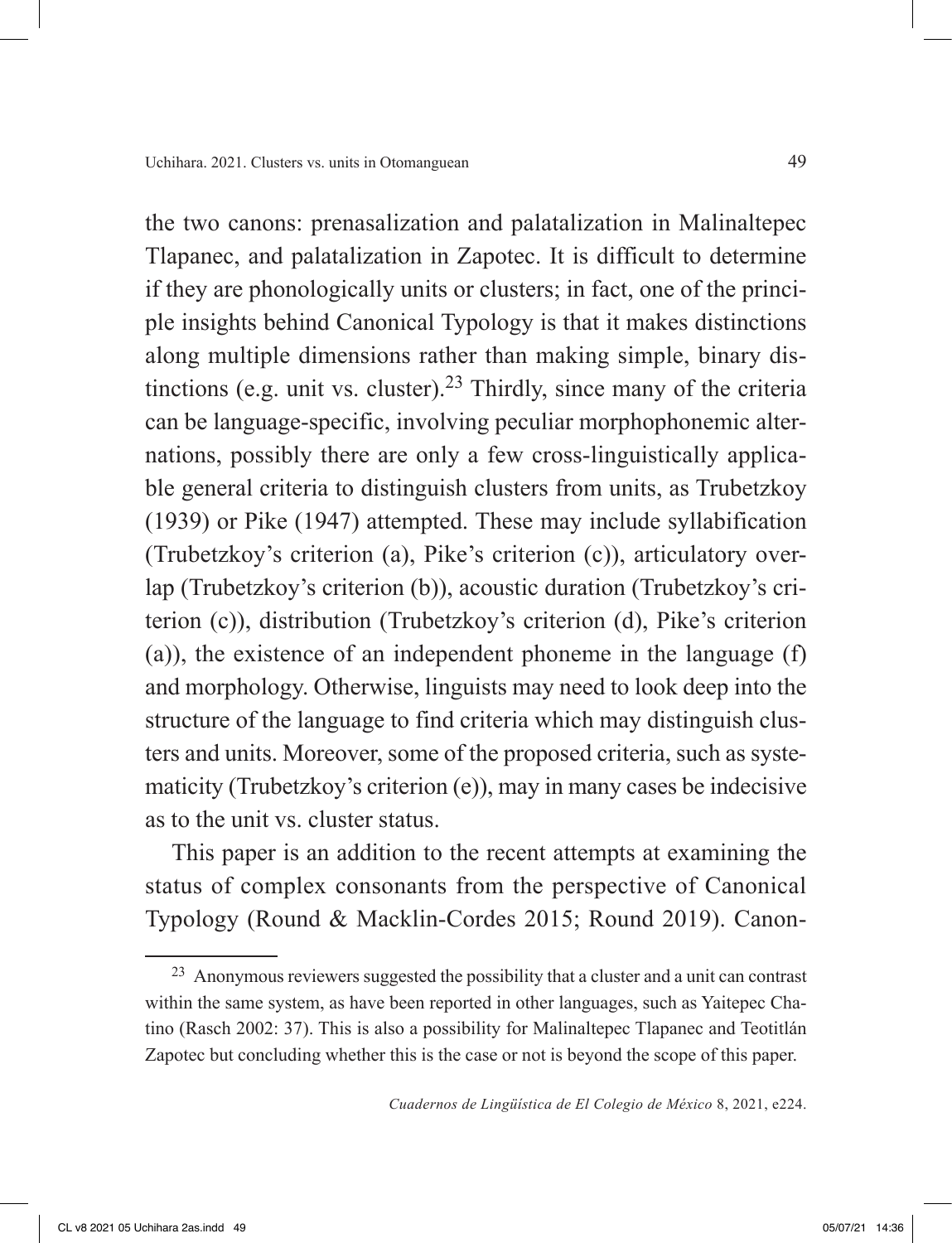ical Typology is usually employed to account for the crosslinguistic variation, but I have adopted Kwon's (2017) Localized Canonical Typology in this paper to account for the variation within one system, thereby demonstrating the validity of the canonical approach for language-internal variation as well.

### ACKNOWLEDGMENTS

This paper would not have been possible without the support of many people. First, I would like to thank my collaborators of both Tlapanec and Zapotec, especially Gregorio Tiburcio Cano and Ambrocio Gutiérrez. I am also grateful to the two anonymous reviewers and Erich Round for their insightful observations. I owe the editors of *Cuadernos de Lingüística*, especially Mario Luna, for inviting me to contribute to this special volume. This project has been funded by the Instituto de Investigaciones Filológicas, UNAM and by the project PAPIIT, IN404019, *Complejidad paradigmática y tonal de las lenguas otomangues.*

### **REFERENCES**

Anderson, Stephen. 1976. Nasality and the internal structure of segments. *Language* 52. 326.

*Cuadernos de Lingüística de El Colegio de México* 8, 2021, e224.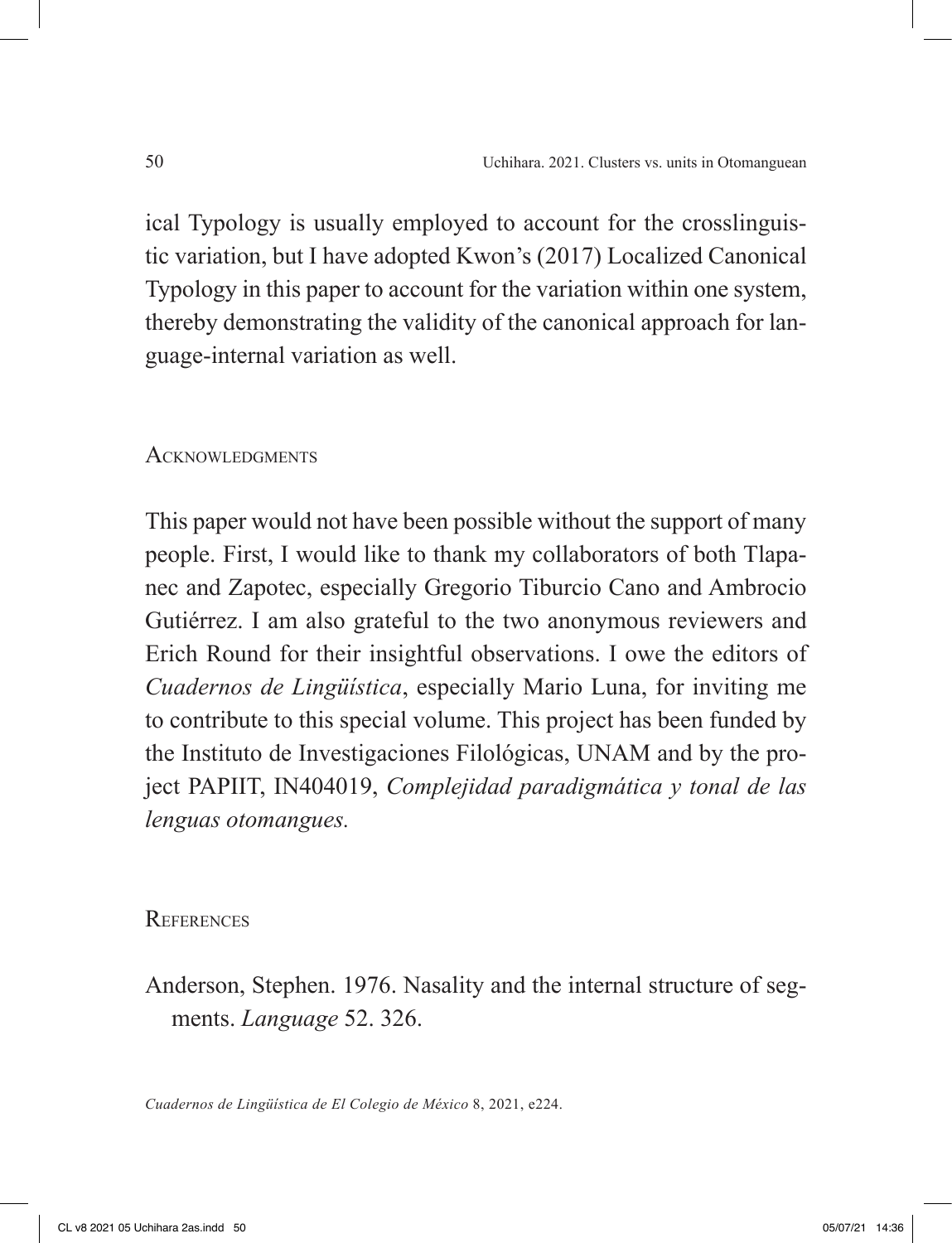- Avelino, Heriberto. 1997. *Fonología y morfofonología del Pame Norte*. Mexico: Escuela Nacional de Antropología e Historia/Secretaria de Educación Pública. (Bachelor's degree thesis).
- Berthiaume, Scott. 2003. *A Phonological grammar of Northern Pame*. Texas: UT Arlington. (Doctoral dissertation).
- Brown, Dunstan; Chumakina, Marina, & Corbett, Greville G. (eds.). 2012. *Canonical morphology and syntax.* Oxford: Oxford University Press.
- Buckley, Eugene. 1992. Kashaya laryngeal increments, complex segments, and the moraic tier. *Linguistic Inquiry* 23. 487–496.
- Buckley, Eugene. 2011. Metathesis. In van Oostendorp, M.; Ewen, Colin; Hume, E. & Rice, K. (eds.), *The Blackwell Companion to Phonology. V.III. Phonological Processes*, 1380–1407*.* Oxford: Wiley-Blackwell. https://doi.org/10.1002/9781444335262.wbctp0059
- Campbell, Eric W. 2017. Otomanguean historical linguistics: exploring the subgroups. *Language & Linguistics Compass* 11(7), e12244. https://doi.org/10.1111/lnc3.12244
- Campbell, Lyle. 1974. Phonological features: problems and proposals. *Language* 50(1). 52–65.
- Carrasco Zúñiga, Abad. 2006. *Los procesos morfofonológicos de la lengua me'phaa*, Mexico: Centro de Investigaciones y Estudios Superiores en Antropología Social. (Master's thesis).
- Carrasco Zúñiga, Abad & Marcos Weathers D. 1988. *Xó- Nitháán Me'phaa: cómo se escribe el tlapaneco*. Asociación para la Promoción de Lecto-escritura Tlapaneca (APLT). Mexico, D.F.: Editorial Cuajimalpa.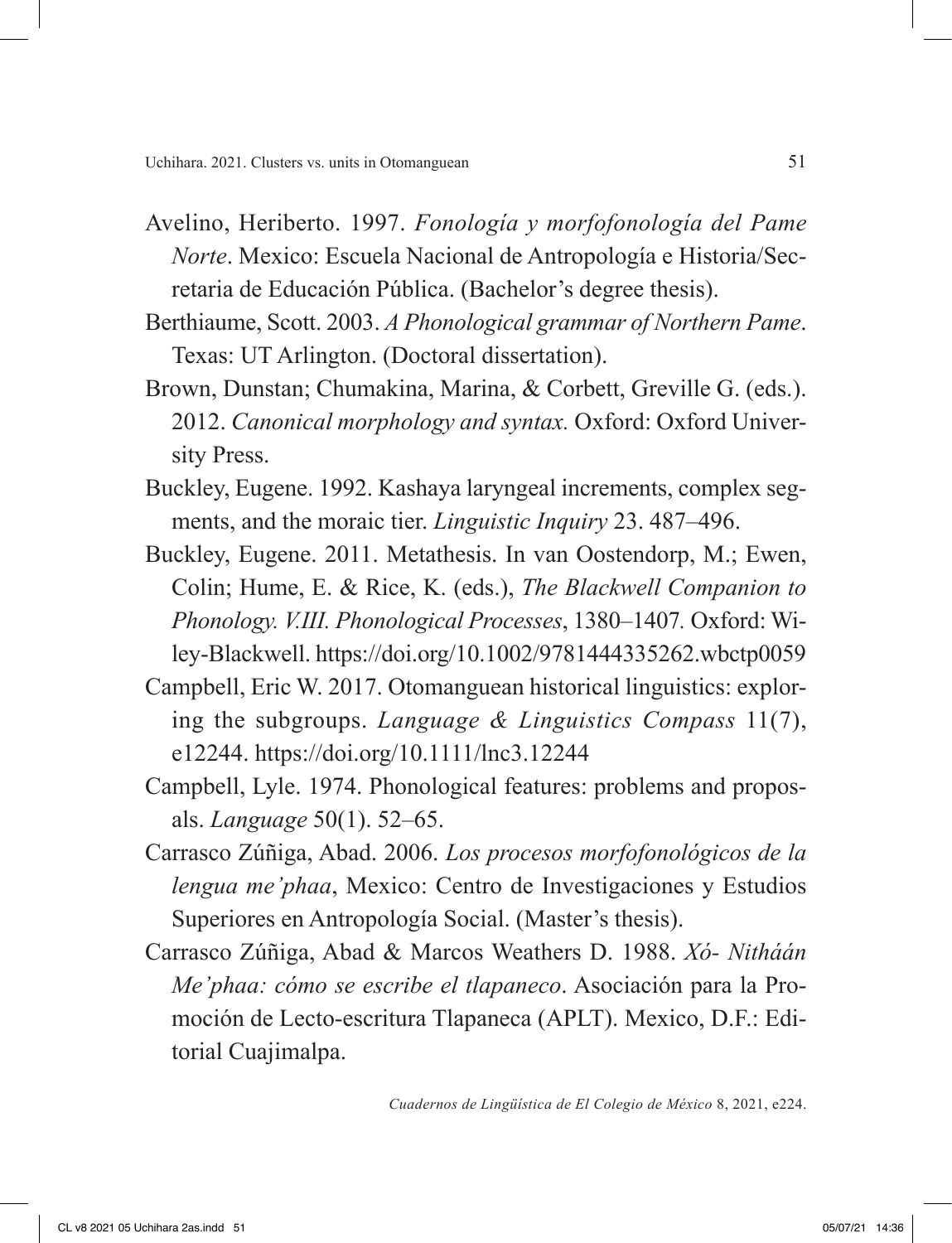- Clements, George N. & Keyser, Samuel Jay. 1983. *CV Phonology: a generative theory of the syllable*. Cambridge, MA: MIT Press.
- Corbett, Greville. 2006. *Agreement.* Cambridge: Cambridge University Press.
- Corbett, Greville. 2015. Morphosyntactic complexity: A typology of lexical splits. *Language* 91(1): 145–193.
- Devine, A.M. 1971. Phoneme or Cluster: a critical survey. *Phonetica* 24(2). 65–85.
- Dingemanse, M. 2019. 'Ideophone' as a comparative concept. In Akita, K. & Pardeshi P. (eds.), *Ideophones, mimetics, and expressives,* 13–33. Amsterdam: John Benjamins. https://doi.org/10.1075/ill.16. 02din
- Gąsiorowski, Piotr. 2000. Special status: presigmatised stops. *Multis vocibus de lingua,* 29–38. Wydzial Neofilologii, UAM: Poznán.
- Golston, Chris & Kehrein, Wolfgang. 1998. Mazatec onsets and nuclei. *International Journal of American Linguistics* 64(4). 311– 337.
- Gouskova, Maria & Stanton, Julia. 2021. Learning complex segments. *Language* 97(1). 151–193. 10.1353/lan.2021.0011
- Hall, T. A. 2001. The distribution of superheavy syllables in modern English. *Folia Linguistica: Acta Societatis Linguisticae Europaeae* 35(3). 399–442. https://doi.org/10.1515/flin.2001.35.3-4.399
- Hyman, Larry M. 2006. Word-prosodic typology. *Phonology* 23(2). 225–257. doi: https://doi.org/10.1017/S0952675706000893
- Kim, Chin-Wu. 1970. A theory of aspiration. *Phonetica* 21. 107–116. doi:10.1159/000259293

*Cuadernos de Lingüística de El Colegio de México* 8, 2021, e224.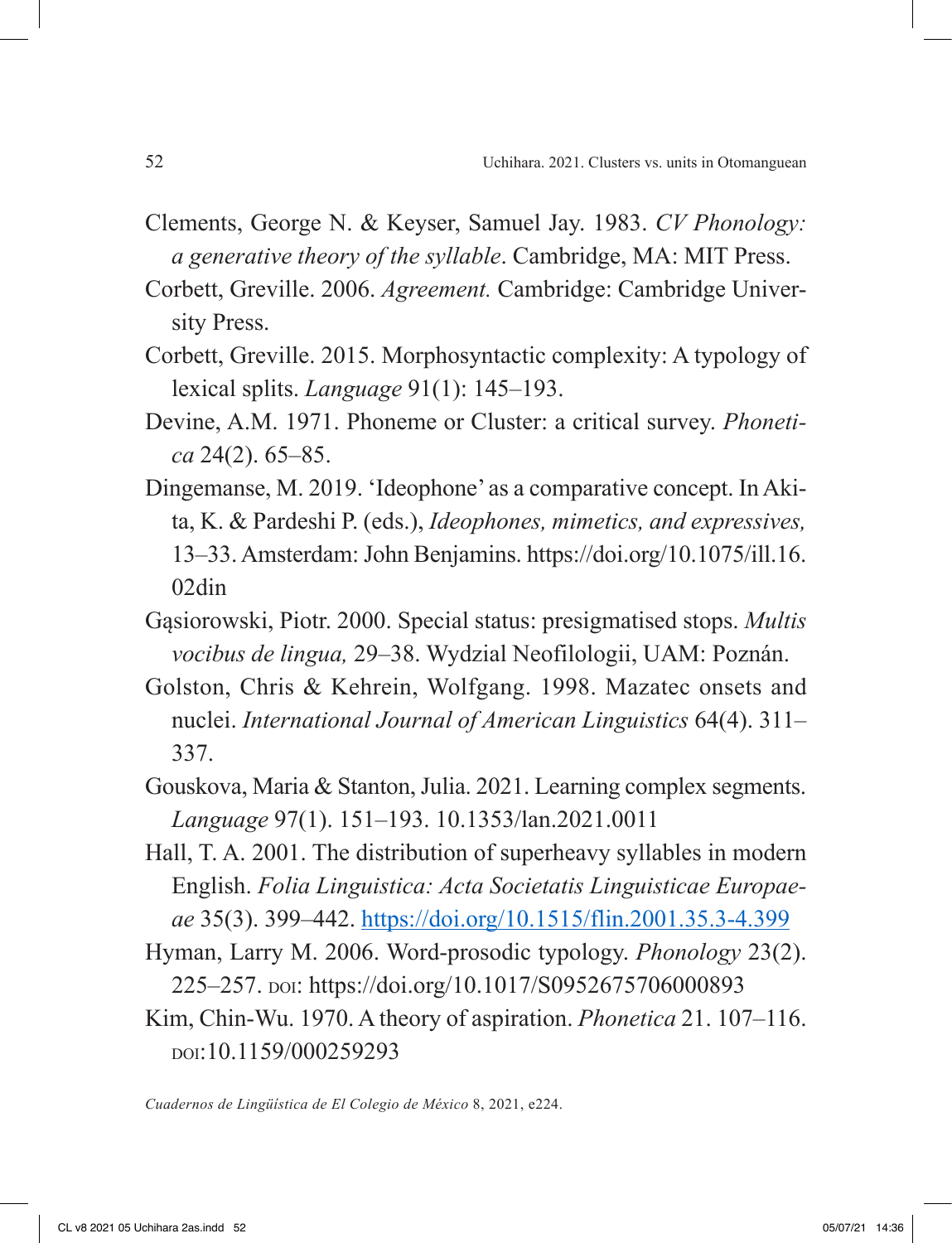- Kwon, Nahyun. 2017. Total reduplication in Japanese ideophones: an exercise in localized canonical typology. *Glossa: A Journal of General Linguistics* 2(1) 40. 1–31. http://doi.org/10.5334/gjgl.267
- Kwon, Nahyun & Round, Erich. 2015. Phonaesthemes in morphological theory. *Morphology* 25. 1-27.
- Leben, William R. 1973. *Suprasegmental phonology*. Boston: MIT. (Doctoral dissertation).
- Lin, Yen-Hwei. 2011. Affricates. In van Oostendorp, Marc; Ewen, Colin J.; Hume, Elizabeth & Rice, Keren (eds.). *The Blackwell Companion to Phonology*, 367–390. Oxford: Wiley–Blackwell.
- Oropeza Bruno, Iván. 2014. *Fonética, fonología y tonología del Mè'phàà de Unión de las Peras*. Mexico: Escuela Nacional de Antropología e Historia. (Bachelor's degree thesis).
- Maddieson, Ian. 1984. *Patterns of sounds*. Cambridge: Cambridge University Press.
- Marlett, Stephen. *On the analysis of the glottalic element in Me'phaa.* ms.
- Marlett, Stephen & Weathers, Mark. 2012. *Me'phaa (Tlapanec).* ms.
- Marlett, Stephen & Weathers, Mark. 2015. *La familia lingüística tlapaneca*. ms.
- Marlett, Stephen & Weathers, Mark. 2018. The sounds of Me'phaa (Tlapanec): a new assessment. *SIL-Mexico Electronic Working Papers 25*. Mexico: Instituto Lingüístico de Verano.
- Martinet, A. 1939. Un ou deux phonèmes? *Acta Linguistica* 1(1). 94–103. https://doi.org/10.1080/03740463.1939.10410853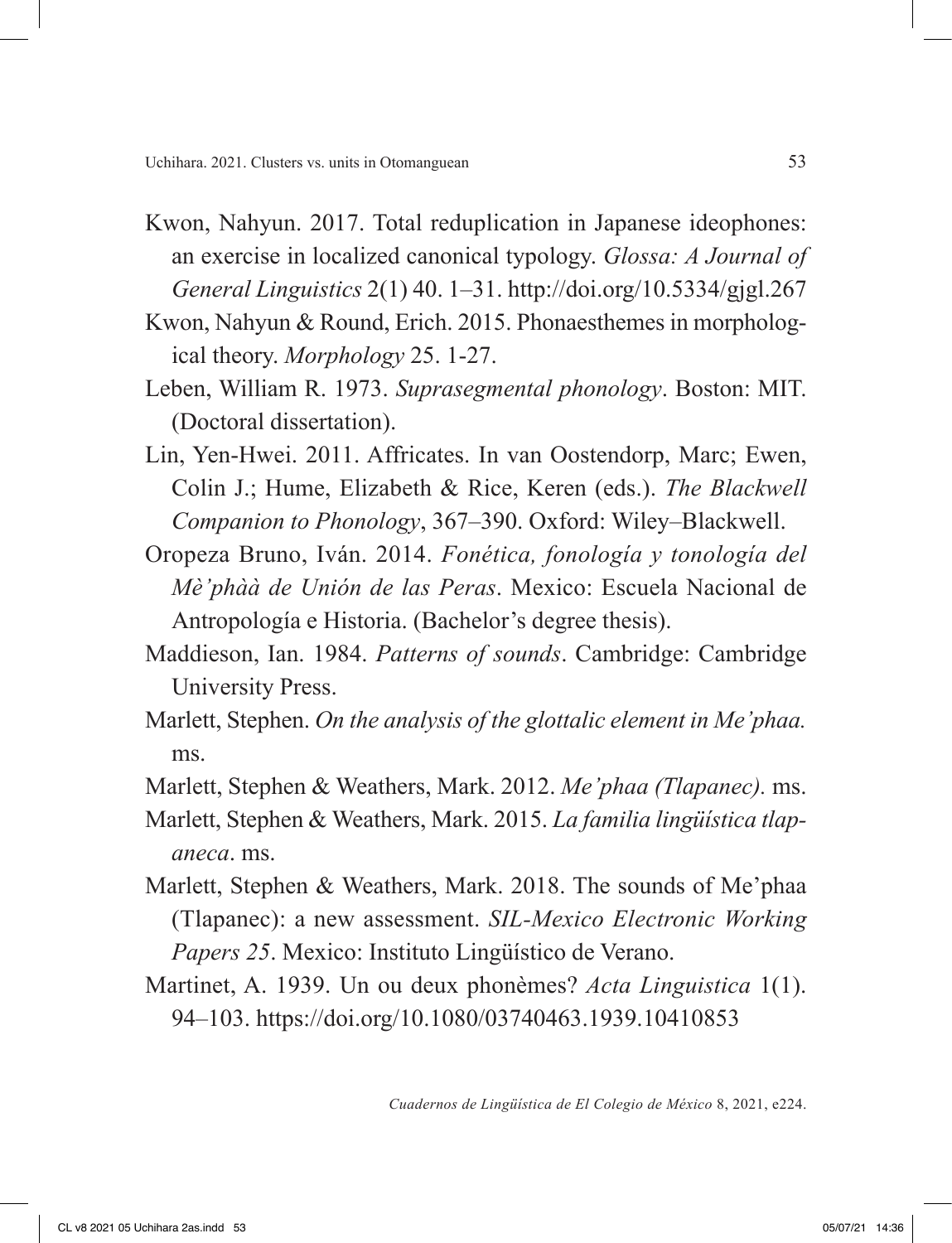- Navarro Solano, Abad. 2012. *El patrón de alineamiento en el meʔ1phaa1*. Mexico: Centro de Investigaciones y Estudios Superiores en Antropología Social. (Master's thesis)
- Nellis, Neil & Goodner de Nellis, Jane. 1983. *Diccionario zapoteco de Juárez*. Mexico: Instituto Lingüístico de Verano. https://www. sil.org/resources/archives/10934
- Operstein, Natalie. 2012. Proto-Zapotec \**tty/\*ty* and \**ttz/\*tz. International Journal of American Linguistics* 78(1). 1-40. poi: https:// doi.org/10.1086/662636
- Pike, Kenneth L. 1947. *Phonemics: a technique for reducing languages to writing*. Michigan: Ann Arbor/University of Michigan Press.
- Pike, Kenneth & Pike, Eunice V. 1947. Immediate constituents of Mazateco syllables. *International Journal of American Linguistics* 13(2). 78–91.
- Pride, Leslie & Pride, Kitty. 1970. *Vocabulario chatino de Tataltepec: castellano–chatino, chatino–castellano*. Mexico: SIL. https://www. sil.org/resources/archives/10951.
- Rasch, Jeffrey W. 2002. *The basic morpho-syntax of Yaitepec Chatino*. Houston: Rice University. (Doctoral dissertation)
- Round, Erich R. 2019. Canonical Phonology. (Paper presented at the *Association for Linguistic Typology*, Pavia, Italy, September.)
- Round, Erich R. & Corbett, Greville G. 2020. Comparability and measurement in typological science: The bright future for linguistics. *Linguistic Typology*, 24(3). 489–525. doi: https://doi.org/10.1515/ lingty-2020-2060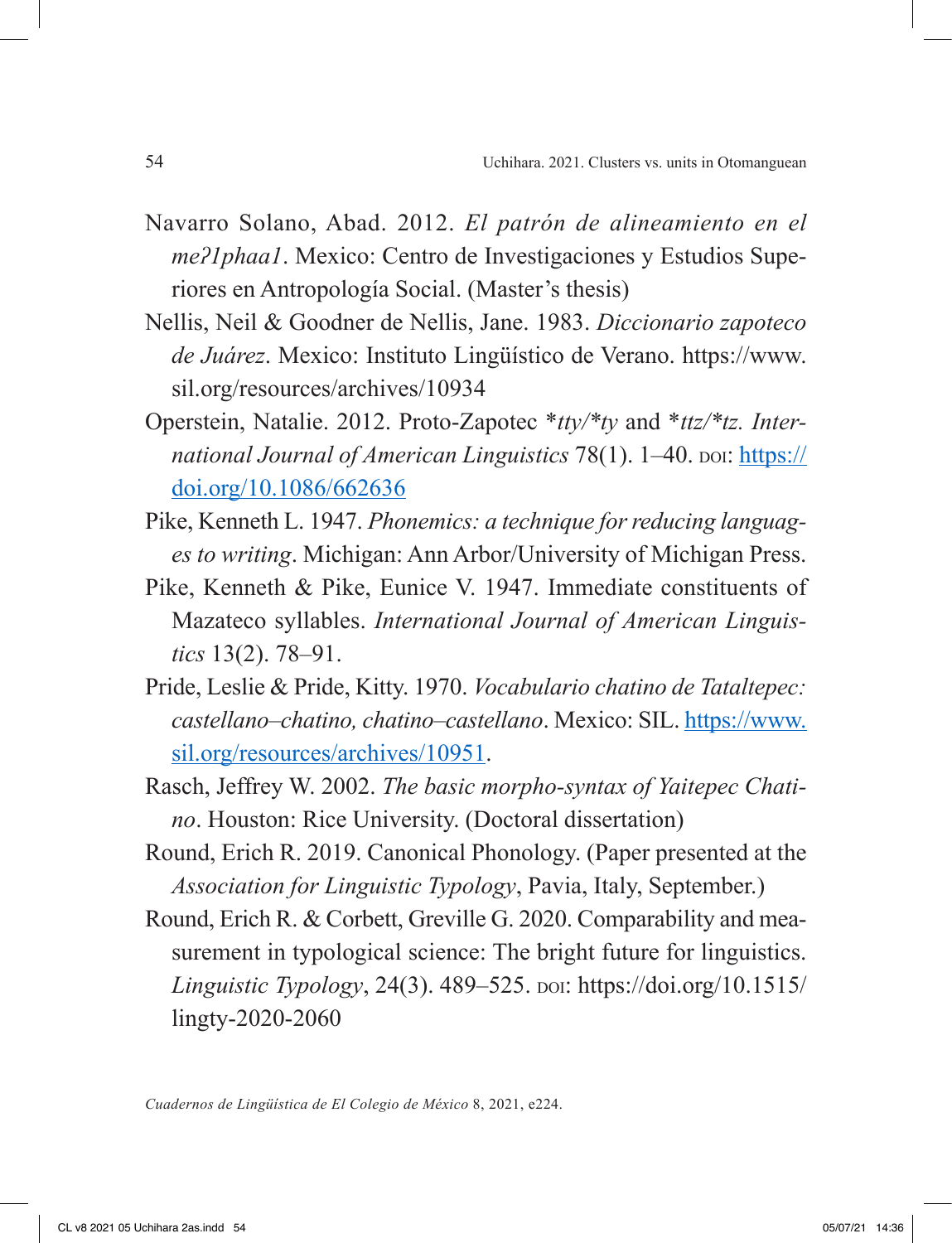- Round, Erich & Macklin-Cordes, Jayden L. 2015. On the design, in practice, of typological microvariables. *New Developments in the Quantitative Study of Languages*. Helsinki: Linguistics association of Finland.
- Ryan, Kevin. 2014. Onsets contribute to syllable weight: statistical evidence from stress and meter. *Language* 90(2). 309–341. doi:10.1353/lan.2014.0029
- Smith-Stark, Thomas C. 2003. La ortografía del zapoteco en el *Vocabulario* de fray Juan de Córdova. In Romero Frizzi, María de los Ángeles (coord*.*)*, Escritura zapoteca: 2 500 años de historia*, 173– 239. Mexico: CIESAS/CONACULTA/INAH/Porrúa.
- Stark, Donald. 1947. Mixteco: complex phonemes. *Aboriginal Linguistics* 1(1). 10–15.
- Steriade, Donca. 1992. Segments, contours and clusters. In Crochetière, A.; Boulanger, J & Ouellon C. (eds.) *Actes du XVe Congrès international des linguistes, Québec, Université Laval, 9-14 Août 1992: les langues menacées = Proceedings of the XVth International Congress of Linguists,* Québec, Université Laval, 9–14 August 1992: endangered languages.
- Steriade, Donca. 1994. Complex onsets as single segments: the Mazateco pattern. In Cole, J. & C. Kisseberth C. (eds.), *Perspectives in Phonology*, 203–291. Stanford: Center for the Study of Language and Information.
- Suárez, Jorge A. 1983. *La lengua tlapaneca de Malinaltepec.* Mexico: UNAM.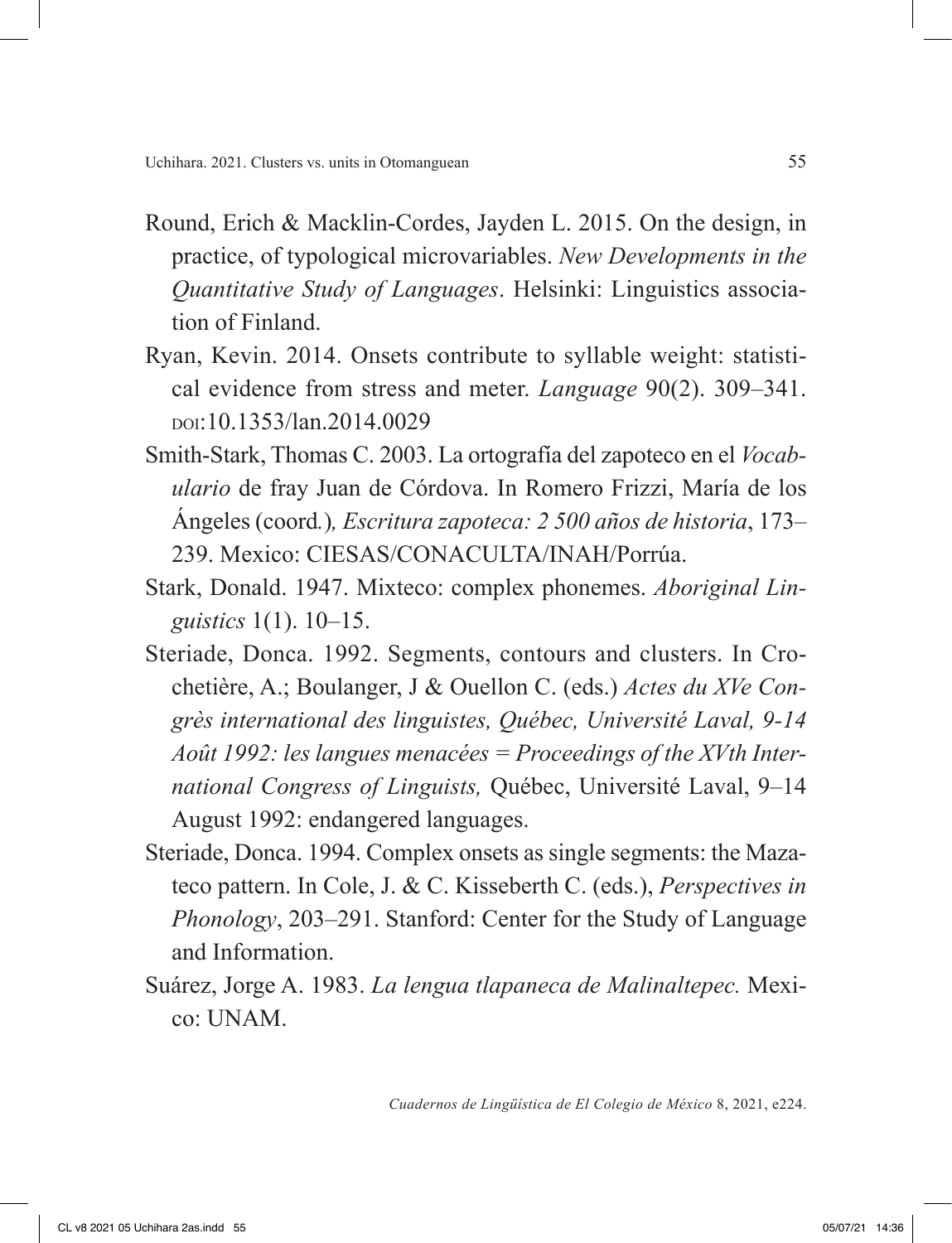- Tak, Jin-Young. 2011. Universals of prenasalized consonants: phonemic or derived, single or complex? *Journal of Universal Language* 12(2). 127–158.
- Tiburcio Cano, Gregorio. 2017. *La flexión verbal del me'phaa de Zilacayotitlán*. Mexico: Centro de Investigaciones y Estudios Superiores en Antropología Social. (Master's thesis).
- Topintzi, Nina. 2006. *Moraic onsets*. London: University College London. (Doctoral dissertation).
- Trubetzkoy, N.S. 1939[1969]. *Principles of phonology* (translated by Christiane A. M. Baltaxe from Trubetzkoy, N.S. 1958. *Grunzüge der Phonologie.* Göttingen: Vandenhoeck & Ruprecht.). University of California Press: Berkeley & Los Angeles.
- Uchihara, Hiroto & Gutiérrez, Ambrocio. 2019. El texto *Don Crescencio*: ilustración del sistema tonal del zapoteco de Teotitlán del Valle. *Tlalocan* 24. 127–155. doi: http://dx.doi.org/10.19130/iifl. tlalocan.2019.487
- Uchihara, Hiroto & Gutiérrez, Ambrocio. 2020. Open and closed midfront vowels in Teotitlán Zapotec. *Phonological Data & Analysis* 2(7). 1-22. poi: 10.3765/pda.v2art7.42
- Uchihara, Hiroto & Pérez Báez, Gabriela. 2016. Fortis/lenis, glides and vowels in Quiaviní Zapotec. *Glossa: a journal of general linguistics* 1(1). 27. 1–24. por: http://doi.org/10.5334/gjgl.13
- Uchihara, Hiroto & Tiburcio Cano, Gregorio. In press. Foot-based allomorphy in Tlapanec (Mè'phàà). *Linguistics: An Interdisciplinary Journal of the Language Sciences.*